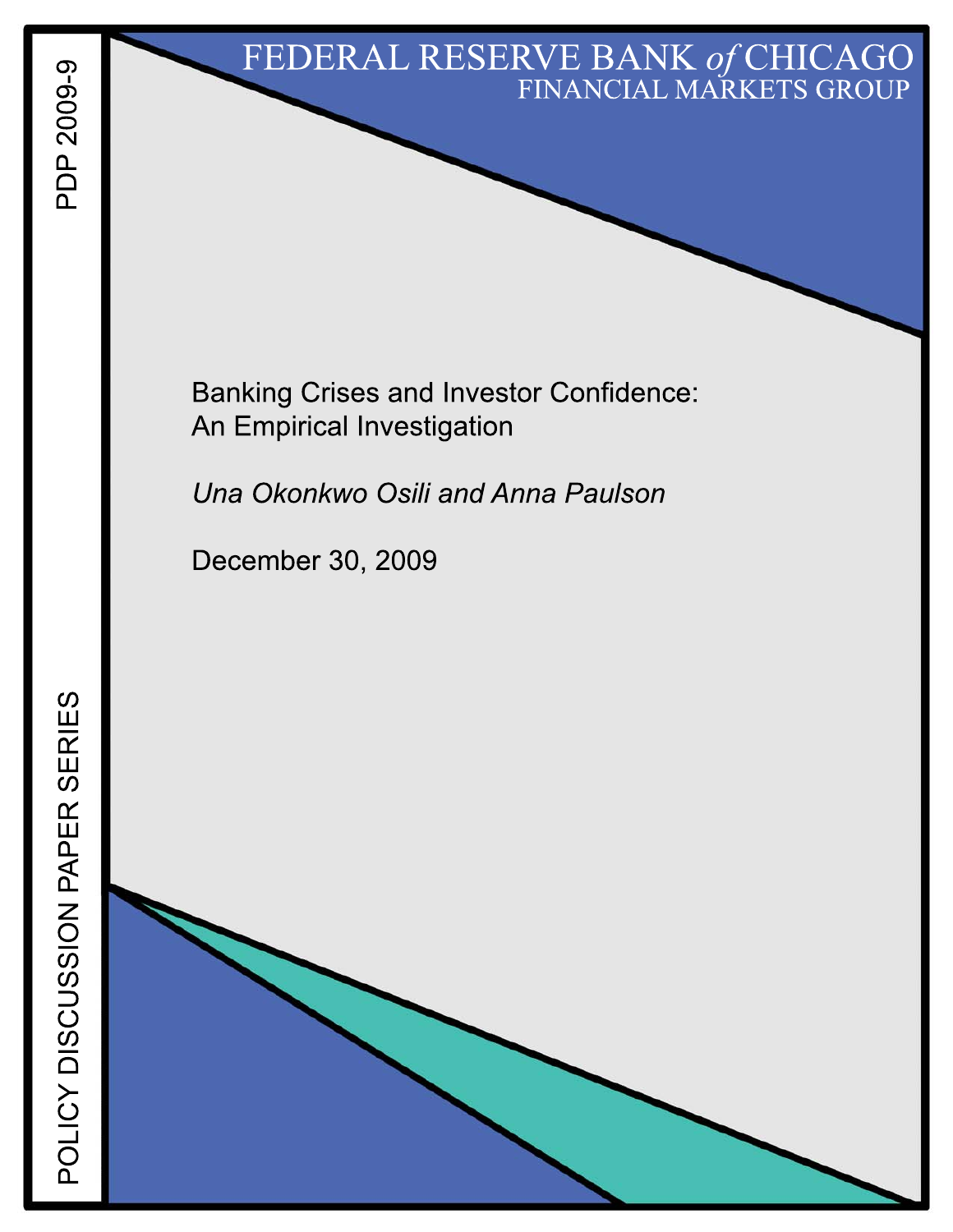#### **Banking crises and Investor Confidence: An Empirical Investigation\***

Una Okonkwo Osili Indiana University-Purdue University at Indianapolis

> Anna Paulson Federal Reserve Bank of Chicago

> > December 30, 2009

#### **Abstract**

In addition to their direct effects, banking crises may decrease investor confidence; lead some investors to withdraw funds from the formal financial sector, and thereby exacerbate the impact of crises. We quantify the effects of financial crises on investor confidence by studying the investment behavior of immigrants in the U.S. who vary in their exposure to systemic banking crises prior to arriving in the U.S. We find that individuals who have experienced a systemic banking crisis in their countries of origin are 11 percentage points less likely to use banks in the U.S. compared to otherwise similar individuals from the same country that have not lived through a crisis. This finding is robust to including country-decade of migration fixed effects and other methods to address potential unobserved heterogeneity. Consistent with the view that personal experience plays an important role in decision-making, we also find that the effects of living through a crisis are larger for individuals who are adults at the time of the crisis and for people who experience crises in countries without deposit insurance.

Key words: systemic banking crises, investor confidence, deposit insurance, reinforcement learning, immigrants

JEL codes: G01, G11, O16, D83

<sup>\*</sup> This paper has benefitted from the comments of seminar participants at Boston University, the Federal Reserve Banks of Boston and Chicago, the University of Chicago, the IMF, IUPUI, Wellesley College and Yale University. We thank Dan Aaronson, Joe Altonji, Sandeep Baliga, Kristin Butcher, Jeff Campbell, Eliana La Ferrara, Ulrike Malmendier, Mark Rosenzweig and Paola Sapienza for helpful comments. We are grateful to Nathan Marwell for exceptional research assistance. The views presented here are those of the authors and not necessarily those of the Federal Reserve Bank of Chicago, the Federal Reserve System or the U.S. Census Bureau. This research was carried out at a U.S. Census Bureau Research Data Center facility. The results and conclusions of the research are those of the authors and do not indicate concurrence by the Census Bureau. The results have been screened to avoid revealing confidential data. Correspondence to: Anna Paulson, Federal Reserve Bank of Chicago, 230 S. LaSalle Street, Chicago, IL 60604 (anna.paulson@chi.frb.org).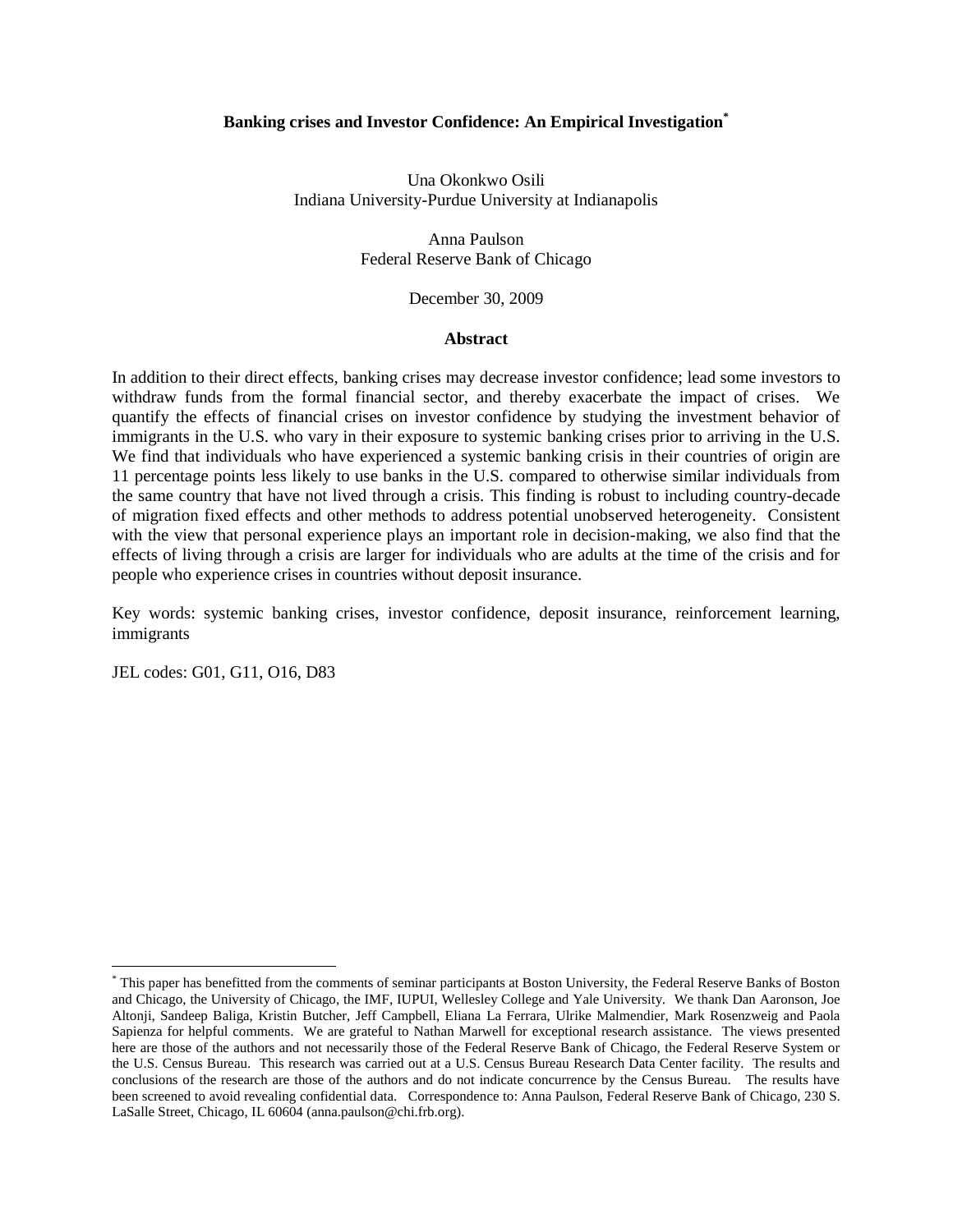#### **1. Introduction**

 $\overline{a}$ 

Confidence in the stability of the banking sector is crucial element for well-functioning financial markets. The fallout from the 2008 subprime crisis has led to decreased confidence in financial institutions. Indeed, 2008 saw old-fashioned bank runs with depositors lined up outside the doors of institutions like Indy Mac in the United States and Northern Rock in the United Kingdom hoping to withdraw their savings from those failing institutions. Speaking on the government's response to the U.S. banking crisis in late February and early March of 1933, President Franklin Roosevelt stressed "there is an element in the readjustment of our financial system more important than currency, more important than gold, and that is the confidence of the people." His words remain relevant today.

Increased confidence in the banking sector can promote recovery and increase the perceived credibility of post-crisis reforms. However, "crises … leave citizens wary of entrusting their savings to the official banking sector. This diversion of savings is likely one of the great and unmeasured costs of banking crises" (Gerard Caprio, World Bank, 2005). Measuring the impact of a crisis on investor confidence is complicated by the fact the difficulty of disentangling whether financial decisions change due to decreased confidence or because of decreased wealth and income as a result of the crisis.

Despite the importance of investor confidence in determining the costs of a crisis and paths to recovery, it remains largely unstudied.<sup>1</sup> We make progress in estimating the impact of crises on investor confidence, by examining the financial decisions of otherwise similar individuals who differ exogenously in their exposure to financial crises. Information on the investment behavior of immigrants in the U.S., together with measures of their exposure to systemic banking crises prior to migration, provides this opportunity. If episodes of financial instability have long-lasting effects on investor confidence, then individuals who have experienced a crisis may make different financial choices than otherwise similar individuals who have not lived through a crisis. In particular, reduced investor confidence may manifest

<sup>&</sup>lt;sup>1</sup> Researchers have investigated the consequences of banking crises for firms. Dell'Ariccia, Detragiache, and Rajan (2008) find that growth in externally dependent sectors tends to be lower during banking crises. Kroszner, Laeven, and Klingebiel (2007) find that firms that are more dependent on external finance perform relatively worse during banking crises in countries with welldeveloped financial systems.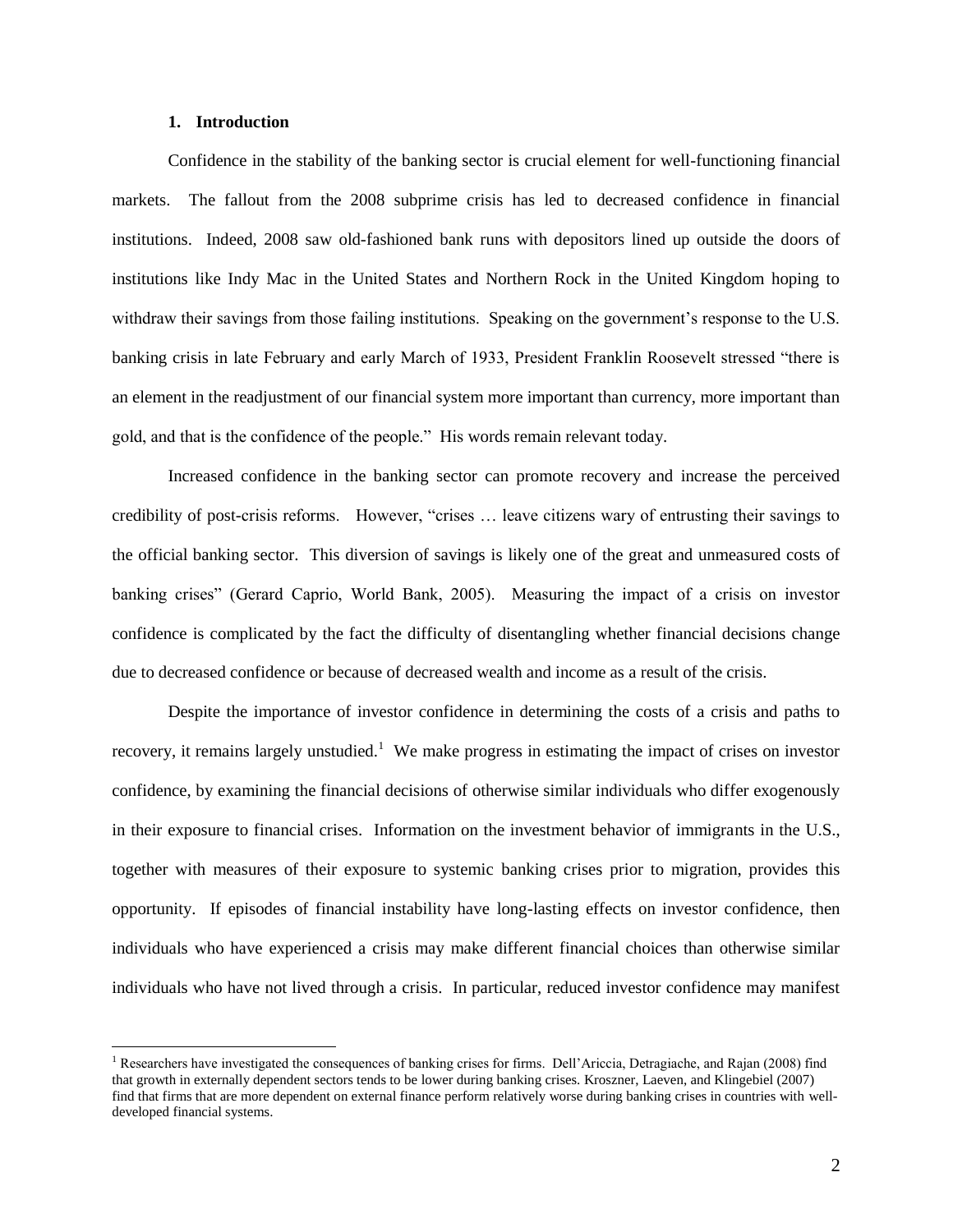itself in lower usage of U.S. financial institutions among individuals who have experienced a systemic banking crisis prior to arriving in the U.S.

Focusing on the investment behavior of individuals who have migrated to the U.S. offers distinct advantages for understanding investor confidence. First, by studying investment decisions in a common institutional, economic and financial environment, we minimize the potential impact of confounding cross-country differences, including the success and credibility of post-crisis reforms. Examining investment decisions in the U.S. also helps to isolate factors that influence the demand for financial products rather than the supply, since the supply of financial services in the U.S. is likely to be independent of banking crises in other countries. In addition, because individuals from the same country vary in their exposure to crises, we can include country of origin fixed-effects in our empirical specifications. By doing this we hold constant country-level variation in economic, financial, institutional and cultural factors.<sup>2</sup> Variability in the severity and the origins of financial crises allows us to explore how investor confidence is shaped by these features of crises as well. In addition, the availability of detailed individual level data allows us to control for factors like income and wealth that are likely to influence financial choices and also be directly impacted by exposure to a systemic banking crisis. 3 The availability of these data also permits an examination of how the impact of a crisis varies with individual characteristics, like education and years in the U.S. Finally, individuals who move to the U.S. are naturally aware that there are differences in the safety and soundness of U.S. financial institutions compared to those in their countries of origin. As a result, our estimates of how investor confidence is influenced by exposure to systemic banking crises may be conservative.

Our findings indicate that experiencing a systemic banking crisis has important long-term effects on behavior. Individuals who have lived through a crisis are significantly less likely to participate in U.S. financial markets compared to otherwise similar individuals from the same country. In particular,

 $2$  A number of studies demonstrate that country of origin characteristics impact a wide variety of immigrant and immigrant offspring behavior., including savings, stock market participation, banking and fertility. See Caroll, Rhee and Rhee (1994 and 1999), Osili and Paulson (2008a and 2008b) and Fernandez and Fogli (2009), for example.

 $3$  McKenzie (2004) documents substantial and widespread declines in real incomes in the wake of the 2002 Argentine financial crisis, for example.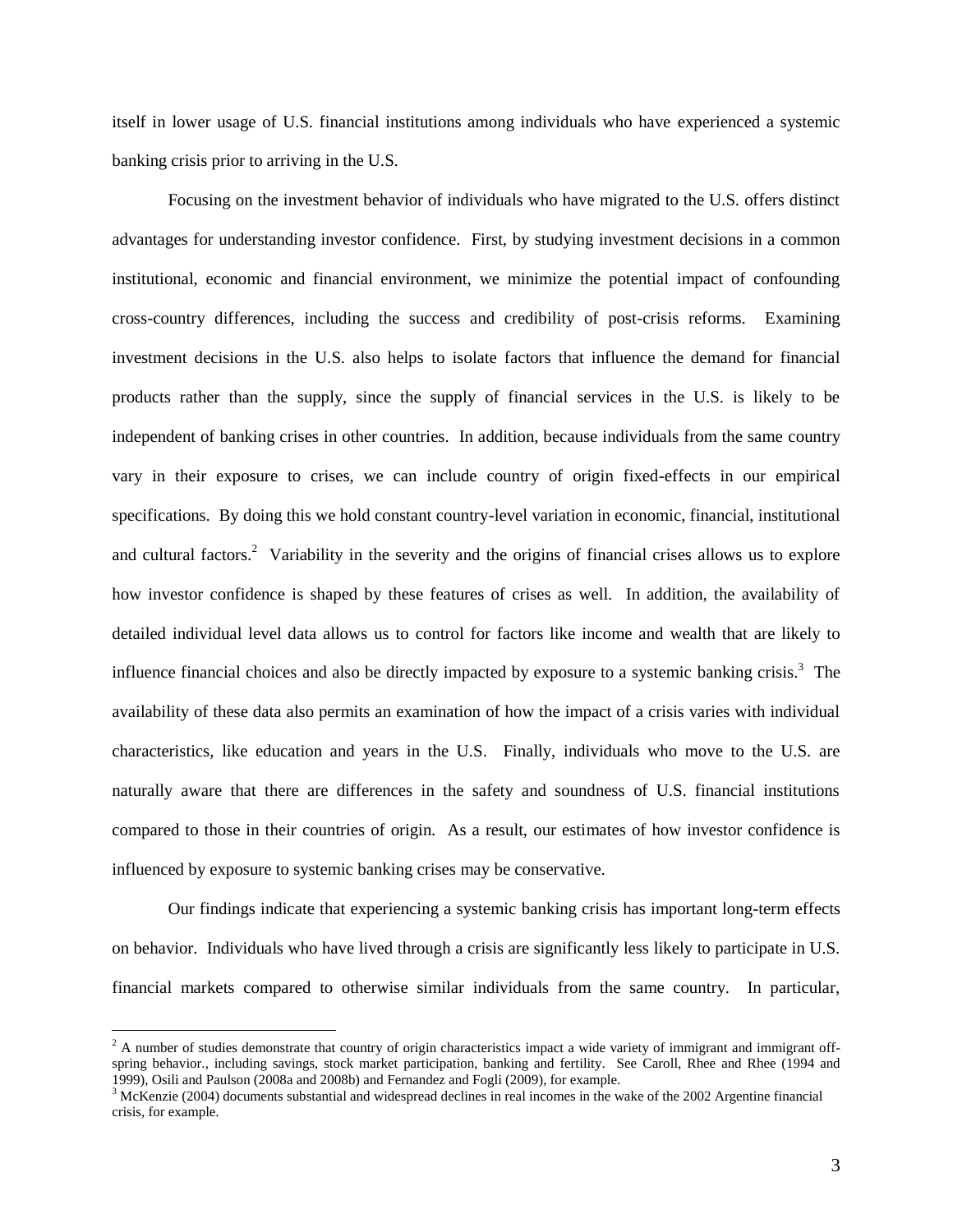individuals who have experienced a systemic banking crisis are 11 percentage points less likely to have a checking account in the U.S. According to our estimates it is only after about two decades in the U.S. that experiencing a crisis ceases to impact behavior. While we cannot separately identify the impact of additional time to learn about U.S. financial markets and passage of time since the crisis, this provides some insights into how long it may take investor confidence to recover following a crisis episode. Consistent with the hypothesis that direct experience of a crisis is important, we also find that the effect of living through a crisis is larger for individuals who experience a crisis as adults and for individuals who experience a crisis in a country without deposit insurance.

We take a number of steps to ensure that these findings are robust. The empirical issue that is the largest concern is unobserved heterogeneity. Immigrants choose to migrate, so they are not random representatives of their countries of origin. This could bias estimates of investor confidence if unobserved factors that influence financial decisions are correlated with both exposure to banking crises and with the decision to migrate following a crisis. We reduce the potential role for unobserved heterogeneity by choosing checking account ownership as the main outcome variable. Because the decision to use checks is essentially a decision about what sort of payment technology to use, it is unlikely to be influenced by unobservables (such as risk aversion or time preference) that could be correlated with exposure to banking crises. In addition to alleviating concerns about unobervables, we focus on checking accounts because they are the most common means by which individuals entrust funds to banks, so they provide an appropriate way to benchmark the effects of decreased investor confidence following a banking crisis. Nearly 90 percent of households have a checking account according to recent data from the Survey of Consumer Finances, much higher than the  $48$  percent who have savings accounts.<sup>4</sup> We also expect estimates of checking account ownership to produce conservative estimates if investor confidence has a larger impact on riskier investments.

<sup>4</sup> Alternatives to checks would include some combination of check-cashers, money orders and cash. Although the costs of checking accounts are quite low, they may be significant for some lower income immigrants. We control for this possibility by including income and wealth in the estimation. Perceived legal barriers to opening a checking account may also deter some individuals from opening an account. We address this concern by making sure that the results are robust to dropping individuals who come from countries that are thought to generate the most undocumented immigrants. In addition, we confirm that the effect of crisis exposure is the same for permanent residents and naturalized citizens compared to other immigrants.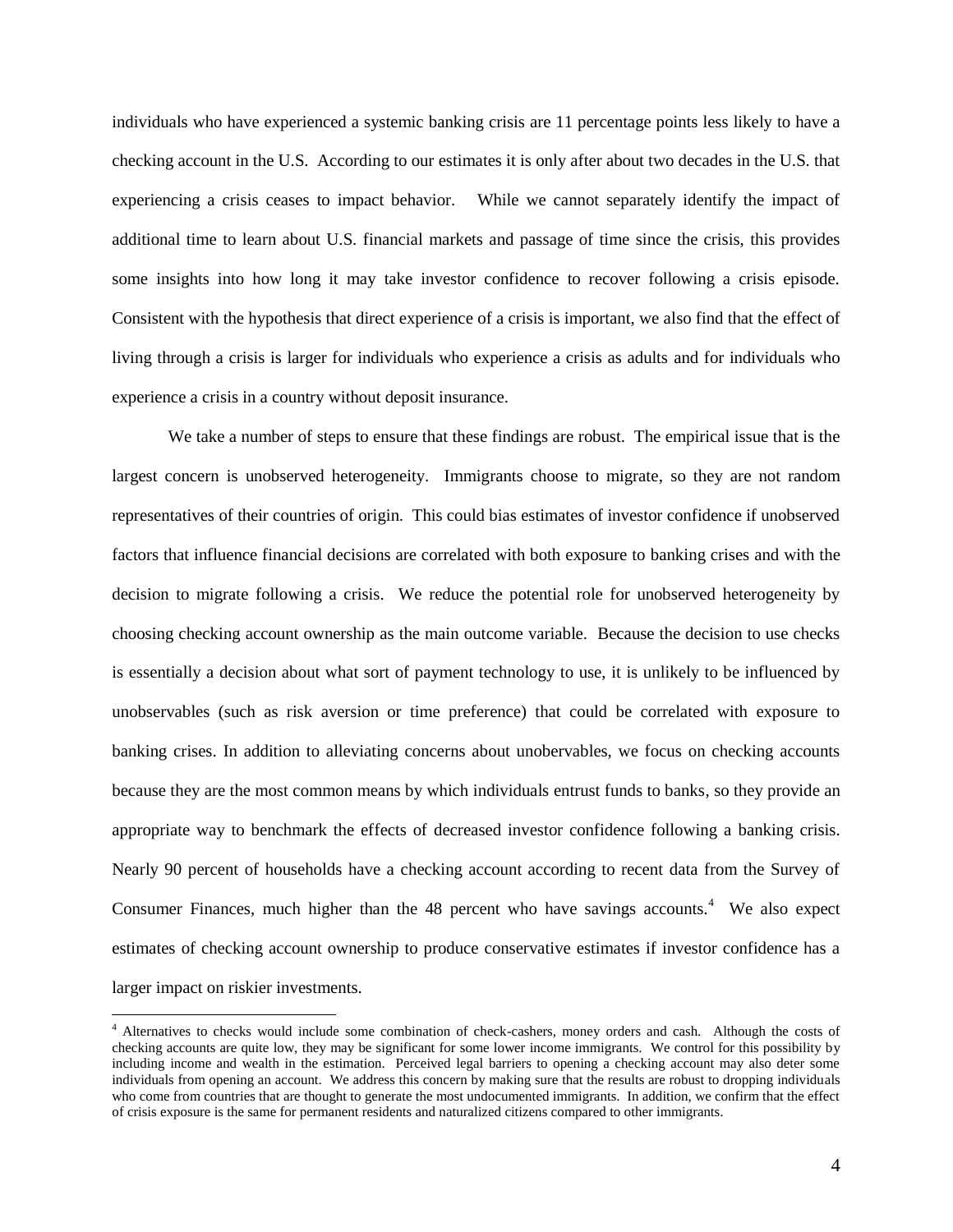Bias induced by unobserved heterogeneity at the country level is eliminated by including country of origin fixed effects in all of the estimates.<sup>5</sup> We also ensure that the results are robust to the possibility of time-varying unobserved heterogeneity by including country-decade fixed effects in some specifications.<sup>6</sup> Additional tests also point to the strength of our results. For example, the findings are the same when we drop countries, notably Mexico, where it would relatively easy for migration patterns to change in response to financial market instability.<sup>7</sup>

Although we rule out many forms of potential unobserved heterogeneity by including country fixed effects and country-decade fixed effects, as well as the other explanatory variables, it remains possible that more recent migrants, even within a decade, are somehow different than earlier migrants. This is a concern because more recent immigrants are more likely to have experienced a banking crisis prior to coming to the U.S. One possibility is that more recent migrants have larger networks in the U.S., and these networks provide informal financial services that serve as alternatives to checking accounts. If these networks were not as readily available to earlier migrants, earlier migrants may make greater use of checking accounts as a result.<sup>8</sup> To investigate this possibility, we constructed a placebo treatment that randomly assigns individuals into early and late migrant groups. The placebo treatment variable has no systematic relationship with checking account ownership, giving us further confidence in the strength of our findings.

Additional estimates show that individuals who experience a crisis in a country that had deposit insurance in place prior to the crisis are nearly as likely to participate in U.S. financial markets as their counterparts from the same country who migrated before the crisis. There is an important policy debate about the costs and benefits of deposit insurance, focusing particularly on the concern that deposit insurance could destabilize the financial sector by increasing moral hazard, particularly in countries with

<sup>5</sup> See Borjas (1987).

 $6$  See Borjas and Friedberg (2009) for a recent discussion of this issue.

 $^7$  Borjas and Katz (2007) show that there are important differences in Mexican immigrants to the U.S. compared to immigrants from other countries.

 $8$  Another possibility is that more recent immigrants are more likely to send remittances (and more likely to have experienced a banking crisis) and that they prefer non-bank remittance sending arrangements. However, our tabulations of data from the New Immigrant Survey suggest that immigrants who send remittances are *more* likely to have bank accounts relative to those who do not send remittances.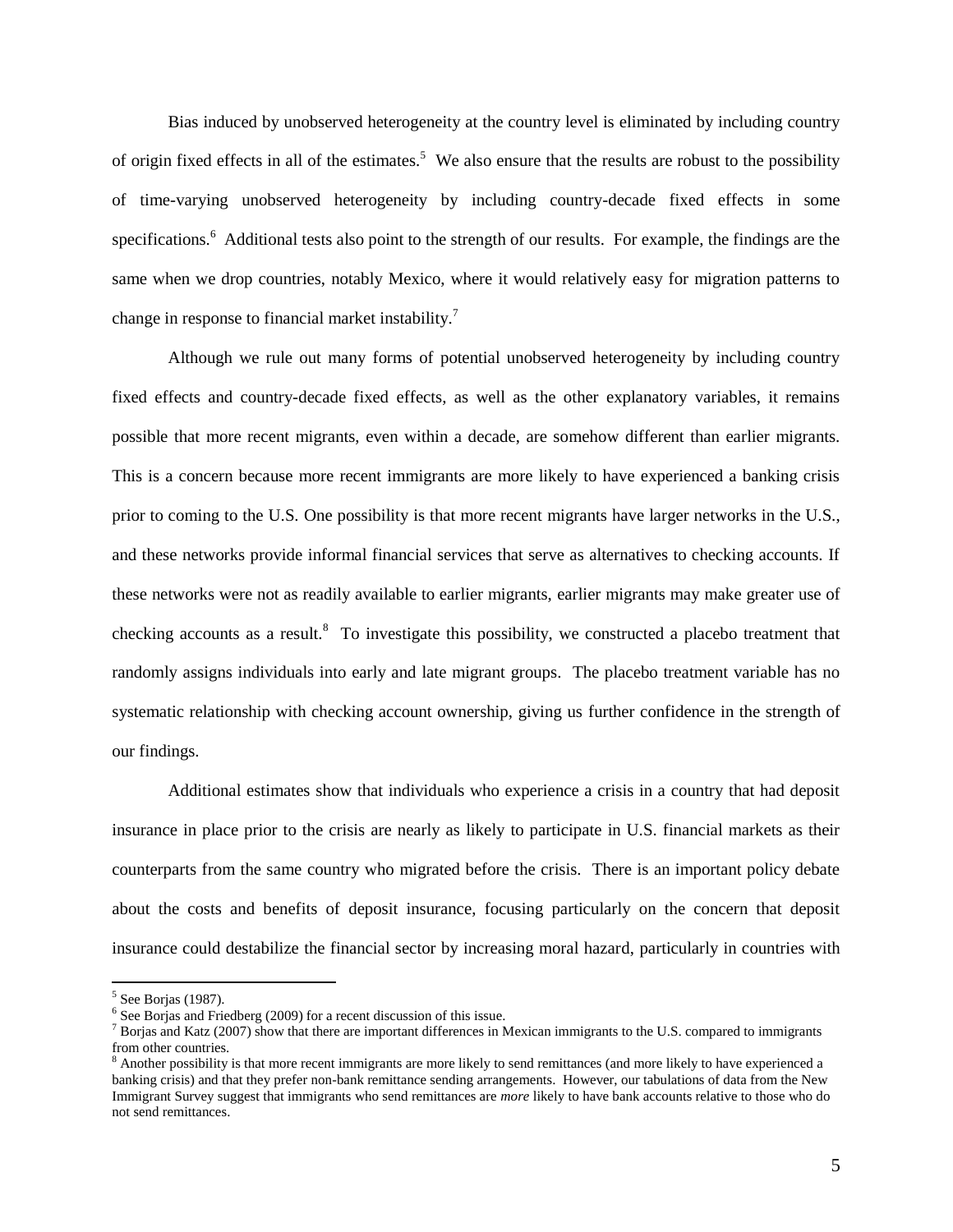weak institutions or less developed financial systems. See for example, Demirgüç-Kunt and Detragiache (2002), Demirgüç-Kunt and Huizinga (2004), Demirgüç-Kunt and Kane (2002), Laeven (2002) and Hovakimian et al. (2003). Our findings suggest that these concerns should be weighed carefully against deposit insurance's potential to maintain investor confidence in the wake of financial turmoil. The deposit insurance results also point to the importance of direct experience of losses being important for future changes in behavior, consistent with the literature on reinforcement learning.

This study is related to a growing body of research that investigates how experience with particular institutions or economic conditions impacts future attitudes and behavior. Important examples of work in this area include: Fernandez, Fogli and Olivetti (2004) who show that men who grew up with mothers who worked are more likely to have spouses who also work, potentially because their preferences were influence by growing up in a home with a working mothers; Guiso, Sapienza and Zingales (2004) who use data from Italy to document that the level of social capital that an individual is exposed to in their region of birth has persistent effects on their financial behavior and that these effects persist even when they migrate within Italy; Graham and Narasimhan (2005) who find that corporate managers that have lived through the Great Depression in the U.S. choose a more conservative capital structure with less leverage even after economic conditions improve; Fernandez and Fogli (2006) who find that fertility is influenced by experience (the number of siblings that a woman has) as well as by culture; Alesina and Fuchs-Schündeln (2007) who find that exposure to Communism influences East German attitudes toward redistribution and state intervention after German reunification; Kaustia and Knüpfer (2008) who show that IPO returns experienced by individual investors influence their future investment in IPOs; Malmendier and Nagel (2009) who document that an individual's early experience of stock and bond returns impacts subsequent investment behavior; and Giuliano and Spilimbergo (2009) who find that individuals who grew up during periods of macroeconomic volatility are more likely to support government redistribution and to believe that luck has more to do with success than effort.

Because of our interest in how experiencing a banking crisis impacts future behavior, work in behavioral economics and psychology that examines the role that personal experience plays in decision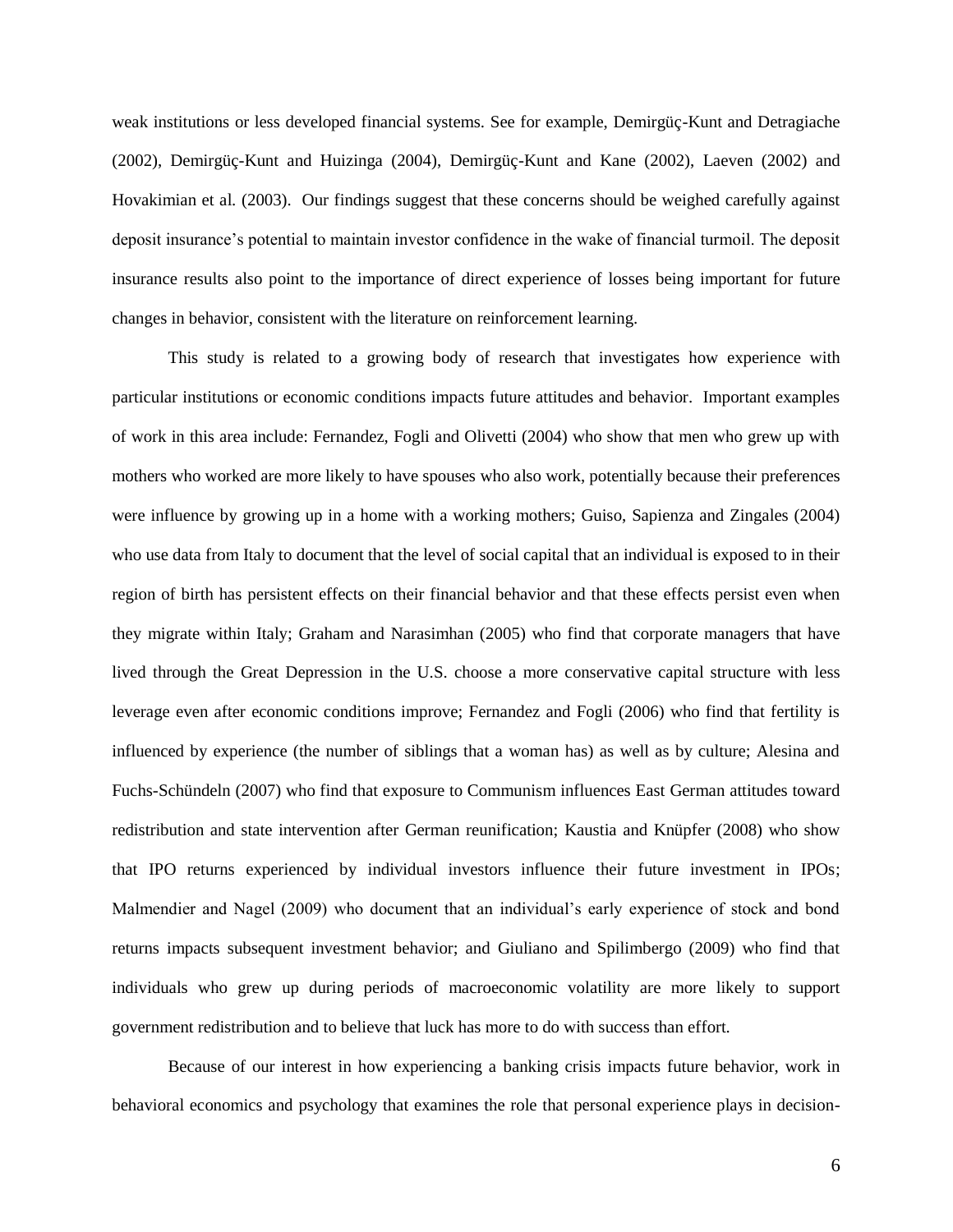making is also very relevant. In models of reinforcement learning, information gained from personal experience has a greater effect on behavior relative to other sources of information (see Cross, 1973, Arthur, 1991, Ellison and Fudenberg, 1993 and Roth and Erev 1995, for example). Mookherjee and Sopher (1994 and 1997), Erev and Roth (1998) and Charness and Levin (2005) provide experimental evidence in favor of reinforcement learning. In Camerer and Ho (1999) reinforcement learning is combined with belief learning to create an "experience-weighted attraction" model of learning. In experimental evaluations of this model, actual payoffs are weighted about twice as heavily as foregone payoffs. Choi et al. (2009) provide evidence that individuals over-extrapolate from their personal experience when making savings decisions.

The next section describes the framework we use to derive the predicted relationship between banking crises and financial decisions. In section 3, we describe the country and individual level data that we analyze. Section 4 outlines the empirical strategy, discusses our main findings and presents our findings on how the impact the impact of living through a crisis varies with individual, country and financial crisis characteristics. This section also explores the robustness of the findings. Section 5 presents conclusions.

#### **2. Framework**

Theoretical studies of bank fragility often emphasize investor confidence as a potential contributor to bank runs. In particular, Diamond and Dybvig's (1983) canonical model shows that a selffulfilling loss of confidence in the banking system may lead depositors to try to withdraw their funds from banks, causing widespread failure of the banking system. An important insight from their model is that systemic banking crises will be more likely in places where investor confidence is low. The literature on bank fragility does not provide much guidance into the origins of investor confidence, however.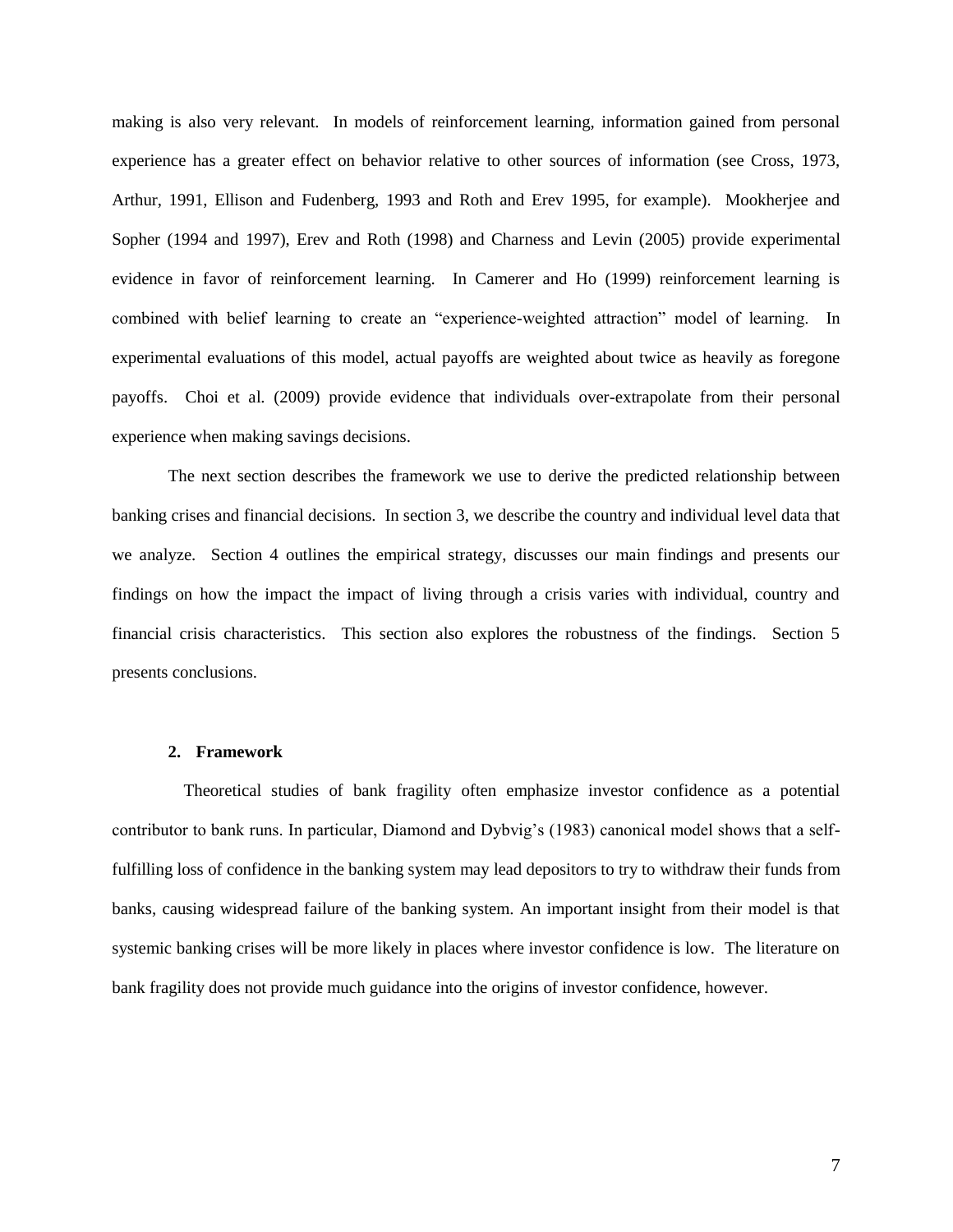The mechanisms through which experiencing a banking crisis might influence future interactions with financial institutions include preferences, beliefs and generalized trust.<sup>9</sup> The available data do not permit us to cleanly distinguish between these three mechanisms, but we will discuss some suggestive evidence in favor of the beliefs channel. To motivate the empirical work and make the hypotheses that we test clear, we sketch out a simple reduced form framework to describe how an individual's demand for bank services would be affected by exposure to a banking crisis. The framework emphasizes the beliefs channel as a matter of convenience.

Consider an individual, *i*, from country *j* who is considering whether to open a bank account. The individual's demand for bank services is represented by:

$$
S_{ij} = f(R, X_{ij})
$$

where  $S_{ij}$  is the amount that individual *i* invests in the bank account, *R* is the expected return from the investment, and *Xij* is a vector of individual characteristics (wealth, income, education, years in the U.S., age, for example) and country characteristics that affect the demand for bank services.

The effect of banking crises is modeled by assuming that the investor believes there is some probability,  $\pi_{ijc}$ , of a banking crisis that will impact returns to bank services. The subscript *c* indicates whether person *i* from country *j* experienced a systemic banking crisis or not. Given her beliefs, the investor's expected return on the investment will not be *R*, the expected return on the bank account, but  $\pi_{ijc}$  x 0 + (*1* –  $\pi_{ijc}$ ) x *R*. This assumes that the return in the event of a crisis is zero. Assuming that returns are negative, or positive, but lower than if there were not a crisis, does not change the analysis.

We imagine that individuals live for three periods (time 0, 1 and 2). At time 0 individuals are endowed with a prior about the likelihood of a banking crisis. This prior may differ with individual and country characteristics. At time 1, the country that individuals are living in either experiences a crisis or not, and beliefs about the likelihood of a crisis are updated, taking this new information into account. Updated beliefs about the likelihood of a crisis are represented by  $\pi_{ijc}$ . At time 2, we observe individuals

 $9$  Alesina and La Ferrara (2002) find that individuals who have recently suffered a trauma or a financial loss are less trusting.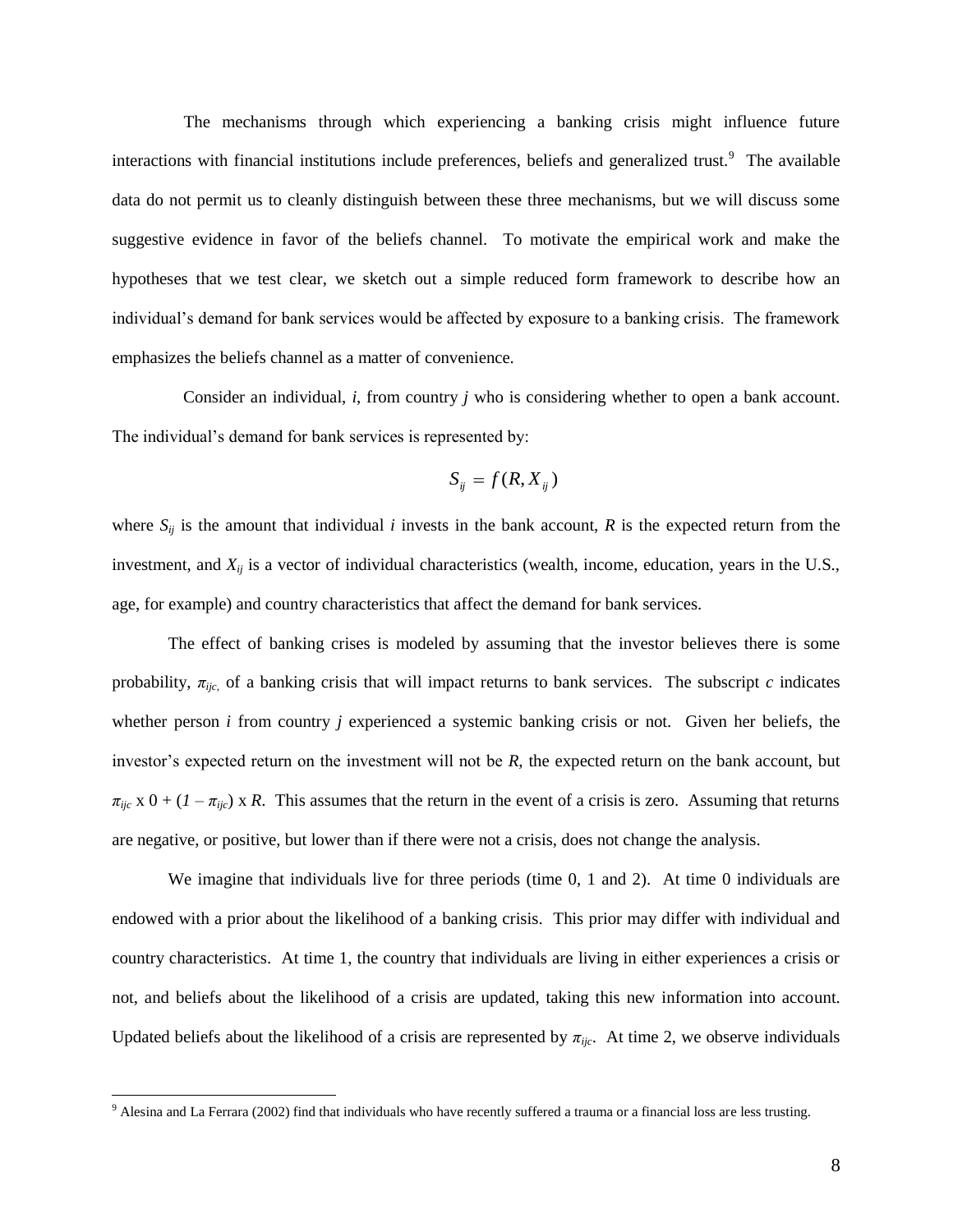living in the U.S., along with their decisions about how much (or whether) to invest in a bank account. We assume that individuals live in their country of birth at the beginning of time 0. They may move to the U.S. at either the end of time 0 or at the end of time 1. That is, some individuals will arrive in the U.S. without having lived through a financial crisis, even though they come from a country that experiences a financial crisis at time 1. The goal of the analysis is to determine how exposure to banking crises influences investment decisions in the U.S., controlling for individual and country characteristics.

Among similar individuals from the same country, we expect  $\pi_{ijc}$  to be higher and, consequently, demand for bank services in the U.S. to be lower, for individuals who have lived through a crisis. An individual's estimate of the likelihood of a banking crisis,  $\pi_{\text{lic}}$ , is also expected to be higher for individuals who come from countries with particularly unstable financial systems and may be decreasing with years spent in the U.S. To put the emphasis on the effect of living through a systemic bank crisis, we include country of origin fixed effects in all of the empirical estimates. The fixed effects address time-invariant country level differences in  $\pi_{\text{ijc}}$ . This would include variation that is due to differences in the level of economic and financial development as well as the quality of governance in the country of origin. The country of origin fixed effects also control for the possibility that the level of investor confidence in a country could itself impact the frequency of banking crises due to the self-fulfilling dynamics that lead to bank runs in the Diamond and Dybvig (1983) framework. We also explore whether the effect of  $\pi_{ijc}$  varies with the age at which an individual experienced a crisis, with how long an individual has lived in the U.S. and with characteristics of the country of origin economic and financial environment.

#### **3. Data**

#### **Individual Data**

The individual data that we use come from the 1996 Survey on Income and Program Participation (SIPP), which is a nationally representative survey of U.S. households conducted by the U.S Census Bureau. We restrict our attention to the first annual survey wave where financial market participation and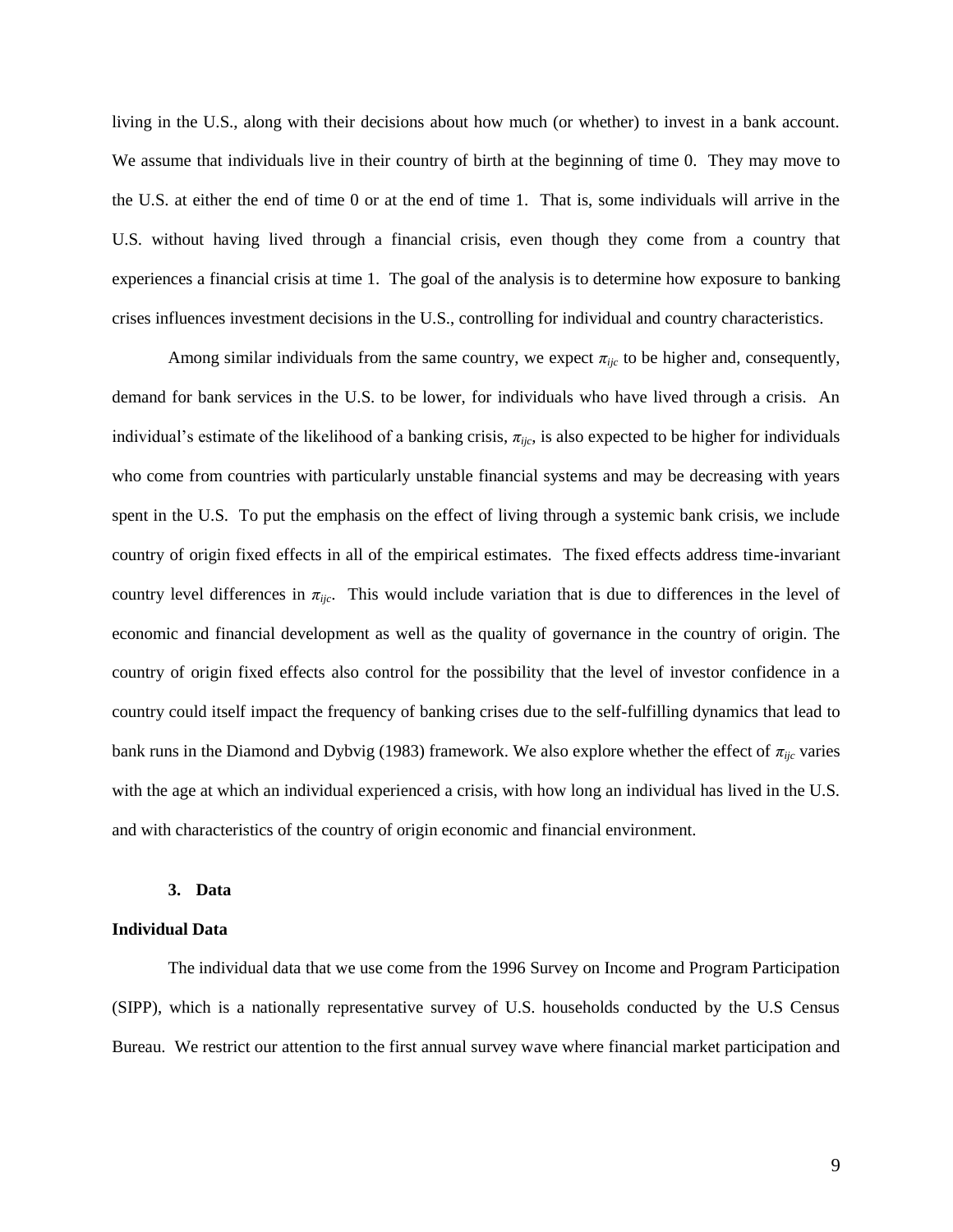wealth data are available.<sup>10</sup> The sample we analyze is restricted to individuals who are over eighteen and who migrated to the U.S. after 1975 for a total of 3,609 individuals representing 80 countries. High quality data on banking crises are available for the post-1975 period.

Table 2A summarizes these data for immigrants and the native-born. Although the empirical analysis includes only immigrants, it is useful to understand the characteristics of this population relative to individuals who were born in the U.S. Compared to the native-born, immigrants are younger, more likely to be married, non-white and have more children. Immigrants also tend to be less educated than the native-born. Thirty-seven percent of the immigrant sample has not completed high school compared to only 16.7 percent of the native-born sample. However, the percentage of immigrants and the native-born who have an advanced degree is about seven percent for both groups.

Monthly per capita household income is significantly lower for immigrants compared to the native born. For immigrants, average monthly per capita household income is \$1,666, compared to \$2,423 for the native-born. In addition to having lower incomes, immigrant households have also accumulated less wealth compared to households headed by individuals who were born in the U.S. The median immigrant household has wealth of \$12,160, compared to \$67,615 for the native-born.

The main dependent variable in our analysis is the use of checks in the U.S. Checking account ownership is relatively widespread compared with the usage of other financial assets: 42 percent of the immigrants have a checking account compared with 64 percent of the native-born.<sup>11</sup> Thirty-six percent of immigrants have a savings account, compared with 53 percent of the native-born (see Table 2A). Six percent of the immigrant sample owns stock outside of a retirement account, compared with 18 percent of the native-born. More than three times as many (18 percent) native-born households have an IRA or Keogh account compared to immigrant households. About 41 percent of immigrants own their own homes compared to 72 percent of the native-born.

<sup>&</sup>lt;sup>10</sup> Other SIPP data are collected quarterly for four years. Because of the short length of the panel and concerns about sample attrition, particularly among immigrants, we have not attempted to analyze changes in financial behavior.

<sup>&</sup>lt;sup>11</sup> The Survey of Consumer Finance figures are higher because they define checking accounts more broadly and look at ownership at the household level, rather than at the level of an individual.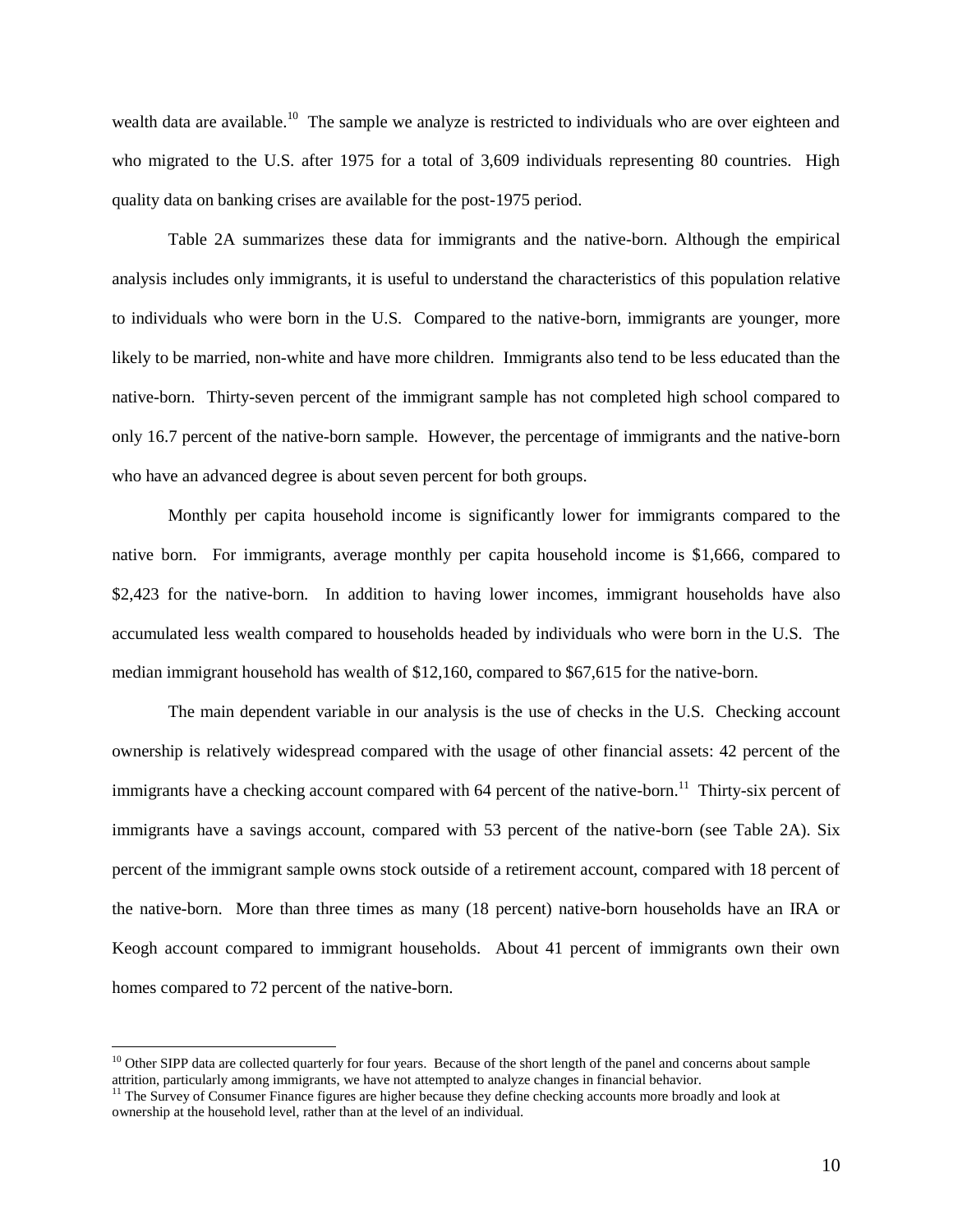Additional immigrant characteristics are described in Table 2B. Just over one-third of the immigrants arrived in the U.S. between 1990 and 1996, 17 percent arrived between 1975 and 1979 and the remainder arrived during the 1980s. Just over half of the immigrants were born in a North American country (including one-third in Mexico) and about 7 percent were born in Europe. Most of the immigrants arrived in the U.S. as adults, with nearly 90 percent arriving at age twenty years or older.

#### **Banking Crisis Measures**

 $\overline{a}$ 

We use data provided in Honahan and Laeven (2005) to identify and date episodes of systemic banking sector crises. The data cover the period 1975 to 2002 and include 98 countries and 60 systemic crisis episodes. Because the individual data come from interviews conducted in the U.S. in 1996, we focus on crises that occurred between 1975 and 1995. Appendix Table 1 summarizes the crisis periods that we examine for each country. We adopt Honhan and Laeven's definition of a systemic banking crisis. Episodes of banking sector distress are considered systemic if any of the following occur: nonperforming assets reach at least 10% of total assets at the peak of the crisis; the cost of rescue operations is at least 2% of GDP; emergency measures (bank holidays, deposit freezes, blanket guarantees to depositors or other bank creditors) are taken; large-scale nationalizations take place. A little less than one-half of the countries in the sample experienced a systemic banking crisis between 1975 and 1995.

We create two measures of exposure to systemic banking crises. The first uses information on the country of origin of individual migrants together with data on when they arrived in the U.S. to create a bivariate measure of whether an individual was exposed to a banking crisis or not. The variable, *Zij*, for individual *i* from country *j*, is equal to one if the individual lived in their birth country during the crisis period and is equal to zero if they were living in the U.S. at the time of the crisis or if they come from a country that did not experience a systemic banking crisis between  $1975$  and  $1995$ .<sup>12</sup> As an example, consider immigrants from El Salvador, which had one banking crisis in 1989. Salvadorans who arrived in the U.S. between 1975 and 1988 will have *Zij* equal to zero. Those who arrived in 1989 or later (and who

 $12$  We use information on date of arrival from internal SIPP files accessed through the Chicago Census Center to create the crisis exposure variable.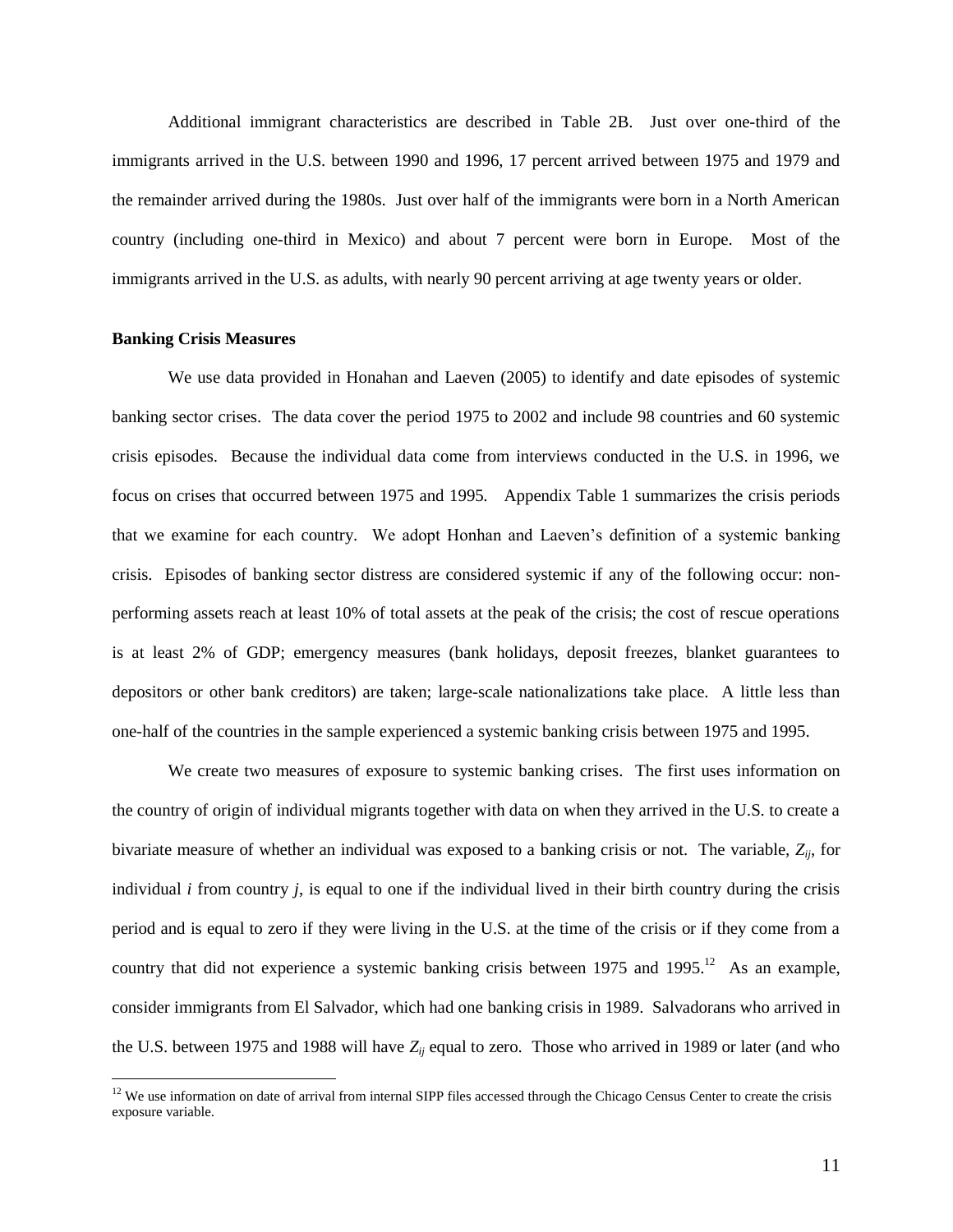are born before 1989) will have  $Z_{ij}$  equal to one. Thirty-nine percent of the sample has  $Z_{ij}$  equal to one. For individuals who have experienced multiple banking crises, we use information from the first crisis.<sup>13</sup>

The second method of quantifying exposure to a systemic banking crisis measures how old an individual was at the time they experienced a crisis. This variable,  $\check{Z}_{ijt}$ , is equal to individual *i*'s age at the beginning of the first crisis they were exposed to and is equal to zero if they never lived through a systemic banking crisis. Returning to our Salvadoran example, Salvadorans who arrive in the U.S. after 1989 will have  $\tilde{Z}_{ijt}$  equal to their age in 1989. An individual who was born in 1979 is assigned  $\tilde{Z}_{ijt}$  equal to ten, for example. Among individuals who have experienced a crisis, the average age at crisis is 19.4 with a standard deviation of 12.2 years.

This measure has empirical as well as substantive advantages. From an empirical perspective, age at crisis creates additional variation among migrants from a given country. This additional variation allows us to include fixed effects which remove bias due to time varying heterogeneity among immigrants from a particular country. In particular, we include country of origin interacted with decade of arrival fixed effects. From a substantive perspective, the age at crisis measure provides a glimpse into the role of reinforcement learning through direct experience as people who were older at the time of a banking crisis are more likely to have had bank accounts and are therefore more likely to have lost money during the crisis.

#### **Other Country-Level Data**

 $\overline{a}$ 

In addition to information on banking crises, we also examine the role of a number of other features of the financial and economic environment in the country of origin. The country-level variables and their sources are described in detail in Table 1. Tables 3A and B provide summary information about these variables and their correlation with one another. Country-level measures of financial development include private credit as a share of GDP (Beck, Demirgüç-Kunt and Levine (2000) and bank branches per

 $<sup>13</sup>$ Only a small minority of people in the sample have experienced two or more crises, and their use of checks is very similar to</sup> those who have experienced one crisis.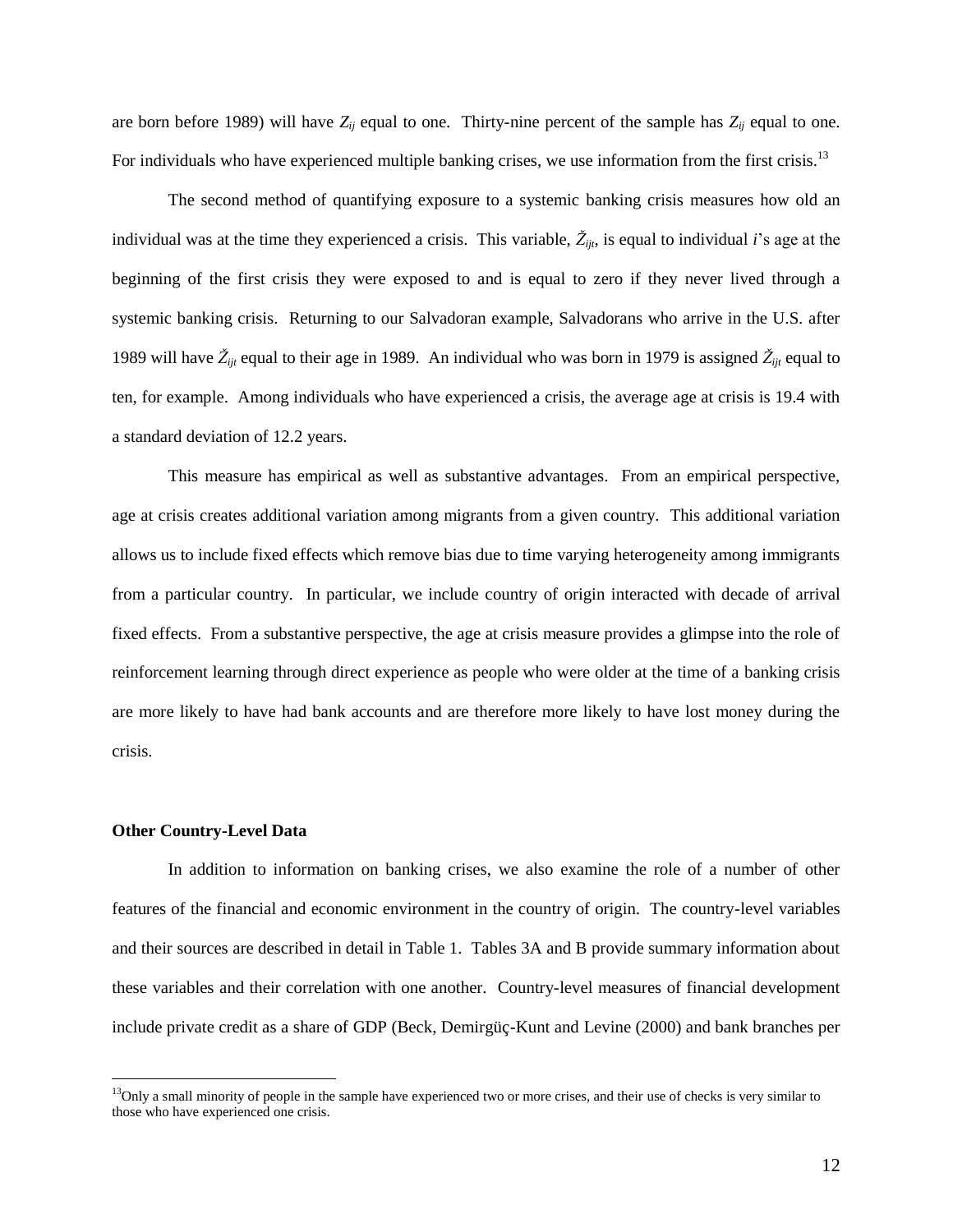100,000 people (Beck, Demirgüç-Kunt and Peria**,** 2007). We also include measures of the level of economic development, the quality of institutions (Kauffman, Kraay and Zoido-Lobaton, 1999) and how trusting a country's citizens are, as measured by summaries of responses to World and European Values Survey questions. $^{14}$ 

In an effort to explore how the nature of the crisis impacts investor confidence, we examine several variables that describe the financial crisis. These variables include whether a systemic bank crisis was accompanied by a GDP crisis. We define a GDP crisis as an episode of at least three consecutive years of negative GDP growth. Investors may also respond differently to banking crises that are accompanied by currency or sovereign debt crises. We use information on the dates of currency and sovereign debt crises collected by Laeven and Valencia (2008) to explore this possibility.

Exposure to a GDP, currency or debt crisis is measured much the same way as exposure to a banking crisis, with individuals categorized as having experienced a crisis of a particular type if they arrived in the U.S. after their country of origin experienced such a crisis. Individuals are defined to have experienced overlapping crises, a twin crisis of a banking crisis and a currency crisis, for example, if they lived through a systemic banking crisis and a currency crisis that began while the banking crisis was ongoing. Concurrent bank and GDP crises and bank and sovereign debt crises are defined analogously.

Deposit insurance is designed to protect account holders from losses in the event of a crisis. Exploring differences in the financial choices of individuals who have experienced a systemic banking crisis depending on whether they were protected by deposit insurance helps to shed light on whether direct experience of a loss in bank assets is an important channel through which investor confidence can be shaken. We examine the role of having enacted deposit insurance prior to, or after, a bank crisis (combining information on the timing of the crisis from Honohan and Laeven, 2005, with information on deposit insurance from Demirgüç-Kunt, Kane and Laeven, 2008). Among the countries that experienced

<sup>&</sup>lt;sup>14</sup> In particular, we calculate the fraction of respondents who answer the question "Generally speaking, would you say that most people can be trusted, or that you can't be too careful in dealing with people?" with "Most people can be trusted". We do this for countries where European or World Value Surveys were completed between 1981 and 2004. Trust is defined to be one for countries whose average response is in the upper third of the distribution and zero otherwise.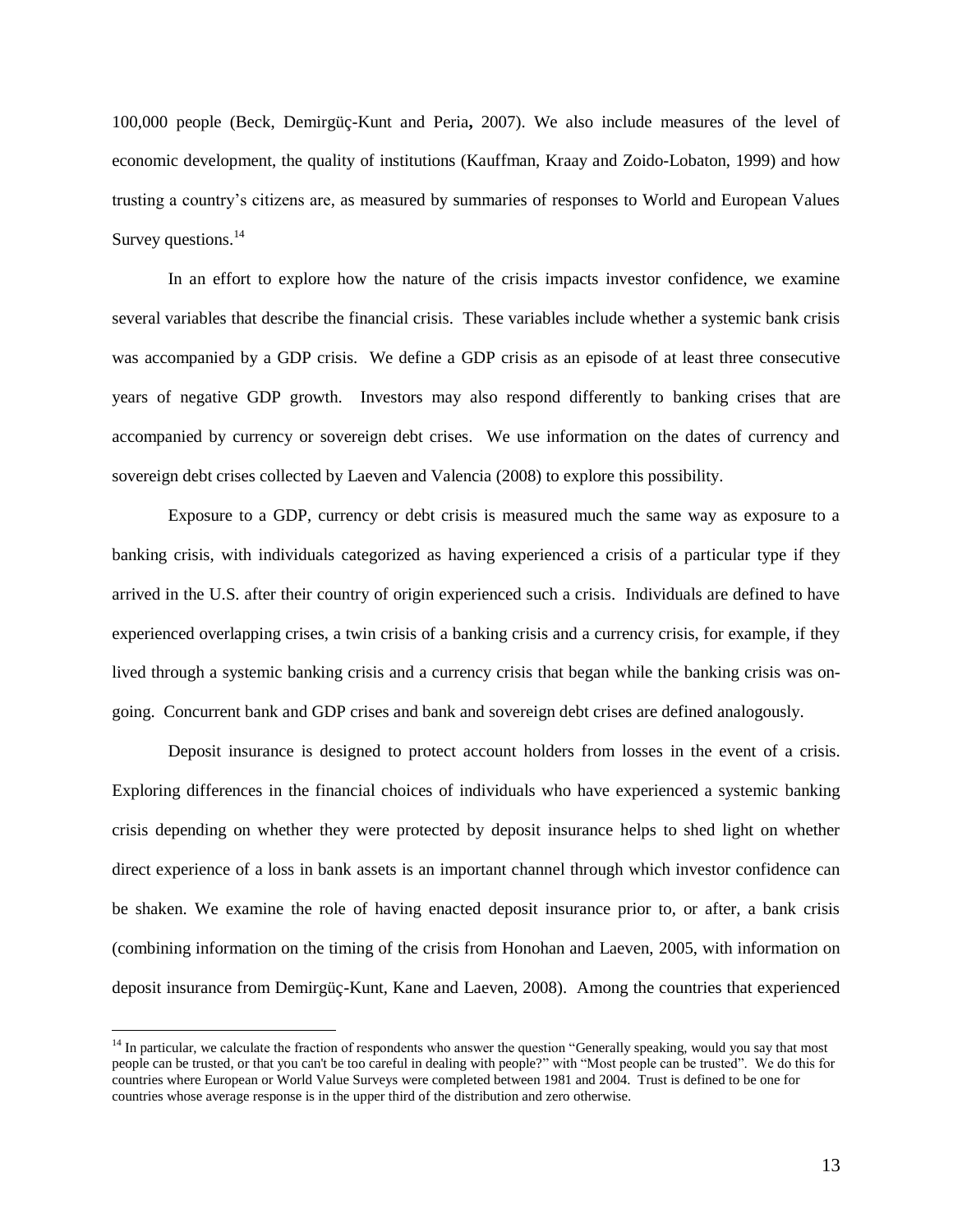a systemic banking crisis between 1975 and 1995, and where there were individuals that migrated both before and after the crisis, 30% had deposit insurance in place prior to the crisis and the remaining 70% enacted it after the crisis. The severity of a financial crisis may also influence investor confidence. One measure of the severity of a crisis is whether deposit insurance was enacted in the aftermath of the crisis. We also use the information on the duration of banking crises crises from Honohan and Laeven (2005) to see if responses vary with the length of the crisis.

#### **4. Empirical Findings**

In this section, we report our empirical findings. We present our main results and then address potential empirical issues. Next, we discuss how the impact of banking crises varies with individual characteristics, with country of origin characteristics, with characteristics of the crisis and with the financial decision in question. This section ends with a discussion of what the findings imply about the mechanism by which investor confidence is altered following exposure to a systemic banking crisis.

#### **Main results**

We estimate an individual's decision to have a checking account using the following linear probability model:

$$
S_{isj} = \alpha + \beta_1 X_i + \beta_2 Z_{ij} + \delta_j + \delta_s + \varepsilon_{isj},
$$

where *Sisj* is the decision of individual *i* who lives in county *s* and comes from country *j* to use a checking account. Individual controls are incorporated in  $X_i$  and include age, age squared, wealth quartiles, income, labor force status, education, sex, marital status, number of children in the household, and race. The sample is restricted to immigrants who are at least 18 years of age and come from one of the 80 countries (excluding the U.S.) which are represented in the SIPP data. The variable *Zij* measures crisis exposure and is equal to one if the individual experienced a bank crisis in their country of origin and zero otherwise.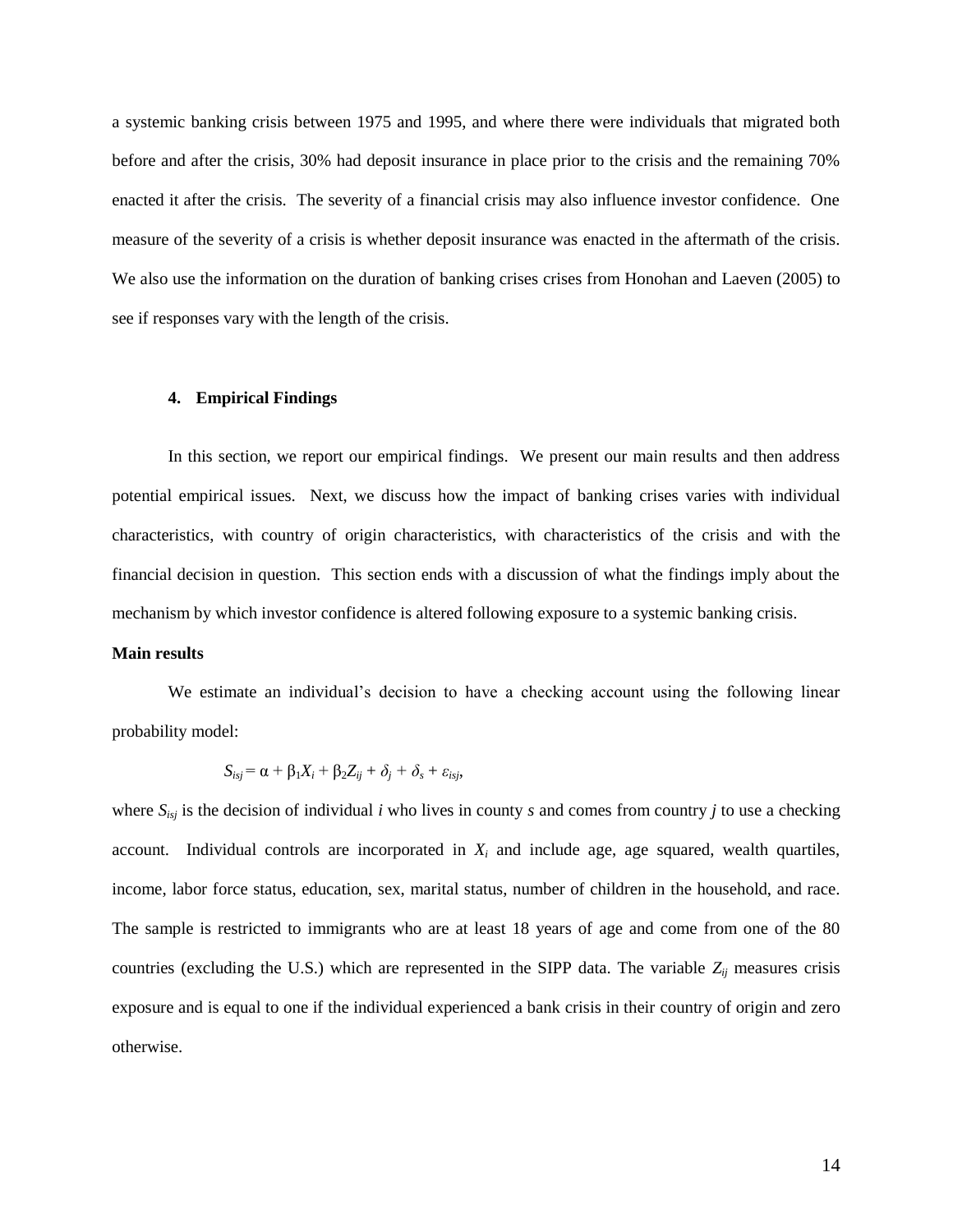All of the specifications include country of origin fixed effects,  $\delta_j$ . There are two important reasons for including country of origin fixed effects. First, there are many time-invariant country of origin characteristics that might influence the demand for various financial products. These include the level of financial and economic development in the country of origin as well as the quality of institutions that protect private property and provide incentives for investment (see Osili and Paulson, 2008a and 2008b). Many of these variables are likely to be correlated with the experience of banking crises. Table 3B shows the correlation between the banking crisis variables and other country of origin characteristics. By including country of origin fixed effects, we ensure that the effect of banking crises is measured holding these (and other) country level variables fixed.

The second reason for including country of origin fixed effects is to control for unobserved individual heterogeneity. Immigrants are not random representatives of their country of origin. They choose to migrate and that decision may be influenced by characteristics that are not observable. By including country of origin fixed effects, we eliminate the possibility that the estimated coefficient of interest will be biased due to correlation between unobserved individual attributes and country of origin.

In addition to country of origin fixed effects all of the estimates also include a full set of county of residence fixed effects, *δ<sup>s</sup>* . The county fixed effects capture geographic variation in the supply of banking services. In addition, the county fixed effects rule out bias due to unobserved characteristics that influence an individual's location choice that are also correlated with having lived through a banking crisis. The reported standard errors have been corrected to account for the heteroscedasticity that is implicit in the linear probability model and are also clustered to allow for correlation across observations for individuals who come from the same country and migrated during the same period.<sup>15</sup>

The relationship between checking account ownership and exposure to systemic banking crises is explored in Table 4. Recall that we focus on checking account usage because it is a conservative proxy

 $15$  Non-linear estimation methods, such as probit or logit, generate similar results. We use a linear probability model because it is computationally attractive given the large number of fixed effects, is consistent under weak assumptions and because the coefficient estimates are easy to interpret. In particular, the coefficients on interaction terms are straightforward to interpret (see Ai and Norton, 2003).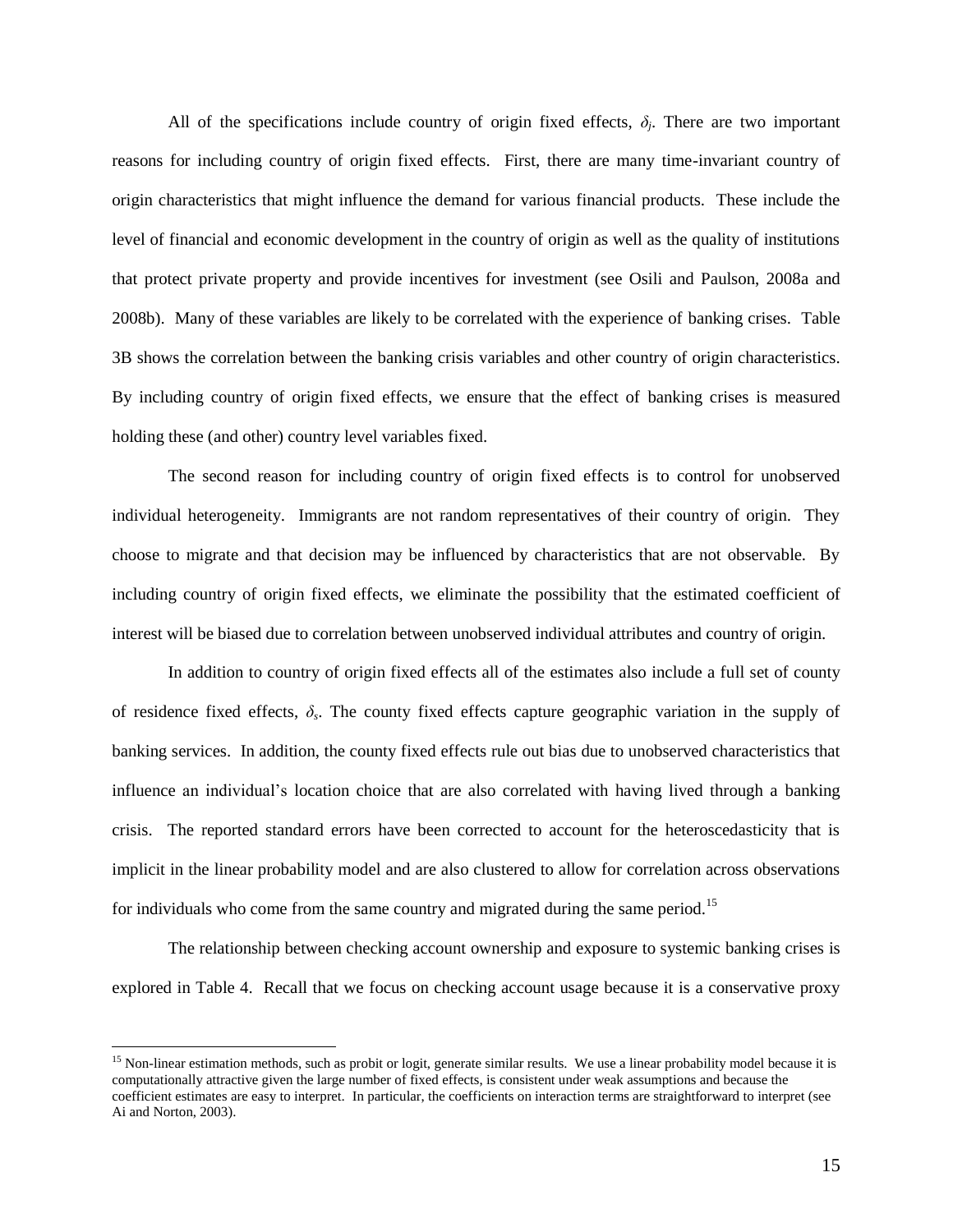for investor confidence and because it is likely to be unrelated to unobservable individual attributes, including risk aversion and time preference. Looking first at the estimates of owning a checking account (column [1]) without wealth and income controls, we find that individuals who have experienced a banking crisis are 13 percentage points less likely to have a U.S. bank account. When we include wealth and income controls in column [2], individuals who have experienced a banking crisis are 11 percentage points less likely to own a checking account compared to otherwise similar individuals. This is 26 percent lower than the observed percentage of individuals who have a checking account of 41 percent.<sup>16</sup> The effects of the other control variables included in the regressions are reported in Appendix Table 2. These findings suggest that investor confidence is significantly altered by experiencing a systemic banking crisis and that the effects of this experience persist even after migration to the U.S.

#### **Robustness checks**

 $\overline{a}$ 

In order to explore the robustness of the findings, we take advantage of the fact that whether or not a given individual will have had direct experience with a banking crisis depends on the country of origin, when that individual migrated to the U.S., and also on the age of the individual at the time of the crisis. Individuals who are adults at the time of a banking crisis are more likely to have directly experienced the effects of the crisis compared to younger individuals. They are more likely to have had bank accounts and other financial assets whose values were impacted by the crisis, for example.

Because "age at crisis" varies by country, by year of migration and by age, we can also include controls for the decade of migration interacted with country origin in specifications which use age at crisis. Specifically, we estimate:

$$
S_{isjdt} = \alpha + \beta_1 X_i + \beta_2 \tilde{Z}_{ijt} + \mathbf{m}_d + \delta_j + \delta_s + \delta_j \mathbf{x} \mathbf{m}_d + \varepsilon_{isjdt}
$$

where *Sisjdt* represents the decision of individual *i* who lives in county *s,* comes from country *j,* migrated in decade *d* and who was born in year *t* to have a checking account. Age at crisis is represented by  $\check{Z}_{ijt}$ , m<sub>d</sub> captures controls for the decade of migration and  $\delta$ <sup>*j*</sup> x m<sub>d</sub> are country and decade of migration fixed effects.

<sup>&</sup>lt;sup>16</sup> The effects of the other control variables are reported in Appendix Table 2.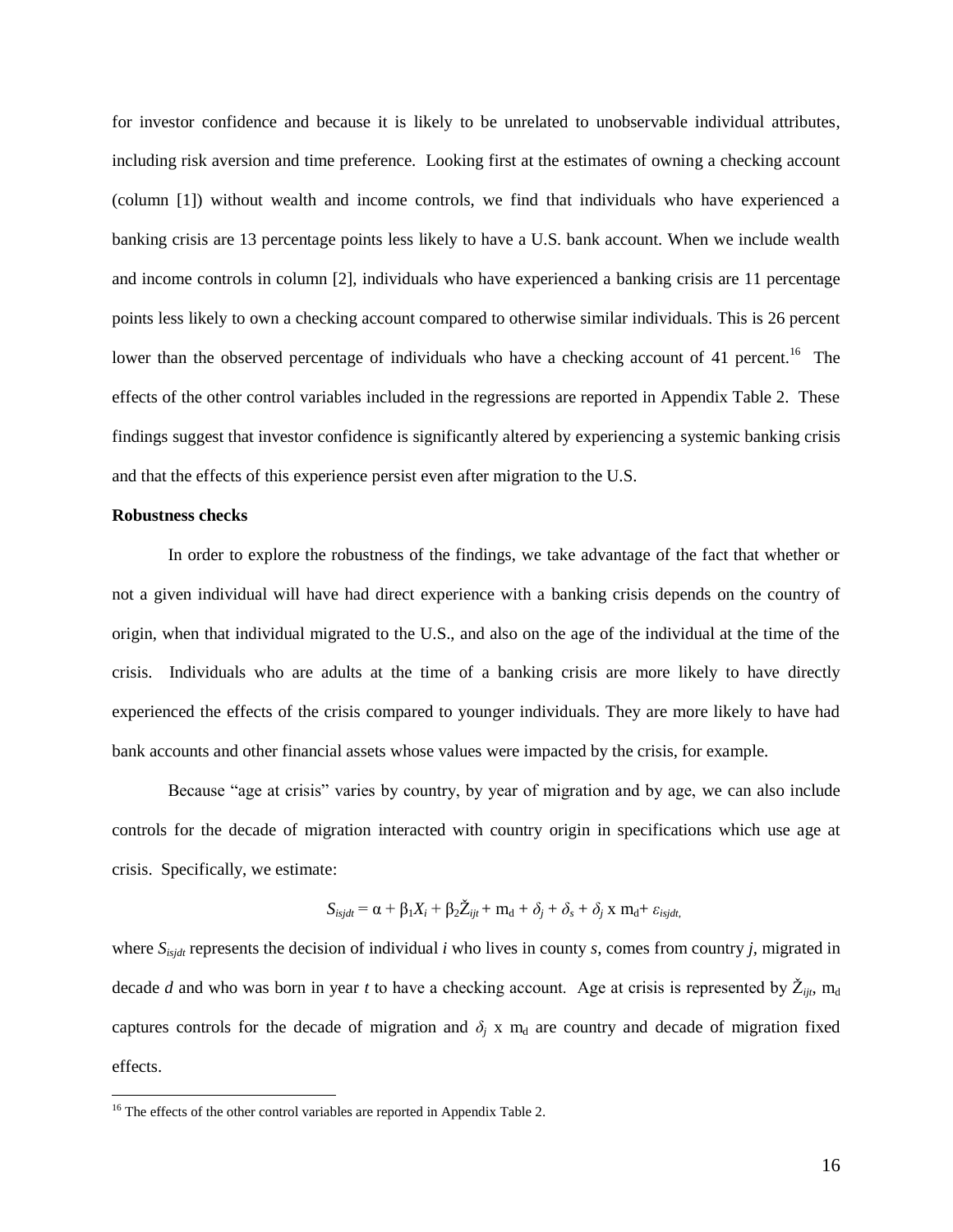Individuals from the same country who migrated to the U.S. during a particular time period may share common characteristics such as unobserved ability, risk tolerance, or face similar labor market conditions in the U.S.<sup>17</sup> These "cohort" effects may affect the decision to own a bank account and be correlated with having experienced a banking crisis. By including decade of migration controls in the regression, we eliminate correlation between the age at crisis variable and unobserved immigrant characteristics that vary with the timing of migration. As in the rest of the analysis, we include country of origin and county of residence fixed effects in all of the specifications.

Columns [3] – [6] of Table 4 report on the relationship between checking account ownership and age at crisis for various specifications. In Column [3], the indicator variable that captures whether an individual has experienced a crisis is simply replaced with "age at crisis." In column [4] we add decade of migration fixed effects, and in column [5] we add decade of migration controls interacted with country of origin fixed effects. When we add these controls, we are effectively comparing the effect of a crisis on similar individuals from the same country of origin who all arrived in the U.S. in the same decade.<sup>18</sup> This addresses concerns that the findings are driven by time varying unobserved ability or motivation, as emphasized in the literature on migration. According to this estimate, the effect of living through a crisis is larger for those who were adults than for those who were children at the time of the crisis, as one might expect. An individual who was 30 years old at the start of the crisis would be 6 percentage points less likely to have a checking account compared to someone from the same country who had not been exposed to the crisis. Someone who was 45 at the time of the crisis would be 9 percentage points less likely to have a checking account.<sup>19</sup>

 $17$  An extensive literature discusses how unobserved individual characteristics (such as ability) may vary with the timing of migration for a given country (see Borjas, 1994 and Borjas and Friedberg, 2009 for reviews). This literature emphasizes the impact that unobserved factors have on labor market outcomes. Because our estimates include labor force status and income, unobserved factors that work through those channels are accounted for.

 $18$  The decade of migration controls also capture the effect of additional time in the U.S. To maintain consistency across the estimates in Table 4 and to avoid over-controlling for time in the U.S., years in the U.S. is not included as an explanatory variable. When years in the U.S. is included in the specification, the estimated effect of living through a crisis remains negative and significant and the point estimate falls in absolute value by about 30%.

<sup>&</sup>lt;sup>19</sup> We have also explored non-linearities in the effect of age at crisis. We find that the impact of living through a crisis is smallest for individuals who were less than fifteen at the time of the crisis (checking account ownership is 7 percentage points lower compared to otherwise similar individuals) and largest for individuals who were 26 to 35 years old at the time of the crisis (19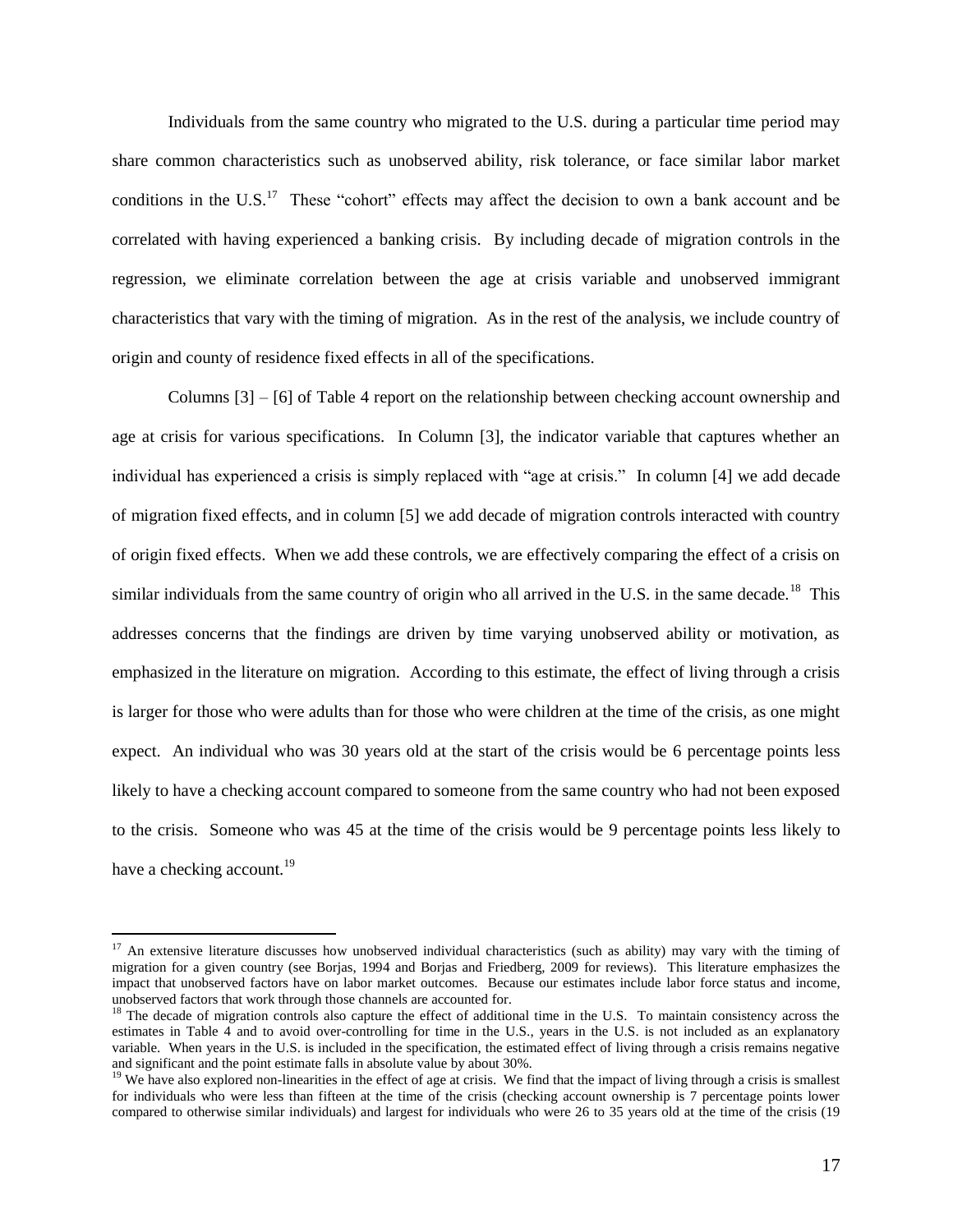Migrating to the U.S. in response to a financial crisis is more plausible for people from some countries than from others. In particular, it may be relatively easy for people from Mexico to adapt their migration and return migration plans in response to a crisis because of Mexico's geographic proximity to the U.S. To make sure that the findings are not driven by systematic differences among individuals from Mexico based on the timing of migration or return migration, we exclude individuals from Mexico in column [6]. The results are unchanged. We have also experimented with dropping additional individuals from the Caribbean and Latin America with similar results. In addition, we have analyzed Department of Homeland Security data on immigration flows into the U.S. by year and by country for major immigration source countries to examine whether the immigration flows to the U.S. respond to crisis conditions in the country of origin.<sup>20</sup> We find no systematic relationship between migration flows from a particular country in a given year and crisis conditions in that country.

More generally, the estimation strategy compares people from the same country who migrated earlier (no crisis exposure) to similar people who migrated more recently (crisis exposure) either in general or within a decade. Although we rule out many forms of potential unobserved heterogeneity by including country fixed effects and country-decade fixed effects, as well as the other explanatory variables, it remains possible that more recent migrants, even within a decade, are somehow different than earlier migrants. One alternative explanation for our findings might operate through immigrant networks. Perhaps more recent migrants have larger networks in the U.S. and these networks are large enough to supply informal substitutes to formal financial products. If these networks were smaller when earlier migrants arrived, these individuals may make greater use of checking accounts because fewer substitutes were available.

To investigate the likelihood of alternative explanations that rely on differences between early and more recent migrants, even within the narrow window of a decade, we construct a placebo treatment that randomly divides individuals into early and recent migrant groups. The placebo treatment procedure

percentage points less likely to have a checking account). These differences are not statistically significant, however. These estimates are available from the authors.

<sup>20</sup> These estimates are available from the authors.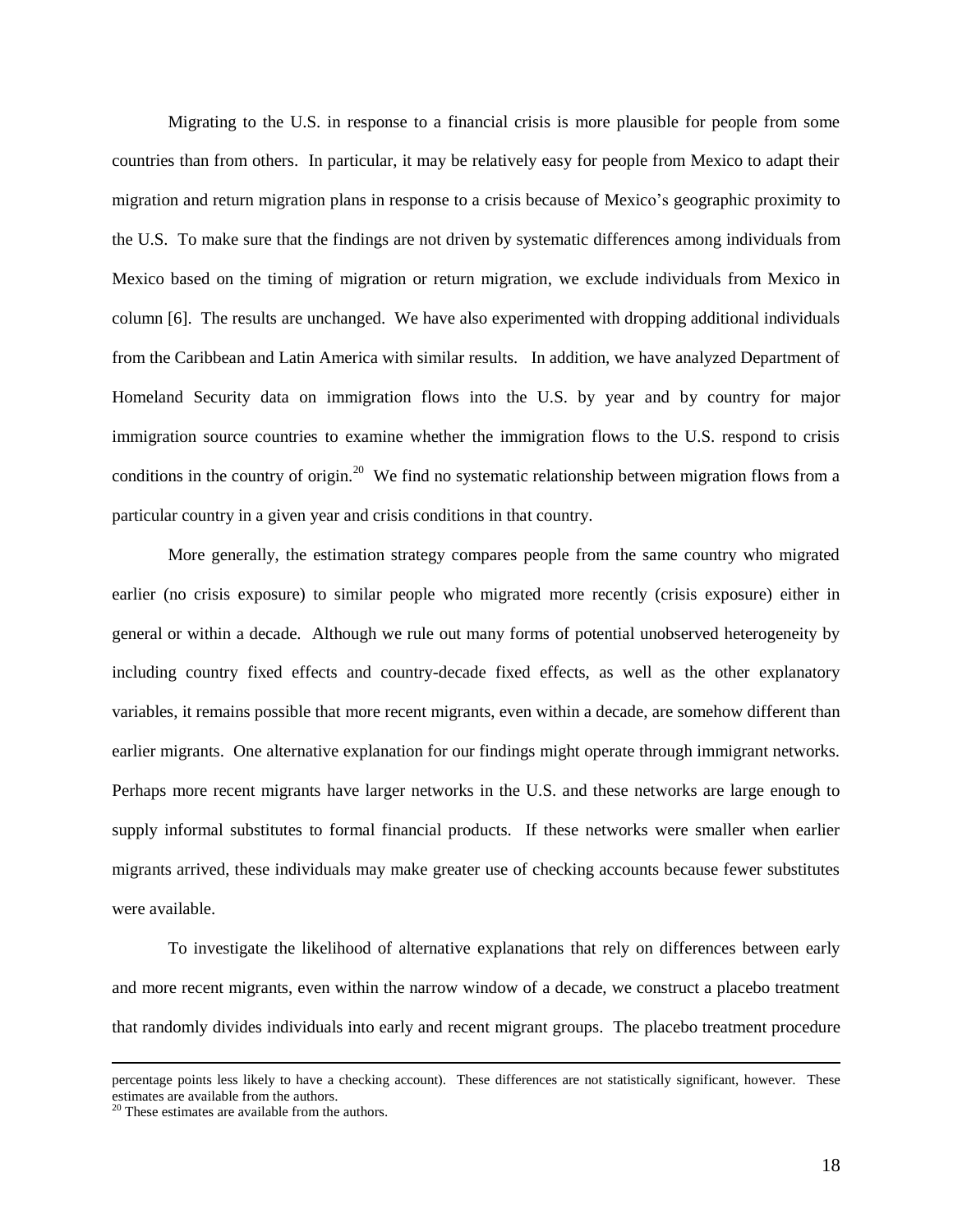randomly assigns a year to each of the countries in our sample that experienced a banking crisis. "Placebo banking crisis" and "placebo age at crisis" variables are created using the randomly assigned year rather than the actual year of the banking crisis, and the regressions in Table 4 are recreated using the placebo treatments. This procedure was repeated for 500 randomly assigned years. The results of this exercise indicate that there is no systematic tendency for more recent arrivals to be less likely to have a checking account. The average coefficient on the "placebo banking crisis" variable is -0.011, with a standard deviation of 0.04 using the specification from Table 4, column [2]. The average coefficient on the "placebo age at crisis" variable is -0.001 with a standard deviation of 0.009 using the specification with country interacted with decade of arrival fixed effects (Table 4, column [5]). This gives us additional confidence that the results presented in Table 4 are driven by exposure to systemic banking crises and not by unobserved differences related to the timing of migration.

#### **The Effect of Banking Crises on Different Types of People**

We turn now to analyzing how banking crises impact different groups of individuals. In Table 5, we examine how the impact of a banking crisis varies with education, citizenship and time in the U.S. These estimates help to identify the potential channels through which crises come to influence behavior and also serve as further robustness checks on our main results.

We first examine how the impact of experience with a banking crisis varies with education. Columns [2] and [3] present these results. In Table 5, we include the interaction of having experienced a banking crisis with low education (in column [2]) and with high education (column [3]). Low education is equal to one if the individual in question has not completed high school and zero otherwise. High education is equal to one if the individual has a college degree or more schooling and zero otherwise. We find that living through a crisis has a much larger impact on individuals with less than a high school degree and that the effect of living through a crisis largely disappears for individuals with a college degree or more. It is interesting to note that education appears to play a role in mitigating the impact of experiencing a bank crisis. This mirrors the findings in Guiso, Sapienza and Zingales (2004) who show that the effect of social capital on financial behavior is muted for those with greater education.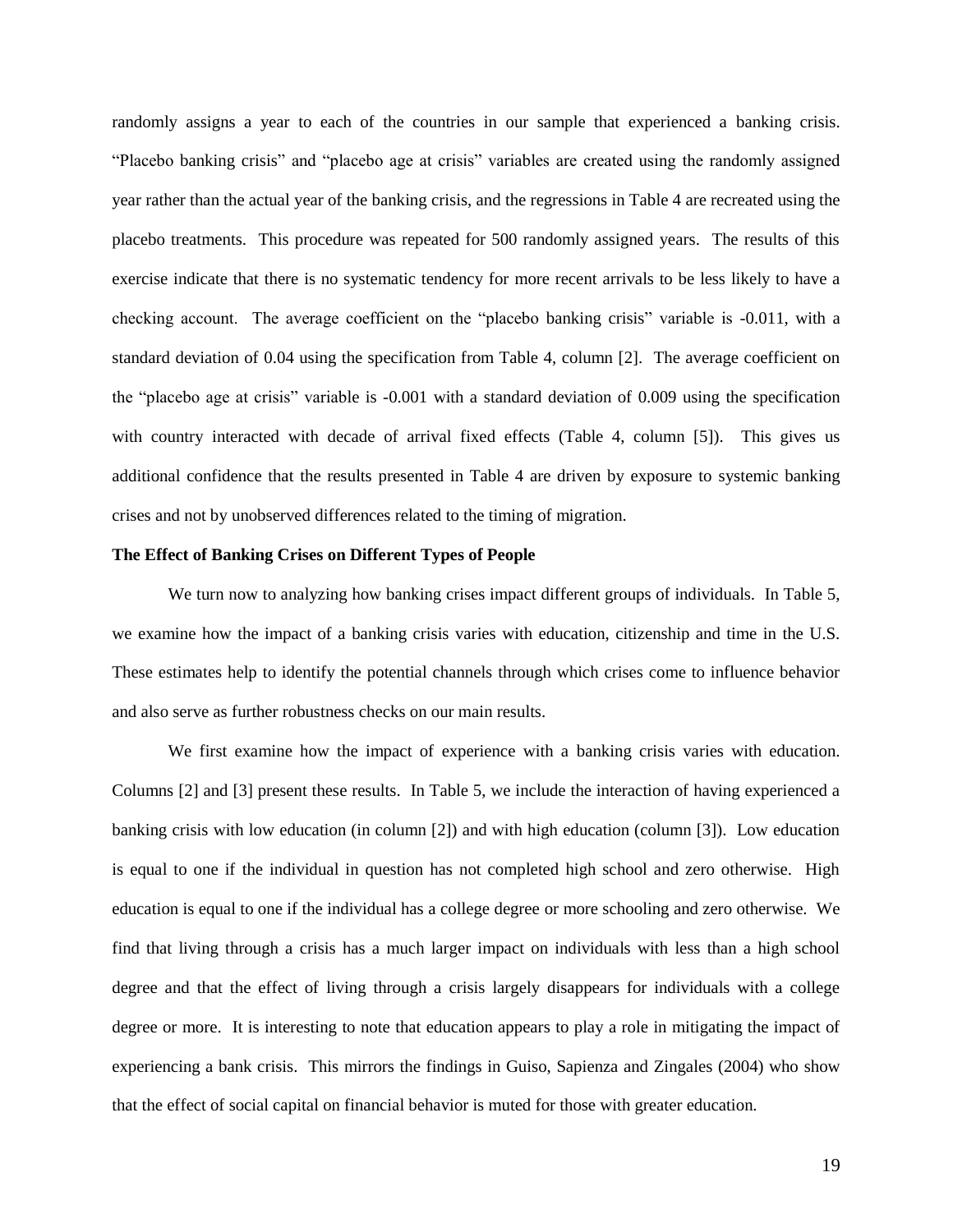Columns  $[4] - [6]$  examine how the effect of living through a crisis changes with additional exposure to the U.S. In column [4], we look at how the effect of living through a crisis varies with years in the U.S. Each additional year in the U.S. lowers the effect of living through a crisis on checking account ownership by 0.80 percentage points. After being in the U.S. for 21 years, the effect of living through a crisis disappears. Note that each additional year in the U.S. has two effects. First, it represents an additional year to adapt to the U.S. and learn about U.S. financial institutions, and second, it represents an additional year of time since the crisis. The estimated coefficient in column [4] combines these two effects.

In column [5], the interaction between the crisis variable and having lived in the U.S. for three years or less is added. Among recent immigrants, the effect of having experienced a crisis is much larger. For recent immigrants who have experienced a banking crisis, checking account usage is 18 percentage points lower compared to immigrants who have not experienced a financial crisis. For their counterparts who have also experienced a banking crisis but who have lived in the U.S. for more than three years, checking account usage is predicted to be 9 percentage points lower. Finally, in column [6], we restrict the sample to permanent residents and U.S. citizens. This helps to address the concern that the findings could be driven by undocumented immigrants who avoid banks and may be more likely to have been exposed to a banking crisis. Living through a crisis has a essentially the same impact on the checking account ownership of permanent residents and naturalized citizens as it does for the entire sample.

#### **The Effect of Other Country Characteristics**

In this section, we discuss how the effect of banking crises is influenced by other country characteristics, including the level of economic and financial development, corporate governance as well as a measure of how trusting the residents of the country are on average. Table 6 presents these results. In each regression we investigate the extent to which the effect of a bank crisis varies with other country of origin characteristics by including the interaction of the "experienced a banking crisis" variable with other country characteristics. Recall that all of these regressions control for direct of effect of country of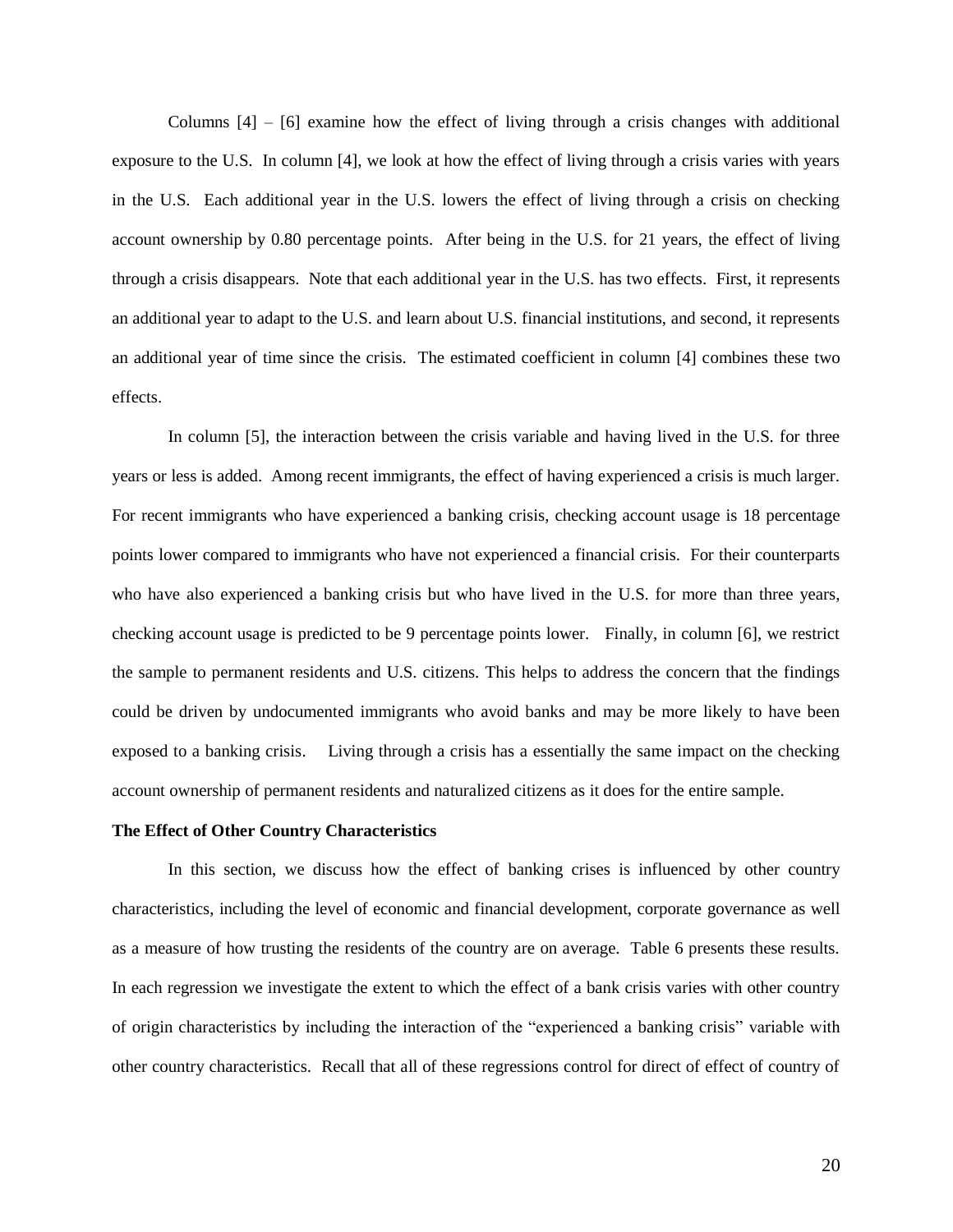origin characteristics on checking account ownership through the inclusion of country of origin fixed effects.

We first explore how the impact of living through a crisis varies with the level of economic development by including the interaction of experiencing a bank crisis with average real per capita GDP from 1975 to 1995 in the estimate presented in column [2] of Table 6. We find that the interaction of experience with a banking crisis and average real GDP per capita is positive and statistically significant. According to these results, the effect of living through a banking crisis is smaller, but still negative and significant, for individuals who come from places where the overall level of development is higher. While the impact of living through a financial crisis does vary with the level of overall economic development, as measured by the long-run average GDP per capita, there is no evidence that it varies systematically with the level of financial development, as measured by private credit as a share of GDP (column [3]) or more bank branches per 100,000 people (column [4]).

Coming from a country that has good governance appears to mitigate the effect of living through a crisis substantially, however (see column [5]). A one standard deviation increase in governance, as measured by the KKZ index, is associated with a 10 percentage point increase in the likelihood of having a checking account after living through a crisis. The net effect is that individuals who have experienced a bank crisis are 2 percentage points less likely to have a checking account  $(-12.3 + 10 = -2.3$  percentage points). These findings suggest that economic development and good governance may play an important role in maintaining and/or restoring investor crisis during and following a systemic banking crisis. For example, investor confidence may be restored even in the face of a systemic banking crisis if credible government action is taken to resolve the crisis and this credible government intervention is associated with high standards of institutional effectiveness (see Demirgüç-Kunt, Detragiache, and Gupta, 2006).

The impact of living through a banking crisis is also smaller for individuals from countries where "trust" is higher (see column [6]). For individuals who come from a place where individuals are very trusting, where average trust is in the upper third of the distribution of trust across countries, the impact of living through a crisis is completely offset and their checking account usage is estimated to be the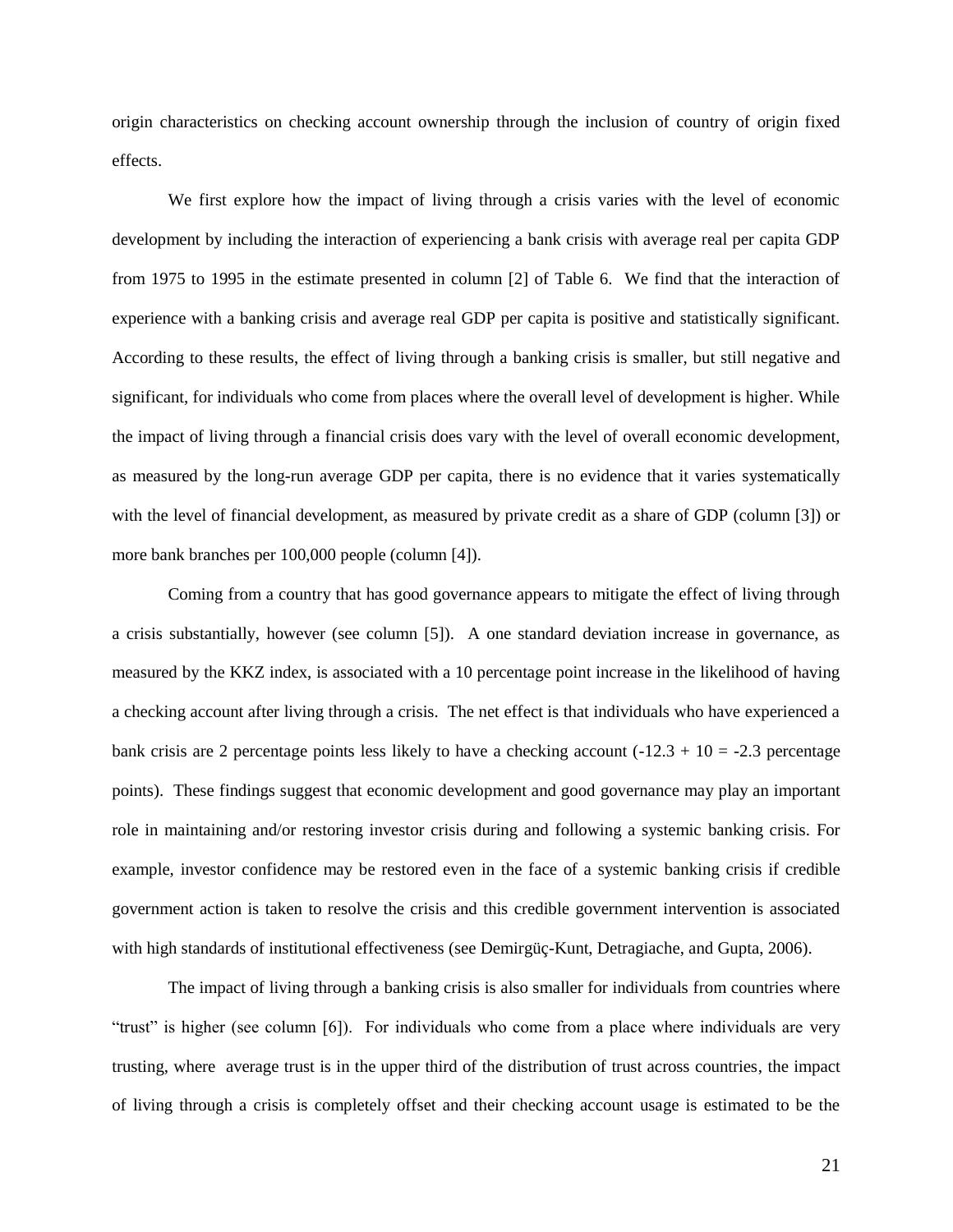same, or possibly even a bit higher, than their counterparts from the same country who did not live through a banking crisis.

Of course, economic and financial development, good governance and trust are likely be correlated. When we include all of the country variables in one regression, experiencing a bank crisis remains significant and negative. The only other variable that is significantly different from zero is private credit, which has a positive effect on the likelihood of having a checking account. A one standard deviation increase in private credit is associated with a 40 percent decrease in the impact of experiencing a banking crisis.

#### **Does the Severity of the Banking Crisis Matter?**

Banking crises vary in their severity. Some are prolonged and others are resolved quickly. In addition, the severity of a financial crisis may vary depending on whether it is accompanied by other shocks. For example, Kaminsky and Reinhart (1999) examine the relationships between banking crises and currency crises and discuss how currency crises can exacerbate banking crises making "twin crises" particularly severe. In Table 7, we investigate how various characteristics of a bank crisis impact subsequent investor behavior.

We begin by examining the effect of experiencing a GDP crisis at the same time as a banking crisis in column [2] of Table 7. A country is defined to have had a GDP crisis if it experienced a period of three consecutive years of negative per capita GDP growth during the time period 1975-1995. Individuals who live through a GDP crisis at the same time they experience a systemic bank crisis are about 4 percentage points less likely to have a checking account compared to otherwise similar individuals who did not live through a GDP crisis at the time of the banking crisis. While experiencing a banking crisis accompanied by a GDP crisis exacerbates the impact of the banking crisis on investor confidence, the coefficient on the banking crisis variable remains negative and significant. In column [3] and [4], we examine the impact of experiencing a currency crisis or a sovereign debt crisis at the same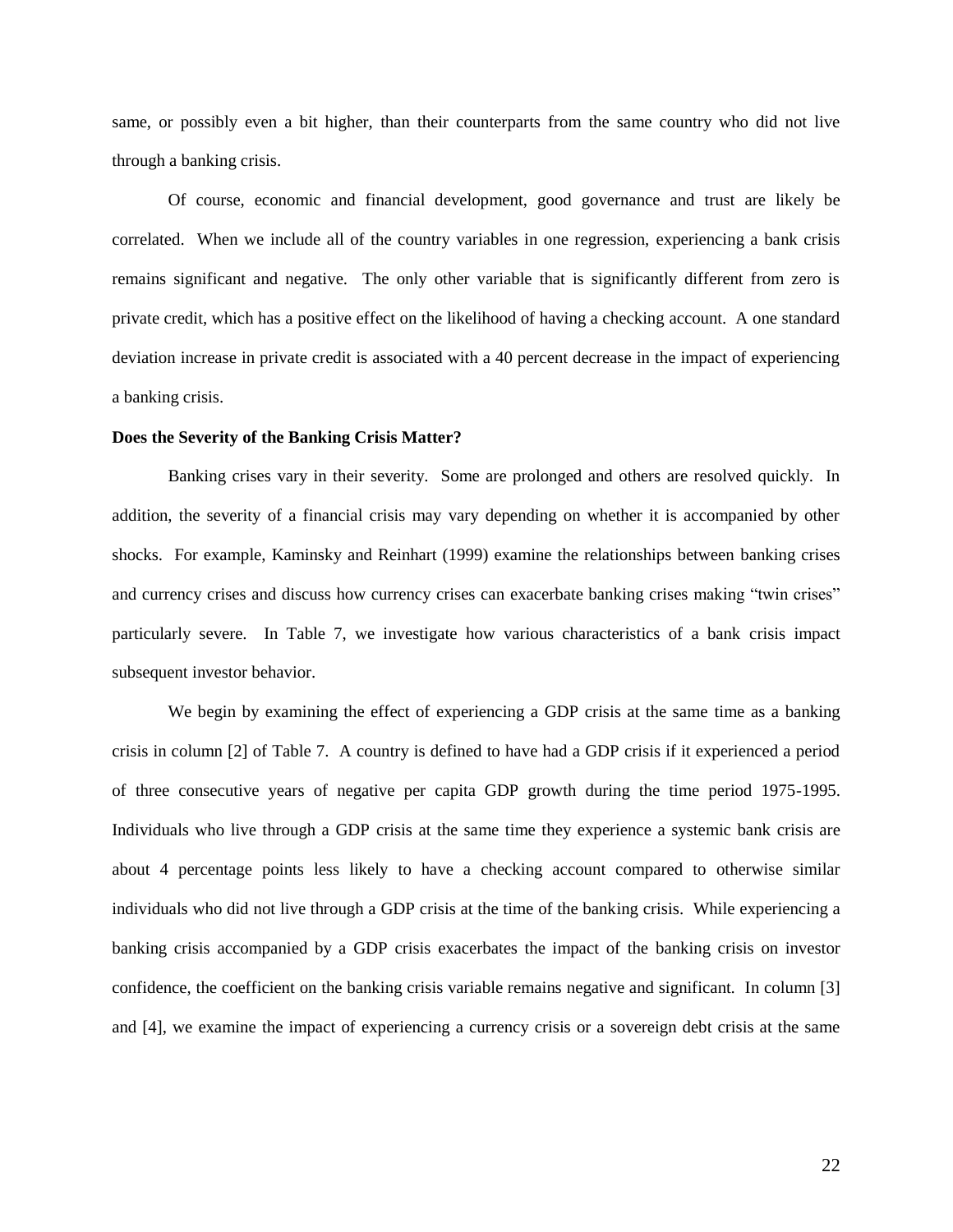time as a banking crisis.<sup>21</sup> Controlling for coincident currency crises or sovereign debt crises has little impact on the estimated coefficient for experiencing a banking crisis, and there is no statistically significant difference in the behavior of individuals who also experienced a currency or a debt crisis at the same time as a banking crisis. In column [5], we examine how the length of the systemic banking crisis influences investor behavior. The length of the financial crisis does not have a significant impact on the likelihood of having a checking account in the U.S. $^{22}$ 

In Table 8, we investigate how deposit insurance affects subsequent investor behavior. Individuals who experienced a banking crisis in a country that has explicit deposit insurance in place *prior* to the crisis are nearly as likely to have a bank account in the U.S. as individuals who never experienced a banking crisis prior to moving to the U.S. (column [2]). The estimates suggest that having deposit insurance *prior* to the crisis undoes the negative effect of living through a crisis on investor confidence. In contrast, individuals who live through a banking crisis in a country that enacts deposit insurance after the crisis experience no mitigating effects. The enactment of deposit insurance in the wake of a crisis may be a measure of the severity of the crisis and reflect policymakers' conclusions that investor confidence has been sufficiently shaken by the crisis that it is desirable to enact deposit insurance to restore confidence in an effort to bring savings back into the formal financial sector.

#### **Do Bank Crises Matter for Other Behavior?**

 $\overline{a}$ 

Finally, we consider the effect of a experiencing a banking crisis on other investment behavior. In Table 9, we present estimates of experiencing a bank crisis on the decision to have any bank account, a savings account, to own stock, to own an IRA or Keogh account, to own a home and to be self-employed. These estimates help us to understand the channel through which banking crises impacts behavior. One possibility is that exposure to bank crises affects an individual attribute – generalized trust, risk aversion,

 $21$  For comparison purposes, we have also examined the impact of living through a GDP, currency or sovereign debt crisis that is *not* accompanied by a systemic banking crisis. We find that individuals who have lived through a GDP crisis prior to coming to the U.S. are 8 percentage points less likely to have a checking account compared to otherwise similar individuals. However, there is no significant difference in checking account usage between individuals who have experienced a debt crisis or a currency crisis and those who have not.

 $22$  We have also examined the impact of other measures of the severity of banking crises including the fiscal costs of recovery measures and the share of non-performing loans. These factors do not play a significant role in explaining differences in checking account ownership among individuals from the same country who have and have not experienced a crisis.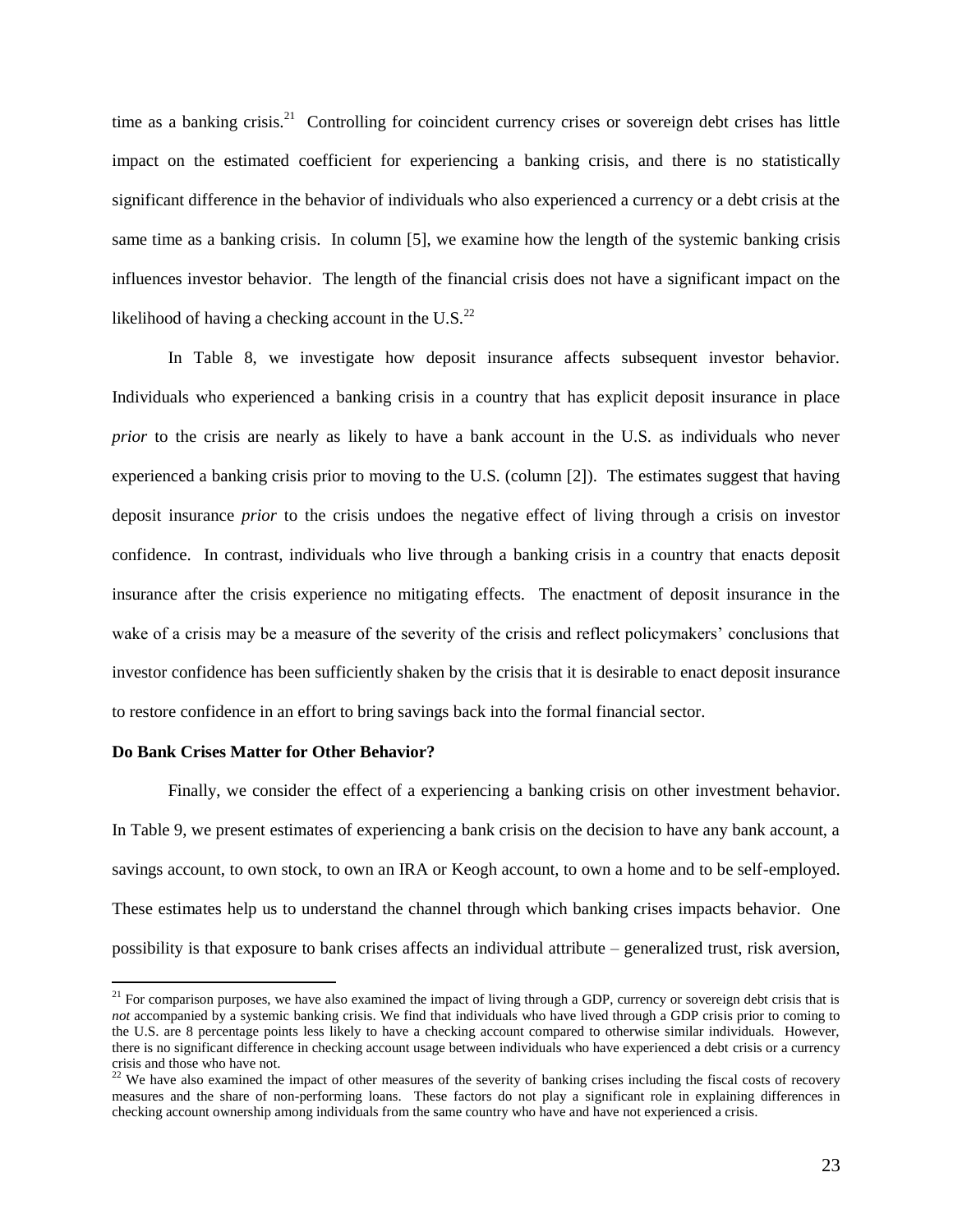or time preference, for example -- that is important for many financial decisions not just those involving banks. Alternatively, exposure to a banking crisis may primarily impact an individual's perception of the expected returns to having a bank account, through an increase in the perceived likelihood of a future banking crisis, for example.

We find that experiencing a banking crisis has a significant impact on investment decisions that are mediated through banks: having any bank account, a savings account or purchasing a home (most people borrow from banks to purchase a home). Compared to otherwise similar individuals from the same country, people who lived through a banking crisis in their country of origin are 8.2 percentage points less likely to have a savings account and 7.5 percentage points less likely to own a home. Interestingly, exposure to systemic banking crises does not appear to have a significant impact on stock market participation, IRA/Keogh ownership or self-employment. Although investor confidence in banks appears to be shaken by banking crises, this experience does not seem to translate to investment decisions that are not mediated through banks.

These findings are consistent with the view that living through a banking crises impacts investor behavior by changing their beliefs about the future stability of banks. Survey evidence from Bulgaria bolsters this view. In their analysis of 2008 survey data from Bulgaria, Mudd and Valev (2009) find that people who lost money in during the 1996 Bulgarian banking crisis believe that a future episode of bank instability is significantly more likely, compared to similar people who did not lose money in 1996.

#### **Interpreting the Findings: The Role of Direct Experience**

The literature on reinforcement learning emphasizes the role played by direct experience. While the data do not allow us to examine this hypothesis directly, the results do suggest that it is important that losses were experienced during the banking crisis for it to have an impact on financial behavior in the U.S. For example, we find no effect of experiencing a banking crisis for individuals from countries that had deposit insurance in place prior to the crisis. The finding that the impact of living through a crisis increases with age at the time of the crisis is also consistent with the view that direct experience is important.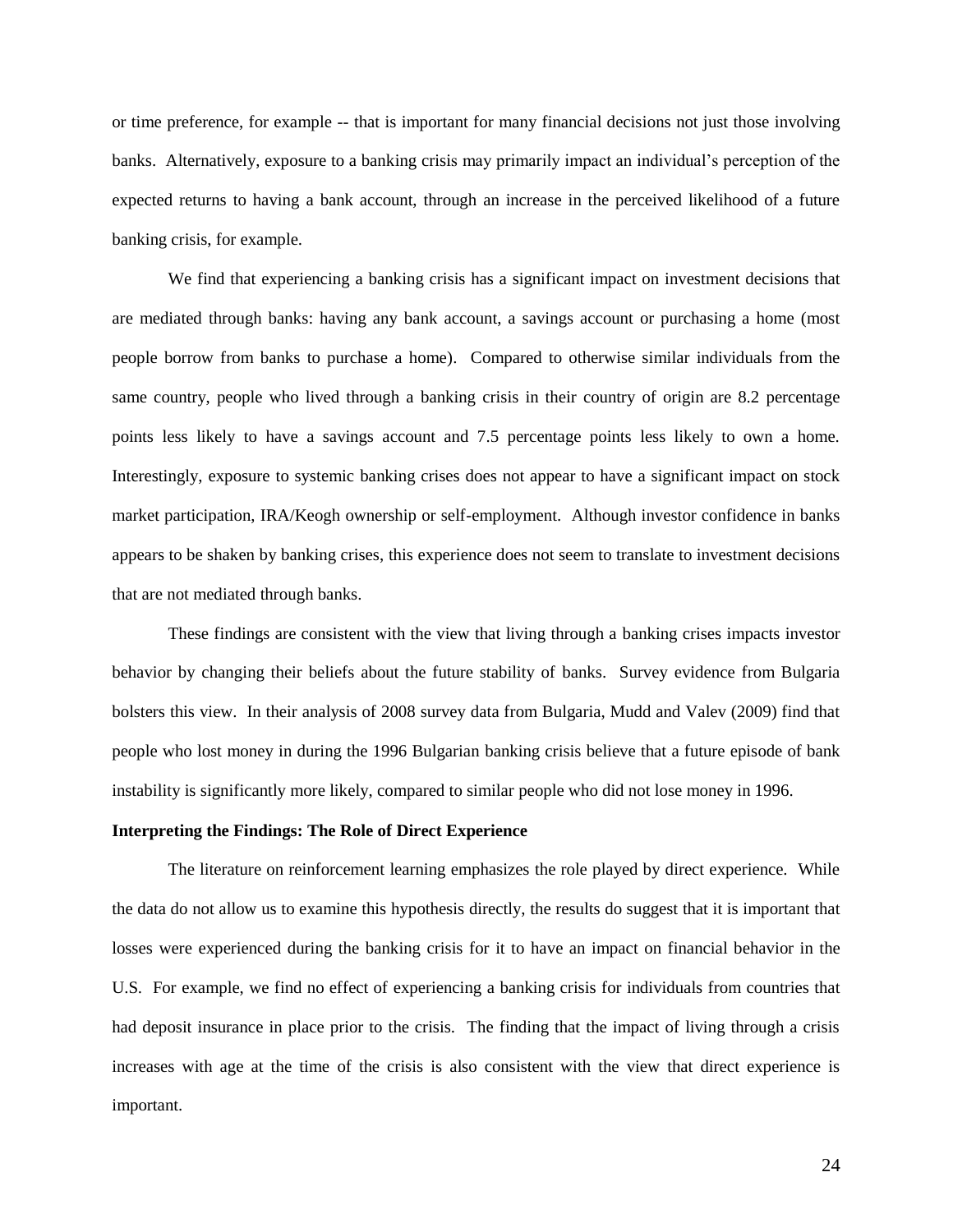As further checks on the importance of direct experience, we have examined whether banking crises in the country of origin have an impact on people from that country who are living in the U.S. at the time of the crisis. We have also examined whether banking crises affect the likelihood that individuals from countries that border a crisis country have checking accounts in the U.S. These individuals may have learned about the crisis from friends and relatives, or through the media, for example. We find no impact of a crisis in the country of origin on individuals already living in the U.S. or on individuals who were living in countries that share a border with the crisis country and subsequently migrate to the U.S. These findings suggest that direct experience of the banking crisis, in the sense of living in the country when it happens, changes future behavior.

#### **5. Conclusions**

Our findings indicate that systemic banking crises have important effects on investor confidence. Individuals who have experienced a banking crisis in their countries of origin are significantly less likely to have bank accounts in the U.S. This finding is robust to including important individual controls like wealth, education, income, and age, as well as country of origin fixed effects and decade of migration controls. The results cannot be explained by time-varying individual-level heterogeneity that is correlated with exposure to a banking crisis. In addition, because we focus on checking account ownership and study individuals who have chosen to migrate to the U.S., the estimates that we present are likely to be conservative. One can take the perspective, for example, that differences between the financial and regulatory environment in the country of origin and the U.S. represent very credible institutional reforms.

Overall, the findings suggest that reduced investor confidence following a crisis is an important component of the cost of a systemic banking crisis and can make recovery more challenging. Once investor confidence is shaken, it appears quite difficult to restore. On a more optimistic note, having deposit insurance in place prior to the onset of a banking crisis appears to be an effective way to protect investor confidence. This is an important finding, given policy debates on deposit insurance and moral hazard problems. We find that the impact of living through a crisis is larger for people from countries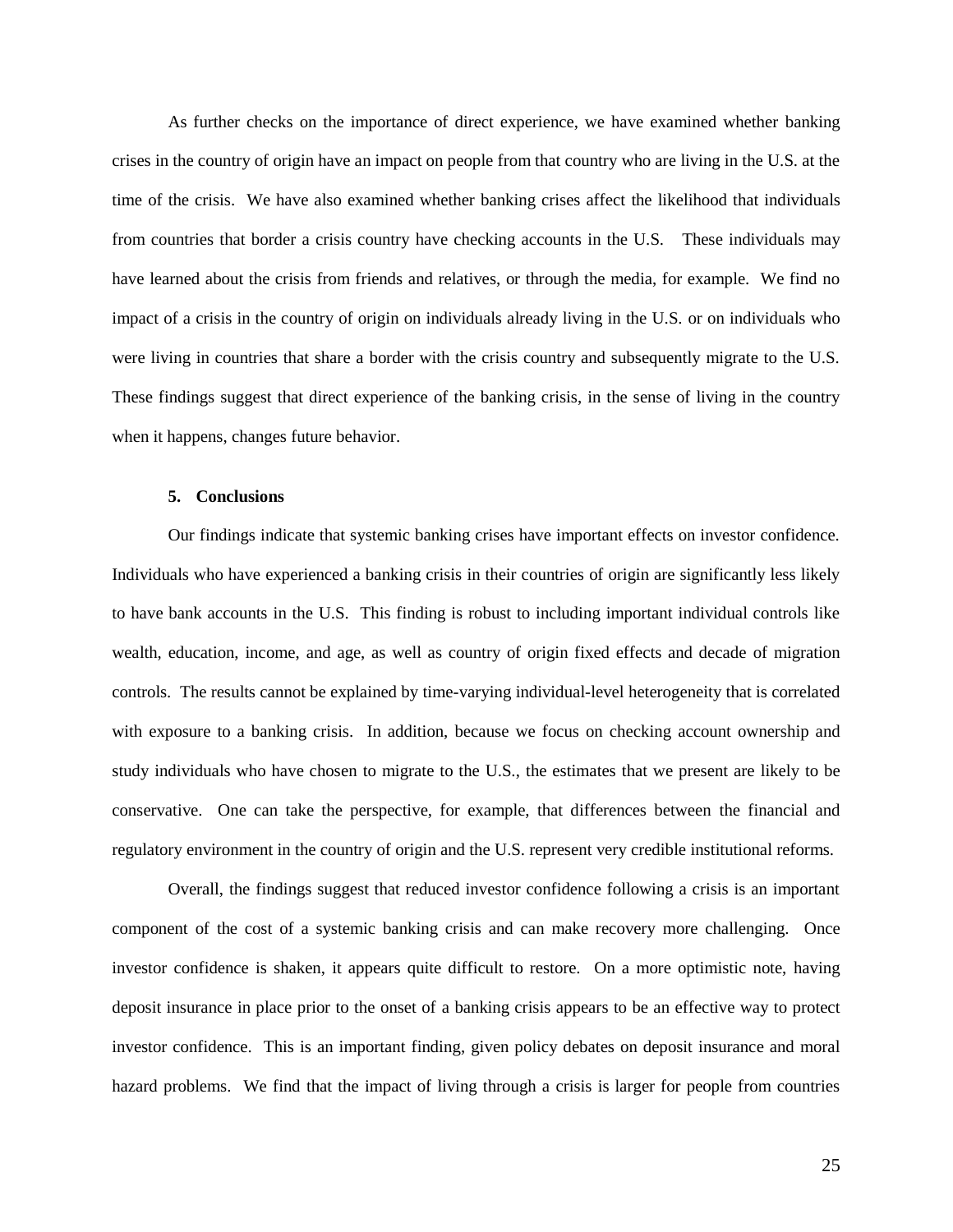with less developed economies and with weaker institutions. In addition, we find that the effect of banking crises does not impact stock market participation. This suggests that, although investors are unable to ignore their past bad experiences with banks in interacting with U.S. banks, these experiences do not spill over to non-bank investments.

The results in this paper shed light on the significance of reinforcement learning for investment decisions. We find that *direct* experience of a systemic banking crisis in a country without deposit insurance has long-lasting consequences for investment decisions. First-hand experience of a banking crisis has a greater effect on behavior compared to hearing about a crisis in a neighboring country through the media, or learning about a crisis from friends and relatives who are living through it, for example. Individuals who experienced a banking crisis as adults are more likely to be impacted compared to those who experienced a crisis as children. Given the role of direct experience with banking crises in shaping investor confidence, deposit insurance seems to be an important mechanism to prevent the destructive dynamics that can arise if a banking crisis decreases investor confidence and thereby increases the likelihood of subsequent banking crises.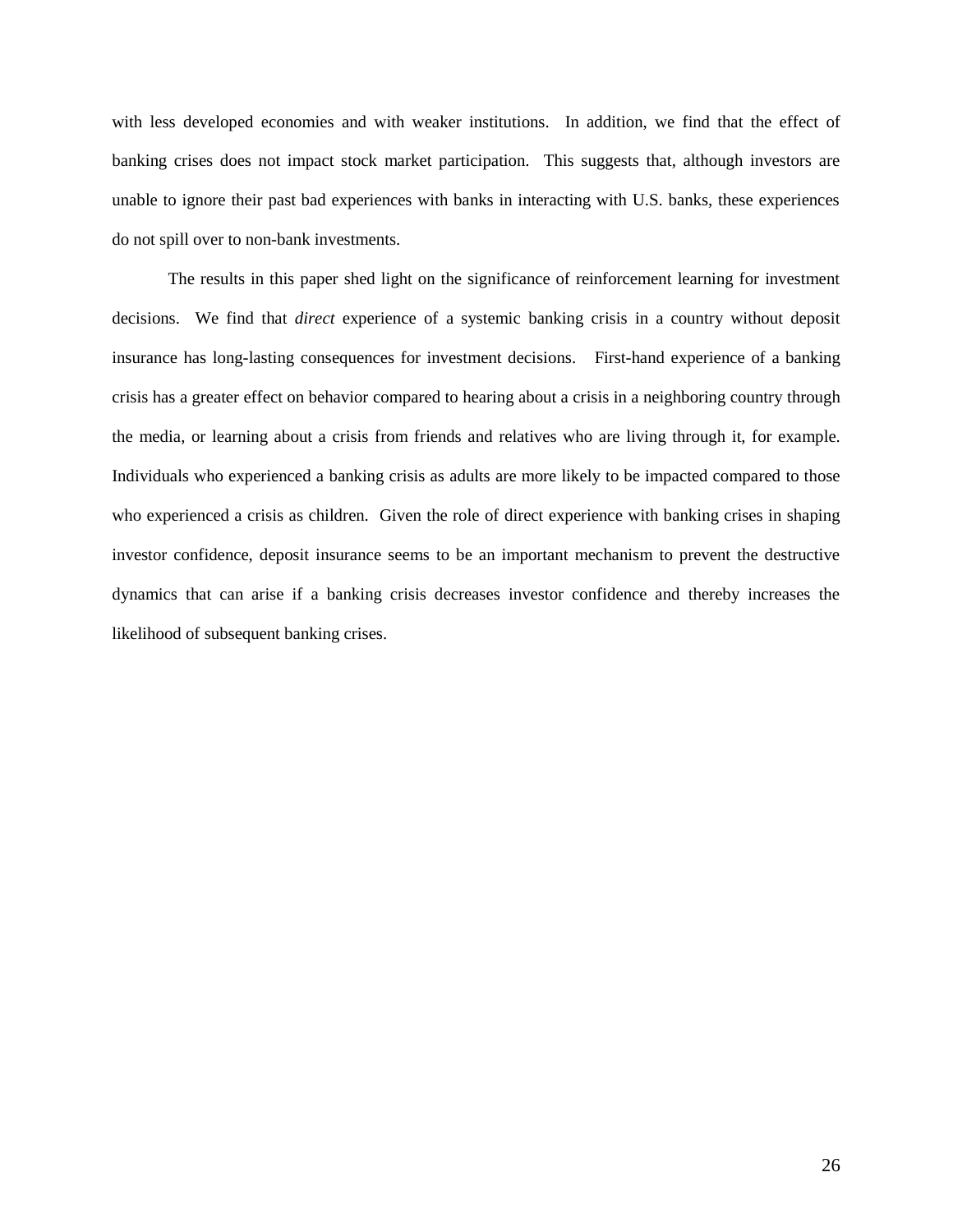#### **References**

- Ai, Chunrong and Edward C. Norton. 2003. "Interaction Terms in Logit and Probit Models." *Economic Letters,* 80: 123-129.
- Alesina, Alberto and Nicola Fuchs-Schünden. 2007. "Goodbye Lenin (or not?): The Effect of Communism on People's Preferences." *American Economic Review, 97: 1507-1528.*
- Alesina, Alberto and Eliana La Ferrara, 2002. "Who Trusts Others**?**" J*ournal of Public Economics*, 85(2):207-234,
- Arthur, W. Brian 1991. "Designing Economic Agents That Act Like Human Agents: A Behavioral Approach to Bounded Rationality," *American Economic Review* 81(2):352-359.
- Beck, Thorsten, Demirgüç-Kunt, Asli and Maria Soledad Martinez Peria, 2007. "Reaching out: Access to and use of Banking Services Across Countries," *Journal of Financial Economics* 85(1)*:*234-266.
- Beck , Thorsten, Asli Demirgüç-Kunt and Ross Levine. 2000 "A New Database on the Structure and Development of the Financial Sector," *World Bank Economic Review* 14(3).
- Borjas, George J. and Rachel M. Friedberg, 2009. "Recent Trends in the Earnings of New Immigrants to the United States," *NBER Working Paper No 15406.*
- Borjas, George J. and Lawrence F. Katz. 2007. "The Evolution of the Mexican-Born Workforce in the United States" in G.Borjas, ed., *Mexican Immigration to the United States.* University of Chicago and NBER, 13-55.
- Borjas, George J. 1994. "The Economics of Immigration," Journal of Economic Literature, 32(4):1667- 1717.
- Borjas, George J., 1987 "Self-Selection and the Earnings of Immigrants," *American Economic Review*, 77(4). 531-553*.*
- Camerer, Colin and Teck-Hua Ho, 1999. "Experience-weighted Attraction Learning in Normal Form Games," *Econometrica*, 67(4):827-874.
- Caprio, Gerard. 2005. "Foreword." In: Honohan, Patrick and Luc Laeven, Eds. *Systemic Financial Crises: Containment and Resolution*. Cambridge: Cambridge University Press.
- Carroll, Christopher D., Rhee, Byung-Kun and Chanyong Rhee, 1999. "Does Cultural Origin Affect Savings Behavior? Evidence from Immigrants," *Economic Development and Cultural Change*, 48(10), 33-50.
- Carroll, Christopher D., Rhee, Byung-Kun and Chanyong Rhee, 1994. "Are There Cultural Effects on Savings? Some Cross-Sectional Evidence." *Quarterly Journal of Economics,* 109(3), 685-700.
- Charness, Greg and Dan Levin 2005. "When Optimal Choices Feel Wrong: A Laboratory Study of Bayesian Updating, Complexity, and Psychological Affect," *American Economic Review*, 95(4):1300-1309.
- Choi, James J., Laibson, David, Madrian, Brigitte C. and Andrew Metrick, 2009. "Reinforcement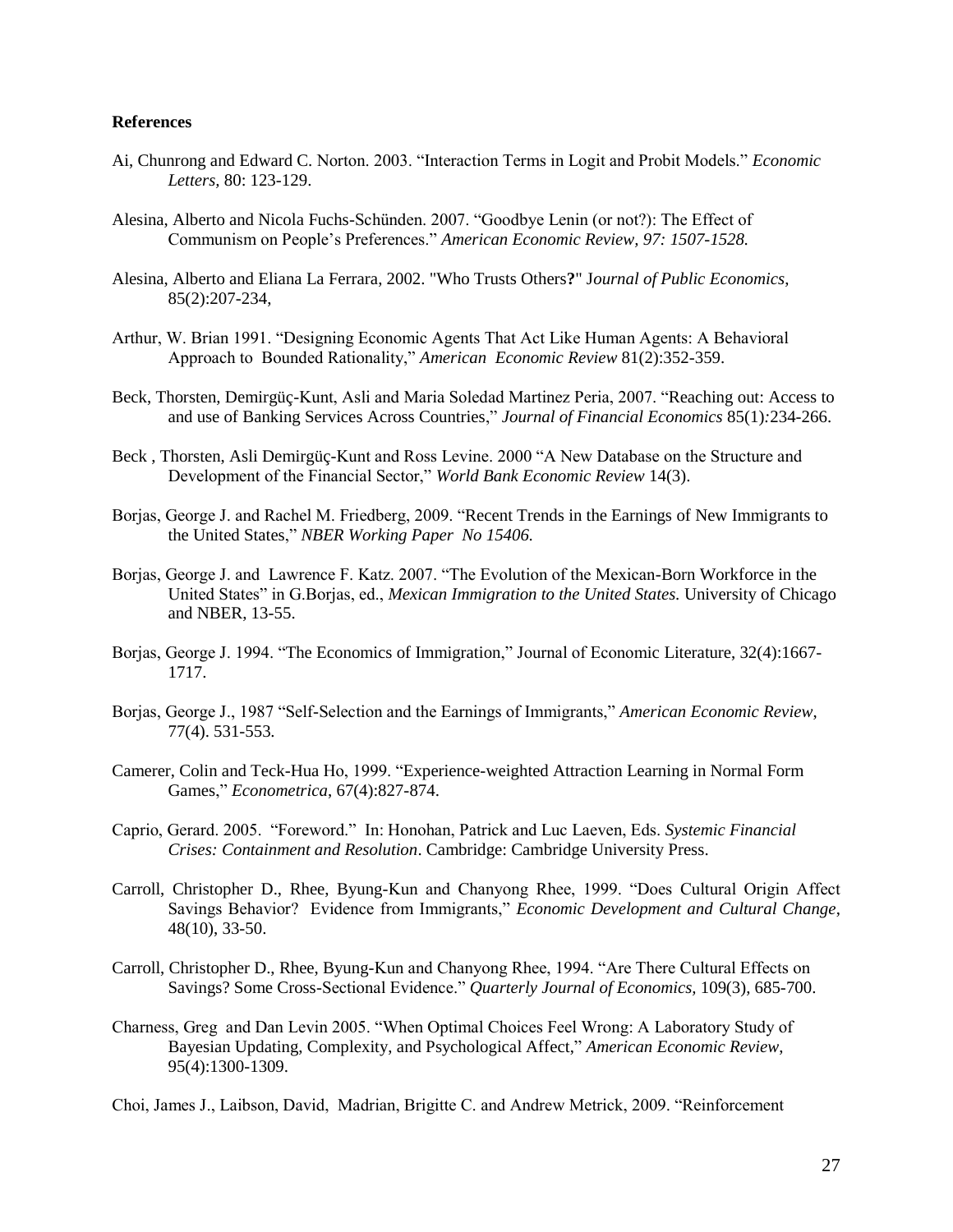Learning and Savings Behavior," *The Journal of Finance*, 64(6): 2515-2534.

- Cross, John G. 1973 . "A Stochastic Model of Economic Behavior," *Quarterly Journal of Economics*  87:239-366.
- Dell'Ariccia, Giovanni, Enrica Detragiache, and Raghuram Rajan. 2008. "The Real Effect of Banking Crises." *Journal of Financial Intermediation.* 17(1):89-112.
- Demirgüç-Kunt, Asli, Enrica Detragiache and Poonam Gupta. 2006. "Inside the Crisis: An Empirical Analysis of Banking Systems in Distress." *Journal of International Money and Finance*, 25(5): 702-718.
- Demirgüç-Kunt , Asli and Harry P. Huizinga, 2004. Market Discipline and Deposit Insurance, *Journal of Monetary Economics* 51(2):375–399.
- Demirguc-Kunt, Asli and Enrice Detragiache. 2002. "Does Deposit Insurance Increase Banking System Stability? An Empirical Investigation." *Journal of Monetary Economics*, 49(7): 1373-1406.
- [Demirgüç-Kunt , Asli and Edward J. Kane, 2002,](http://www.sciencedirect.com/science?_ob=ArticleURL&_udi=B6WJD-4S2MHX9-2&_user=6753791&_coverDate=07%2F31%2F2008&_rdoc=1&_fmt=full&_orig=search&_cdi=6876&_sort=d&_docanchor=&view=c&_searchStrId=963996303&_rerunOrigin=scholar.google&_acct=C000070502&_version=1&_urlVersion=0&_userid=6753791&md5=287bff7e53f597bdf0c0334440aa81b6#bbib009) Deposit Insurance Around the World: Where Does it Work?, *Journal of Economic Perspectives* 16 (2002), pp. 175–195.
- Demirgüç-Kunt, Asli, Edward J. Kane, and Luc Laeven, 2008. "Determinants of Deposit-Insurance Adoption and Design." *Journal of Financial Intermediation*, 17(3): 407-438.
- Diamond, Douglas W. and Dybvig, Philip H. 1983. "Bank Runs, Deposit Insurance, and Liquidity." *The Journal of Political Economy,* 91(3): 401-419.
- Ellison, Glenn. and Drew Fudenberg 1993. "Rules of Thumb for Social Learning" *Journal of Political Economy*, 101(4) :612-643.
- Erev, Ido, and Alvin E. Roth, 1998. "Predicting How People Play Games: Reinforcement Learning in Experimental Games with Unique, Mixed Strategy Equilibria." *American Economic Review*  88(4):848-881.
- European and World Values Surveys four-wave integrated data file, 1981-2004, v.20060423, 2006. Surveys designed and executed by the European Values Study Group and World Values Survey Association. File Producers: ASEP/JDS, Madrid, Spain and Tilburg University, Tilburg, the Netherlands. File Distributors: ASEP/JDS and GESIS, Cologne, Germany.
- Fernández , Raquel, Allesandra Fogli and Claudia Olivetti, 2004. "Mothers and Sons: Preference Formation and Female Labor Force Dynamics," *The Quarterly Journal of Economics,* 119(4):1249-1299.
- Fernández , Raquel and Allesandra Fogli, 2006. "Fertility: the Role of Culture and Family Experience," *The Journal of the European Economic Association.*
- Fernández , Raquel and Allesandra Fogli, 2009. "Culture: An Empirical Investigation of Beliefs, Work, and Fertility," *American Economic Journal: Macroeconomics*, 1(1), 146-177.
- Giuliano, Paola and Antonio Spilimbergo, 2009. "Growing Up in a Recession: Beliefs and the Macroeconomy," *NBER Working Paper* 1532.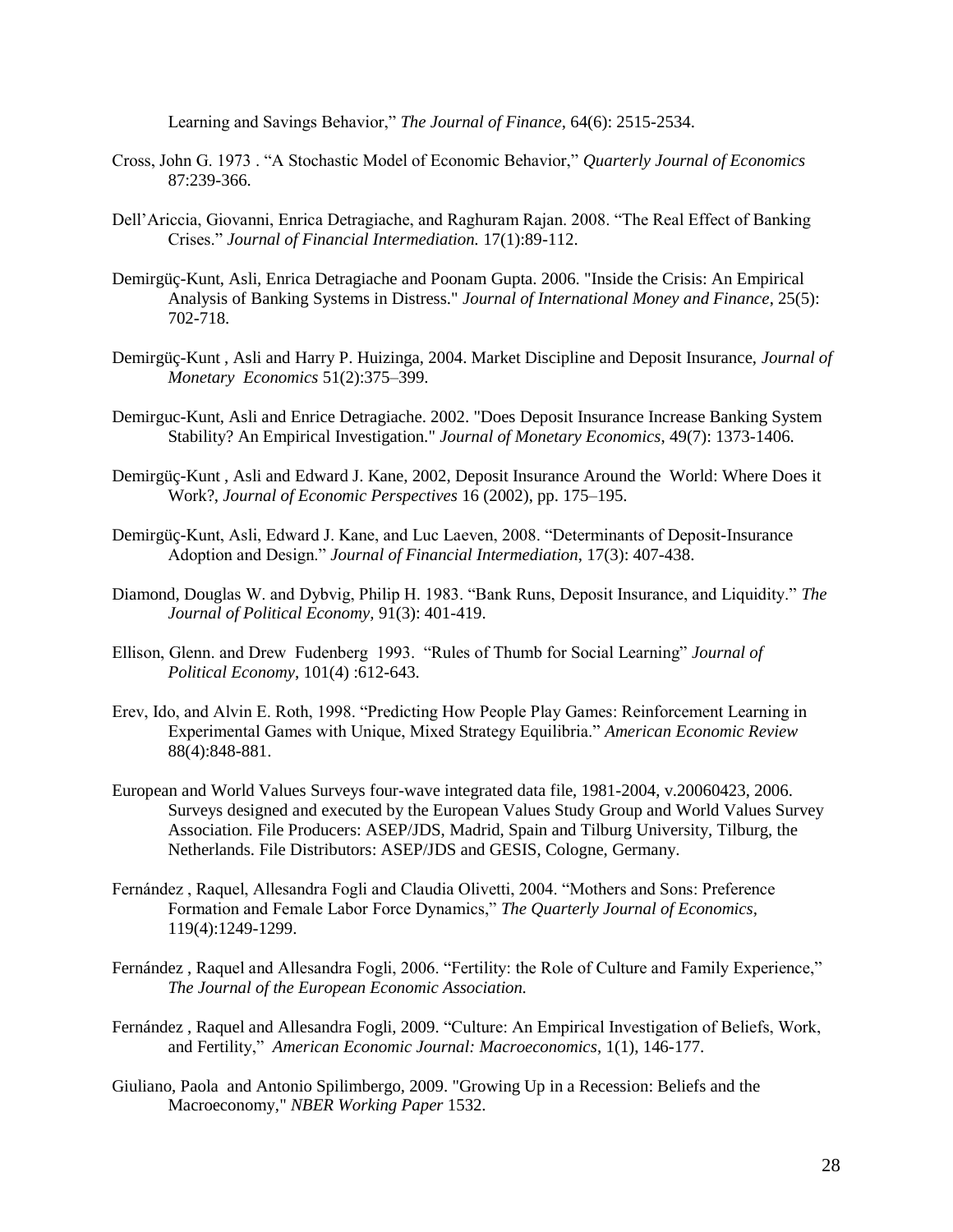- Graham, John R. and Krishnamoorthy Narasimhan. 2005. "Corporate Survival and Managerial Experiences During the Great Depression " *manuscript.*
- Guiso, Luigi, Paola Sapienza and Luizi Zingales. 2004. "The Role of Social Capital in Financial Development." *American Economic Review*, vol.94 (3): 526-556.
- Honohan, Patrick and Luc Laeven. 2005. *Systemic Financial Distress: Containment and Resolution*, Cambridge: Cambridge University Press.
- Hovakimian, Armen J., , Kane, Edward J.and Luc. Laeven, 2003 "How Country and Safety-net Characteristics Affect Bank Risk-shifting, *Journal of Financial Services Research.* 23(3): 177– 204.
- Kaminsky, Graciela L. and Carmen M. Reinhart. 1999. "The Twin Crises: Causes of Banking and Balance of Payments Problems," *American Economic Review* 89(3): 473-500.
- Kaufmann, Daniel., Kraay, Aart, and Pablo Zoido-Lobatón, 1999. "Governance Matters," *World Bank Research Working Paper* No. 2196.
- Kaustia, Marku and Samuli Knüpfer, 2008. "Do Investors Overweight Personal Experience: Evidence from IPO Subscriptions," *The Journal of Finance*, 63(6): 2679 – 2702.
- Kroszner, Randall S., Luc Laeven, and Daniela Klingebiel. 2007. "Banking Crises, Financial Dependence, and Growth." *Journal of Financial Economics* 84(1): 187-228.
- Laeven, Luc A. and Fabian V. Valencia, 2008. "Systemic Banking Crises: A New Database," *IMF Working Paper*.
- Laeven, Luc A., 2002. "Bank Risk and Deposit Insurance," *World Bank Economic Review.* 16 (1): 109– 137.
- Malmendier, Ulrike and Stefan Nagel. 2009. "Depression Babies: Do Macroeconomic Experiences Affect Risk-Taking?" *NBER Working Paper No. 14813*.
- McKenzie, David. 2004. "Aggregate Shocks and Labor Market Responses: Evidence from Argentina's financial crisis" *Economic Development and Cultural Change* 52(4):719 – 758.
- Mookherjee Dilip and Barry Sopher, 1994. "Learning Behavior in an Experimental Matching Pennies Game," *Games and Economic Behavior*, 7(1): 62-91
- Mookherjee, Dilip and Barry Sopher 1997. "Learning and Decision Costs in Experimental Constant Sum Games," *Games and Economic Behavior*, 19(1): 97-132
- Mudd, Shannon B. Neven T.Valev, 2009. "Once Bitten, Twice Shy: Experiences of Banking Crisis and Expectations of Future Crises," *William Davidson Institute Working Paper No. 969*.
- Osili, Una Okonkwo and Anna Paulson. 2008a. "Institutions and Financial Development: Evidence from International Migrants in the U.S." *Review of Economics and Statistics,* 90(3): 498-517.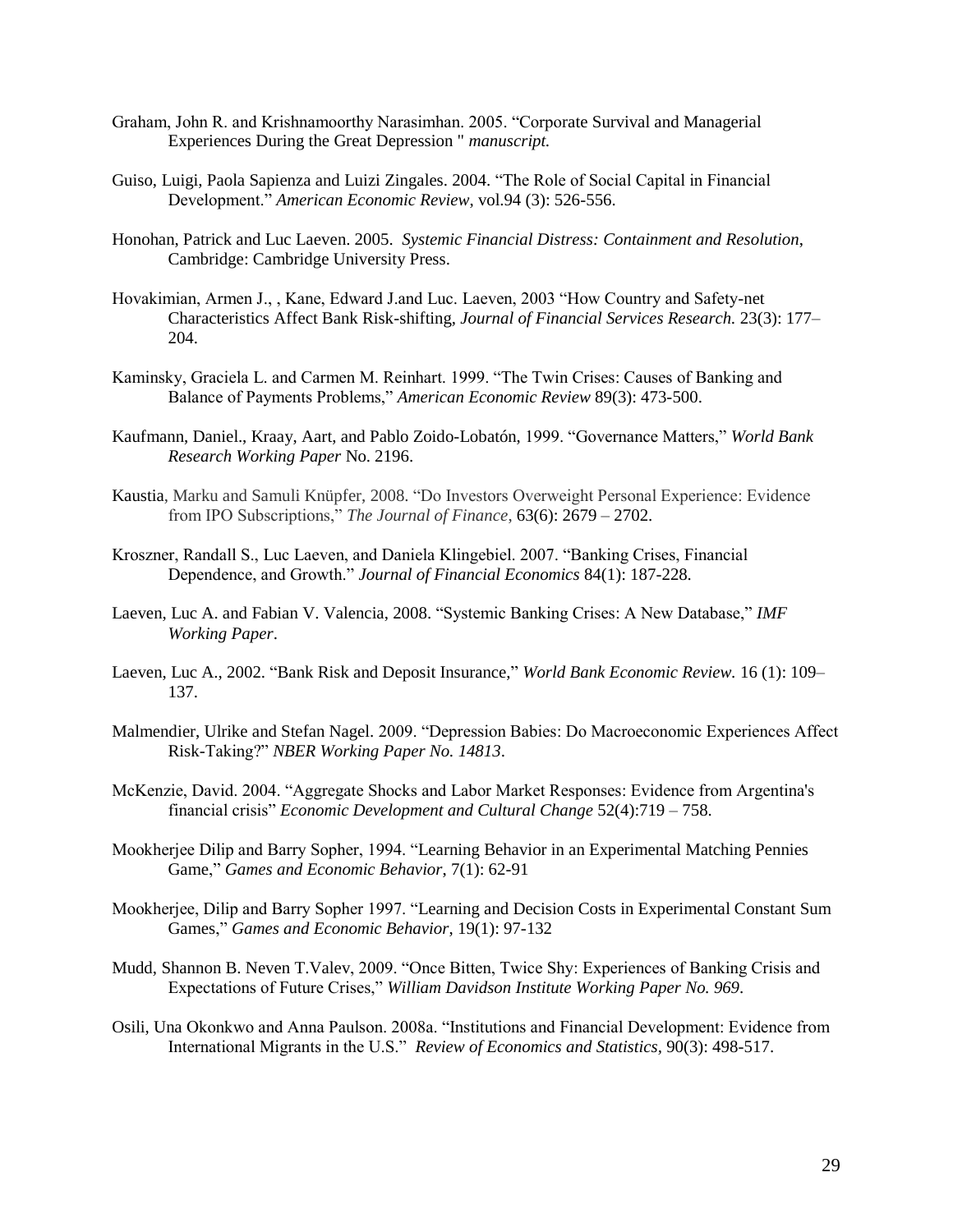- Osili, Una Okonkwo and Anna Paulson. 2008b. "What can we learn about Financial Access from U.S. Immigrants? The role of Country of Origin Institutions and Immigrant Beliefs." *World Bank Economic Review,* Vol. 22, No. 3, pp. 431-455.
- Roth, Alvin E., and Ido Erev 1995**.** "Learning in Extensive-Form Games: Experimental Data and Simple Dynamic Models in the Intermediate Term," *Games and Economic Behavior*, 8(1): 164-212.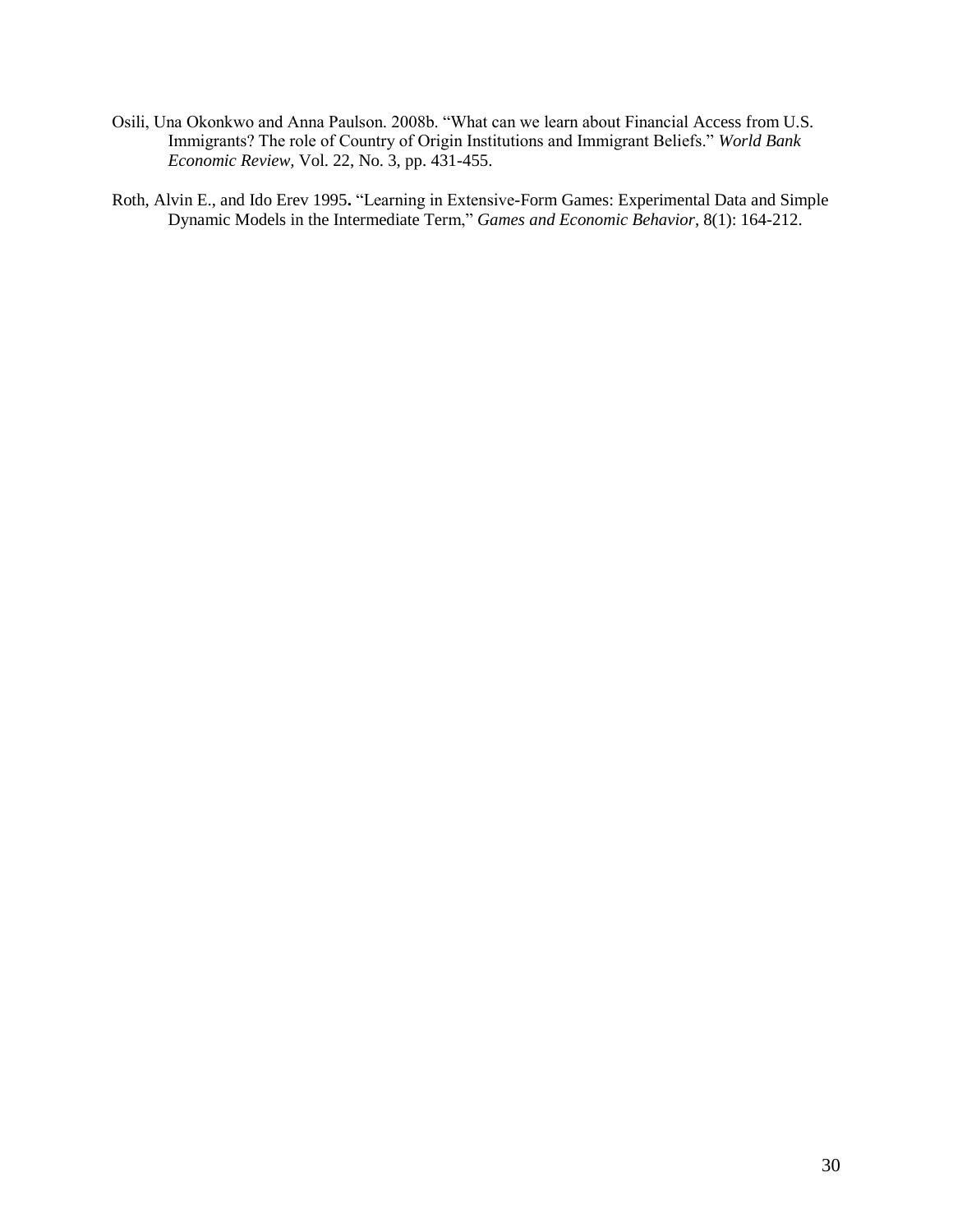**Table 1: Definitions and Sources of Country and Crisis Variables**

| <b>Variable</b>              | <b>Definition and Source</b>                                                                            |
|------------------------------|---------------------------------------------------------------------------------------------------------|
| <b>Experienced Banking</b>   | An indicator variable equal to one if an individual has experienced a systemic financial crisis prior   |
| Crisis                       | to coming to the U.S and zero otherwise. Financial crises defined to be systemic if non-                |
|                              | performing assets reached at least 10% of total assets at the peak of the crisis, if the cost of rescue |
|                              | operations was at least 2% of GDP, if emergency measures (bank holidays, deposit freezes,               |
|                              | blanket guarantees to depositors or other bank creditors) were taken, or if large-scale                 |
|                              | nationalizations took place.                                                                            |
|                              | Source: authors' calculations using 1996 SIPP data and information from Honohan and Laeven              |
|                              | (2005).                                                                                                 |
| Age at Banking Crisis        | Equal to an individual's age at the beginning of the first systemic banking crisis they experienced     |
|                              | prior to coming to the U.S. Equal to zero for individuals who did not experience a crisis.              |
|                              | Source: authors' calculations using 1996 SIPP data and information from Honohan and Laeven              |
|                              | (2005).                                                                                                 |
| <b>Experienced a Banking</b> | An indicator variable equal to one if an individual experienced a banking crisis and a GDP crisis       |
| Crisis and a GDP Crisis      | simultaneously and zero otherwise.                                                                      |
|                              |                                                                                                         |
|                              | A "GDP crisis" is defined as three consecutive years of negative real per capita GDP growth             |
|                              | before migrating to the U.S. The first year of each GDP crisis episode is the third year of negative    |
|                              | growth. For example, Turkey experienced negative The first year of each GDP crisis episode is           |
|                              | the third year of negative growth. For example, Turkey experienced negative per capita GDP              |
|                              | growth in 1978, 1979 and 1980, so it is defined to have a GDP crises beginning in 1980.                 |
|                              | Source: Author's calculations using World Bank World Development Indicators.                            |
| Experienced a Banking and    | An indicator variable equal to one if an individual experienced a banking crisis and a currency         |
| a Currency Crisis            | crisis simultaneously and zero otherwise.                                                               |
|                              | A "currency crisis" is defined as a nominal depreciation of the currency of at least 30 percent that    |
|                              | is also at least a 10 percent increase in the rate of depreciation compared to the year before.         |
|                              | Source: authors' calculations using 1996 SIPP data and data on currency crises from Laeven and          |
|                              | Valencia (2008).                                                                                        |
| Experienced a Banking and    | An indicator variable equal to one if an individual experienced a banking crisis and a sovereign        |
| a Debt Crisis                | debt crisis simultaneously.                                                                             |
|                              | A "sovereign debt crisis" is defined a period in which a country either defaults or is forced to        |
|                              | restructure its sovereign debt.                                                                         |
|                              | Source: authors' calculations using 1996 SIPP data and information on sovereign debt crises from        |
|                              | Laeven and Valencia (2008).                                                                             |
| Length of Bank Crisis        | Length of bank crisis in years.                                                                         |
|                              | Source: Honohan and Laeven (2005).                                                                      |
| Average GDP                  | Average real GDP per capita 1975 - 1995 (2000 dollars). Source: Authors' calculations using             |
|                              | World Bank World Development Indicator data.                                                            |
| Private Credit               | A broad measure of financial intermediary development. It is calculated as the value of credits by      |
|                              | financial intermediaries to the private sector divided by GDP. Source: Beck, Demirgüç-Kunt, and         |
|                              | Levine (2000).                                                                                          |
| Bank Branches per 100,000    | Number of bank branches per 100,000 people.                                                             |
| people                       | Source: Beck, Demirguc-Kunt and Peria (2007).                                                           |
| <b>KKZ</b> Index             | A composite of six governance indicators from 1998: voice and accountability, political stability,      |
|                              | government effectiveness, regulatory quality, rule of law, and corruption. Higher values                |
|                              | correspond to better governance.                                                                        |
|                              | Source: Kaufman, Kray and Zoido-Lobaton, (1999).                                                        |
| Deposit Insurance at Time    | An indicator variable equal to one if a country had formal regulation requiring deposit insurance       |
| of Crisis                    | through central bank law, banking law, or the country's constitution before the time of the             |
|                              | country's first crisis, and zero otherwise.                                                             |
|                              | Source: Demirgüç-Kunt, Kane and Laeven (2008).                                                          |
| Trust in upper 1/3rd         | An indicator variable equal to one for countries whose average response to a question about trust       |
|                              | in the European or World Values Survey is in the upper third of the trust distribution and zero         |
|                              | otherwise. For each country, the fraction of respondents who answer the question "Generally             |
|                              | speaking, would you say that most people can be trusted, or that you can't be too careful in dealing    |
|                              | with people?" with "Most people can be trusted" is calculated. This calculation is performed for        |
|                              | countries where European or World Value Surveys were completed between 1981 and 2004.                   |
|                              | Source: Authors calculations using data from European and World Value Survey data.                      |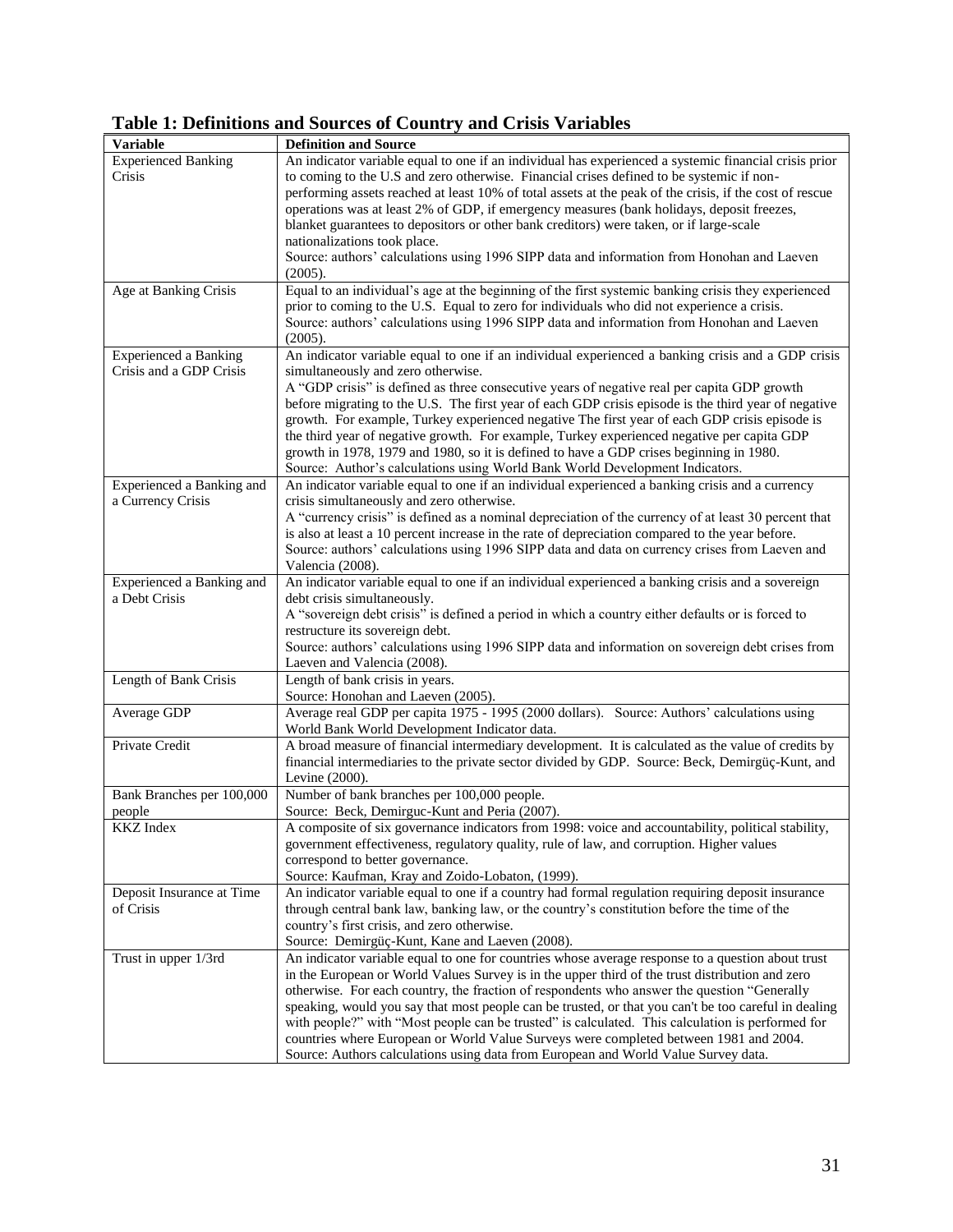| Characteristic                                       | <b>Native Born</b> | Immigrant  |
|------------------------------------------------------|--------------------|------------|
| <b>Individual Characteristics</b>                    |                    |            |
| Age                                                  | 45.73              | 37.71      |
|                                                      | (17.24)            | (13.50)    |
| % Male                                               | 46.00              | 46.69      |
| % Married                                            | 58.51              | 67.04      |
| % non-white                                          | 19.73              | 81.12      |
| % unemployed or out of the labor force               | 33.04              | 33.57      |
| # of children $<$ 18 in household                    | 0.731              | 1.413      |
|                                                      | (1.113)            | (1.444)    |
| Average monthly per capita household income          | 2423.05            | 1666.06    |
|                                                      | (3081.70)          | (2594.10)  |
| Median monthly per capita household income           | 1707.82            | 1085.11    |
| Average household wealth                             | 171644.6           | 74798.61   |
|                                                      | (692172.9)         | (204566.3) |
| $25th$ percentile of household wealth                | 13552.81           | 1233.08    |
| Median household wealth                              | 67614.86           | 12160.4    |
| 75 <sup>th</sup> percentile of household wealth      | 180613.3           | 63182.57   |
| <b>Educational Attainment</b> (%)                    |                    |            |
| Less than High School                                | 16.71              | 37.22      |
| High School Graduate                                 | 32.09              | 23.46      |
| Some College                                         | 29.92              | 18.99      |
| <b>Bachelor Degree</b>                               | 14.31              | 13.06      |
| <b>Advanced Degree</b>                               | 6.97               | 7.27       |
| <b>Financial Market Participation (%)</b>            |                    |            |
| % with banking relationship                          | 75.36              | 54.63      |
| % with a checking account (interest or non-interest) | 64.11              | 42.02      |
| % with a savings account                             | 53.50              | 36.04      |
| % own stock                                          | 18.04              | 5.71       |
| Other characteristics (%)                            |                    |            |
| % own home                                           | 72.27              | 40.98      |
| % IRA/Keogh                                          | 18.41              | 5.47       |
| % Self-Employed                                      | 9.76               | 7.80       |
| Number of Observations                               | 48105              | 3729       |

# **Table 2A: Characteristics of Immigrants and the Native Born in the SIPP Data**

Notes: Unless otherwise noted, mean values are reported. Standard deviations are in parentheses. Sample is restricted to the one wave of the 1996 Survey on Income and Program Participation with wealth information and to individuals 18 and over.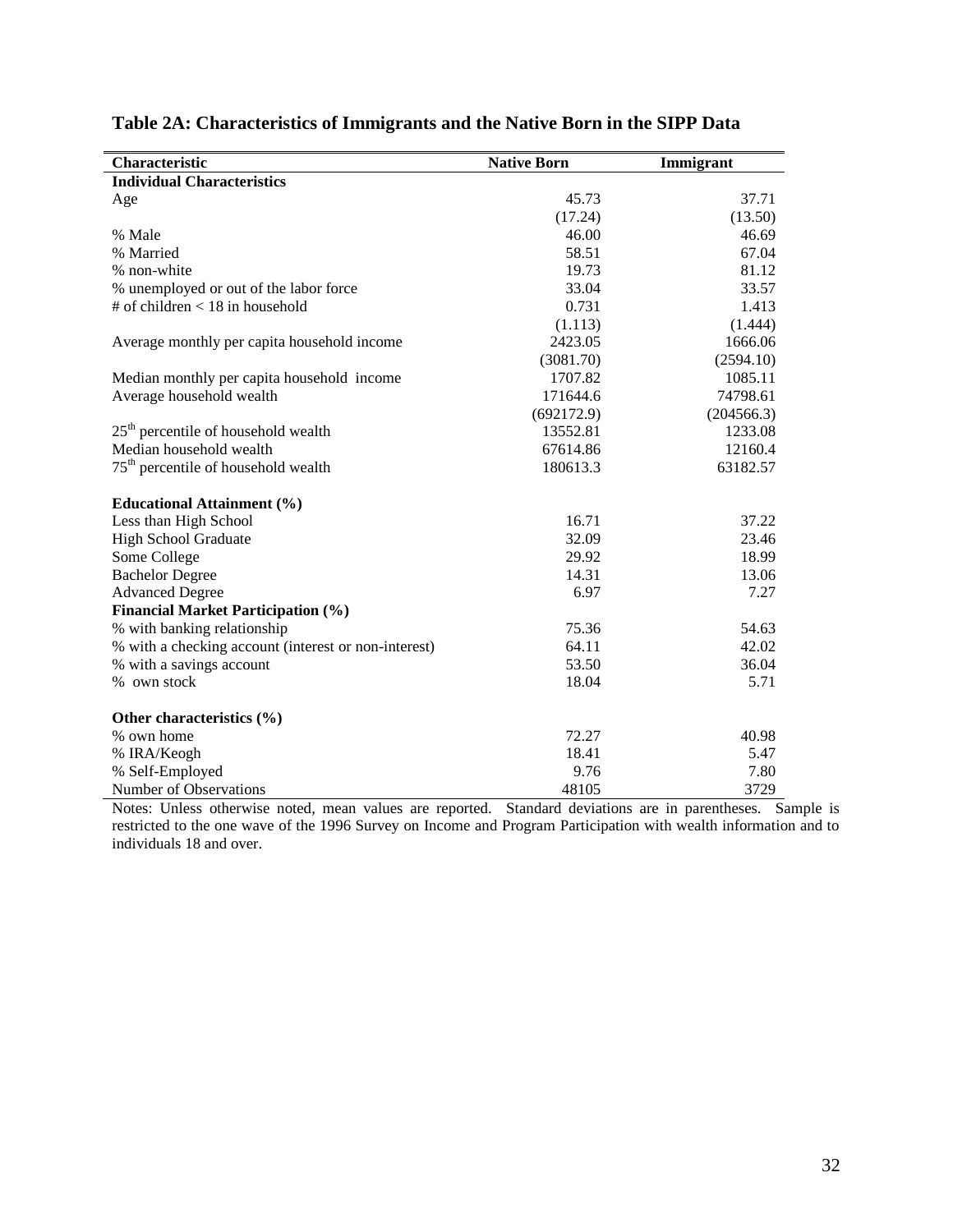|  |  | <b>Table 2B: Immigrant Characteristics</b> |
|--|--|--------------------------------------------|
|--|--|--------------------------------------------|

| <b>Characteristic</b>             | Immigrant |
|-----------------------------------|-----------|
| Year of Arrival in the U.S. $(\%$ |           |
| $1975 - 1979$                     | 17.48     |
| $1980 - 1984$                     | 22.82     |
| $1985 - 1989$                     | 25.40     |
| $1990 - 1996$                     | 34.30     |
| Age at Migration $(\%)$           |           |
| five years or younger             | 2.46      |
| six to ten years                  | 0.97      |
| Eleven to fifteen years           | 2.24      |
| sixteen to twenty years           | 4.57      |
| over twenty years                 | 89.75     |
| Continent of Origin $(\% )$       |           |
| North America                     | 52.78     |
| Europe                            | 6.92      |
| Asia                              | 32.45     |
| Africa                            | 1.18      |
| South America                     | 6.17      |
| Australia and Oceania             | 0.51      |

Notes: Unless otherwise noted, mean values are reported. Standard deviations are in parentheses. The unit of observation is a person-wave. Sample is restricted to the one wave of the 1996 Survey on Income and Program Participation with wealth information and to individuals 18 and over.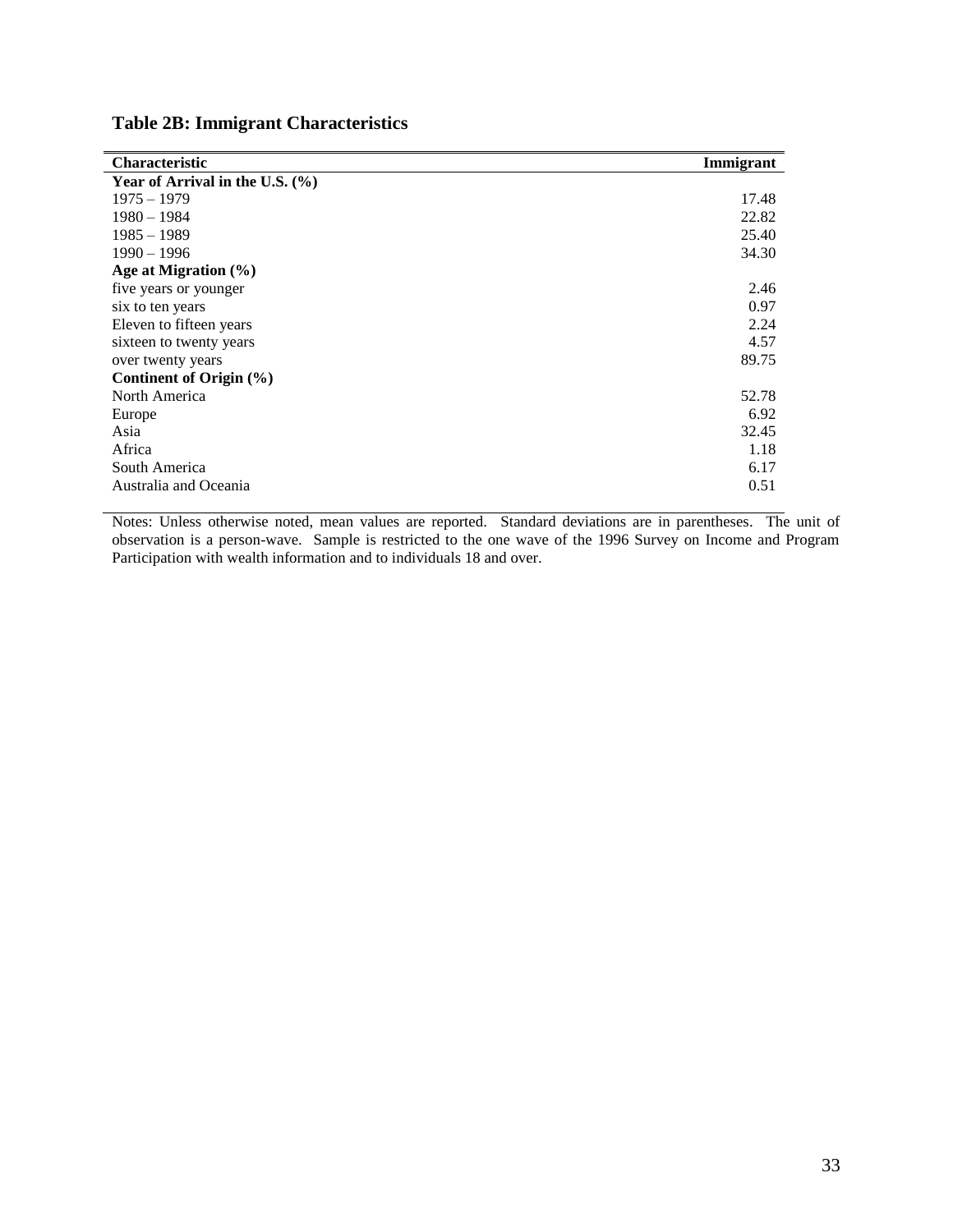| <b>Characteristic</b>   | N  | <b>Mean</b> | <b>Standard</b>  | Min      | <b>Median</b> | <b>Max</b> | U.S.         |
|-------------------------|----|-------------|------------------|----------|---------------|------------|--------------|
|                         |    |             | <b>Deviation</b> |          |               |            | <b>Value</b> |
| <b>Banking Crisis</b>   | 80 | 0.463       | 0.502            | $\Omega$ | $\theta$      |            | $\theta$     |
| <b>GDP</b> Crisis       | 65 | 0.569       | 0.499            | 0        |               |            |              |
| Currency Crisis         | 80 | 0.625       | 0.487            | $\Omega$ |               |            | 0            |
| Debt Crisis             | 80 | 0.363       | 0.484            | $\Omega$ | 0             |            |              |
| Average GDP             | 66 | 8241        | 10077            | 106      | 3036          | 42873      | 24831        |
| Private Credit          | 53 | 0.557       | 0.389            | 0.046    | 0.508         | 1.69       | 0.460        |
| <b>KKZ</b> Index        | 55 | 0.497       | 0.713            | $-1$     | 0.33          | 1.72       | 1.29         |
| Deposit Insurance       | 75 | 0.173       | 0.381            | $\Omega$ | $\Omega$      |            |              |
| Branches/100,000 People | 61 | 16.56       | 17.59            | 0.41     | 9.59          | 95.87      | 30.86        |
| Trust                   | 52 | 0.288       | 0.150            | 0.028    | 0.274         | 0.653      | 0.350        |
| Length of Crisis (yrs)  | 37 | 4.73        | 2.58             |          | 4             | 11         | N/A          |

**Table 3A: Summary of Country and Crisis Variables**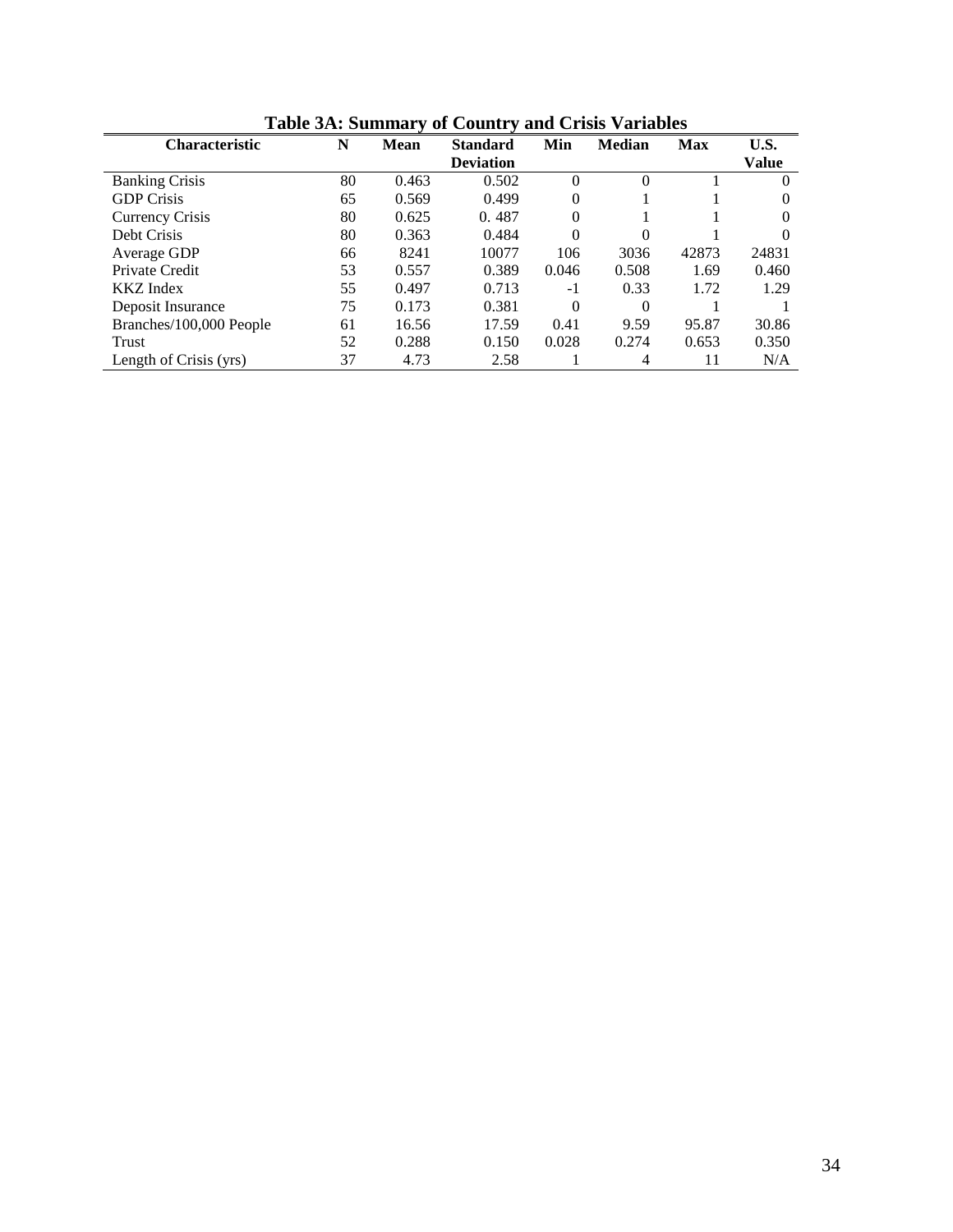|                       |             |             |             | 1 aprè des corrents de la cent |           | $\sim$ $\sim$ $\sim$ $\sim$ $\sim$ $\sim$ | $\sim$ $\sim$ $\sim$ $\sim$ $\sim$ $\sim$ $\sim$ $\sim$ |            |           |           |       |
|-----------------------|-------------|-------------|-------------|--------------------------------|-----------|-------------------------------------------|---------------------------------------------------------|------------|-----------|-----------|-------|
| Characteristic        | Banking     | GDP         | Currency    | Debt                           | Length of | Av. GDP                                   | Priv.                                                   | <b>KKZ</b> | Deposit   | Branches/ | Trust |
|                       | Crisis      | Crisis      | Crisis      | Crisis                         | Crisis    |                                           | Credit                                                  | Index      | Insurance | 100,000   |       |
| <b>Banking Crisis</b> | 1.000       |             |             |                                |           |                                           |                                                         |            |           |           |       |
| <b>GDP</b> Crisis     | 0.040       | 1.000       |             |                                |           |                                           |                                                         |            |           |           |       |
| Currency Crisis       | $0.408***$  | $0.228*$    | 1.000       |                                |           |                                           |                                                         |            |           |           |       |
| Debt Crisis           | $0.396***$  | $0.393***$  | $0.423***$  | 1.000                          |           |                                           |                                                         |            |           |           |       |
| Length of Crisis      | N/A         | $-0.270$    | $-0.018$    | $-0.329**$                     | 1.000     |                                           |                                                         |            |           |           |       |
| Average GDP           | $-0.271**$  | $-0.252**$  | $-0.607***$ | $-0.510***$                    | 0.219     | 1.000                                     |                                                         |            |           |           |       |
| Private Credit        | $-0.321**$  | $-0.463***$ | $-0.515***$ | $-0.426***$                    | 0.075     | $0.665***$                                | 1.000                                                   |            |           |           |       |
| <b>KKZ</b> Index      | $-0.390***$ | $-0.332**$  | $-0.586***$ | $-0.543***$                    | 0.019     | $0.814***$                                | $0.653***$                                              | 1.000      |           |           |       |
| Deposit Insurance     | 0.112       | $-0.147$    | $-0.111$    | $-0.135$                       | 0.056     | $0.332***$                                | 0.010                                                   | 0.139      | .000      |           |       |
| Branches/100,000      | $-0.274**$  | $-0.270**$  | $-0.329***$ | $-0.448***$                    | 0.222     | $0.584***$                                | $0.415***$                                              | $0.613***$ | 0.193     | 1.000     |       |
| Trust                 | $-0.223$    | $-0.143$    | $-0.398***$ | $-0.366***$                    | 0.105     | $0.486***$                                | $0.351**$                                               | $0.527***$ | 0.111     | 0.188     | 1.000 |

**Table 3B: Correlation between Country Characteristics**

Notes: \*\*\* indicates significance at at least the 1% level, \*\* at at least the 5% level, \* at at least the 10% level.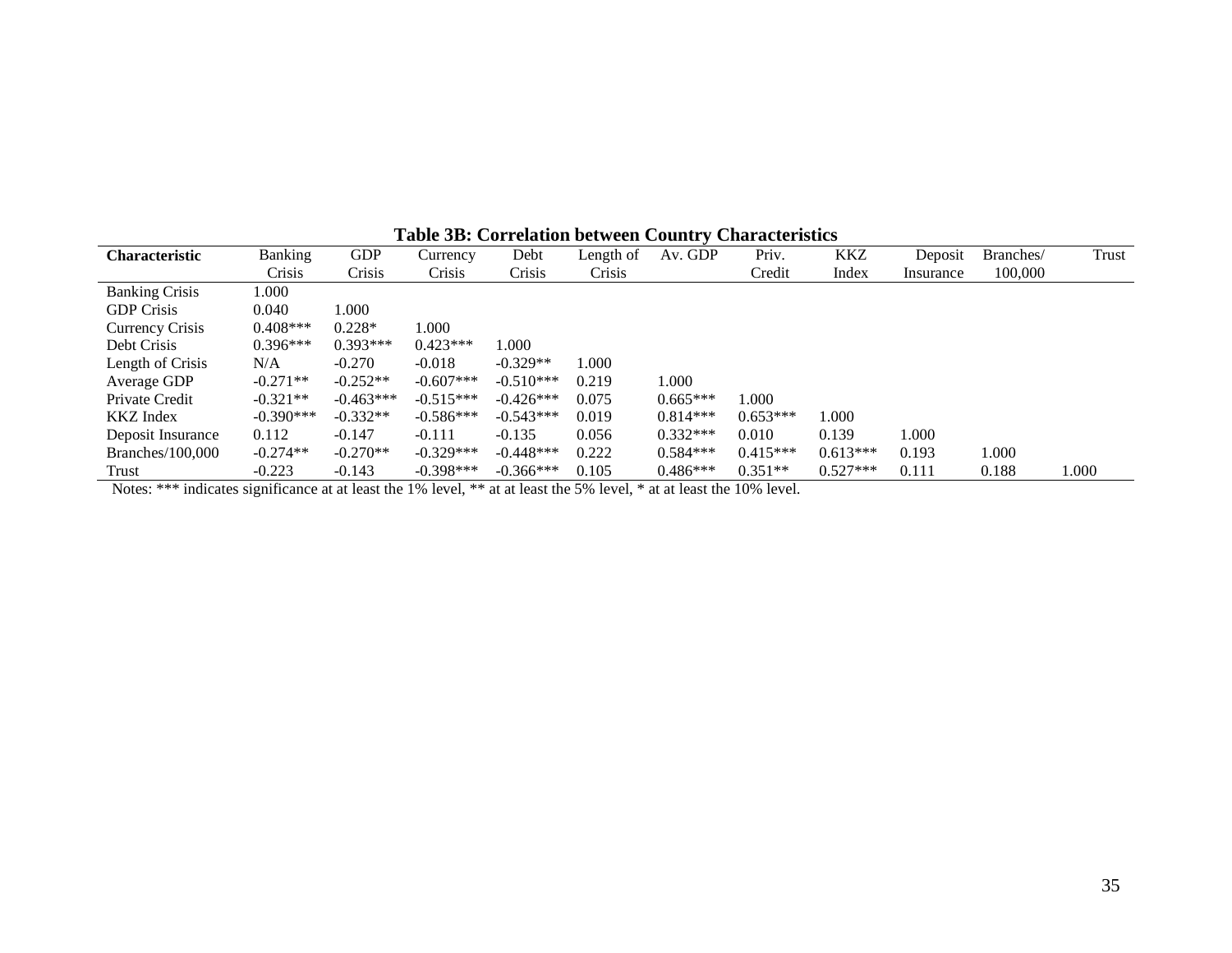| <b>Explanatory Variable</b>         | $[1] % \includegraphics[width=0.9\columnwidth]{figures/fig_1a} \caption{The figure shows the number of times on the right, and the number of times on the right, respectively.} \label{fig:1} %$<br>No Wealth or | $[2]$<br><b>With Wealth</b><br>and Income | $[3]$<br><b>Age at Crisis</b> | $[4]$<br><b>Age at Crisis</b><br>Decade of | $[5]$<br><b>Age at Crisis</b><br>Decade of       | [6]<br><b>Age at Crisis</b><br>Decade of         |
|-------------------------------------|------------------------------------------------------------------------------------------------------------------------------------------------------------------------------------------------------------------|-------------------------------------------|-------------------------------|--------------------------------------------|--------------------------------------------------|--------------------------------------------------|
|                                     | <b>Income</b><br><b>Controls</b>                                                                                                                                                                                 | <b>Controls</b><br>(Baseline)             |                               | <b>Migration</b><br><b>Controls</b>        | <b>Migration</b> *<br>Country<br><b>Controls</b> | <b>Migration</b> *<br>Country<br><b>Controls</b> |
|                                     |                                                                                                                                                                                                                  |                                           |                               |                                            |                                                  | <b>No Mexico</b>                                 |
| <b>Experienced Banking Crisis</b>   | $-0.134***$                                                                                                                                                                                                      | $-0.110***$                               |                               |                                            |                                                  |                                                  |
|                                     | (0.030)                                                                                                                                                                                                          | (0.028)                                   |                               |                                            |                                                  |                                                  |
| Age at Crisis                       |                                                                                                                                                                                                                  |                                           | $-0.003***$                   | $-0.003***$                                | $-0.002***$                                      | $-0.002**$                                       |
|                                     |                                                                                                                                                                                                                  |                                           | (0.001)                       | (0.001)                                    | (0.001)                                          | (0.001)                                          |
| Decade of Migration Fixed Effects   |                                                                                                                                                                                                                  |                                           |                               | Yes                                        | Yes                                              | Yes                                              |
| Decade of Migration*Country Effects |                                                                                                                                                                                                                  |                                           |                               |                                            | Yes                                              | Yes                                              |
| <b>Country Fixed Effects</b>        | Yes                                                                                                                                                                                                              | Yes                                       | Yes                           | Yes                                        | Yes                                              | Yes                                              |
| Adjusted R-Squared                  | 0.2898                                                                                                                                                                                                           | 0.3105                                    | 0.3099                        | 0.3104                                     | 0.3214                                           | 0.2892                                           |
| Number of Observations              | 3609                                                                                                                                                                                                             | 3609                                      | 3609                          | 3609                                       | 3609                                             | 2465                                             |
| Number of Countries                 | 80                                                                                                                                                                                                               | 80                                        | 80                            | 80                                         | 80                                               | 79                                               |

# **Table 4: Experiencing a Banking Crisis and Checking Account Ownership**

Notes: In addition to those reported on here, regressions  $[2] - [6]$  include controls for age, age squared, wealth quartiles, labor force status, income, income squared, marital status, sex, ethnicity, education, number of children, and county controls. Regression [1] does not include income and wealth but does include the other explanatory variables. A linear probability model is used and standard errors are corrected for heteroskedasticity and clustering at the country-cohort level. Standard errors are in parentheses. \*\*\* indicates significance at at least the 1% level, \*\* at at least the 5% level, \* at at least the 10% level.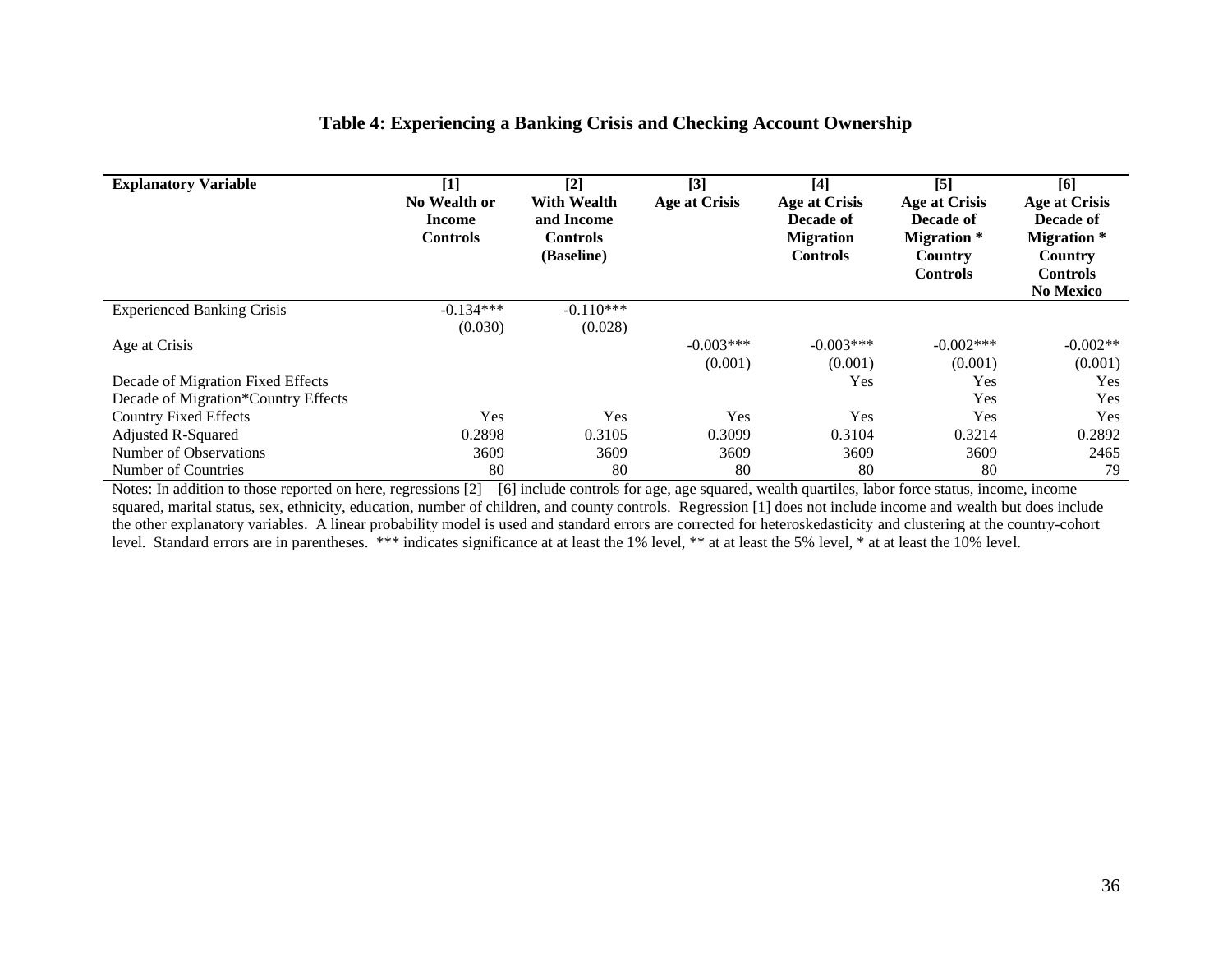| <b>Explanatory Variable</b>            | $[1]$           | $[2]$                | [3]                   | $[4]$           | [5]              | [6]                  |
|----------------------------------------|-----------------|----------------------|-----------------------|-----------------|------------------|----------------------|
|                                        | <b>Baseline</b> | <b>Low Education</b> | <b>High Education</b> | Years in the US | Arrived in US in | <b>Permanent</b>     |
|                                        |                 |                      |                       |                 | Last 3 years     | <b>Residents and</b> |
|                                        |                 |                      |                       |                 |                  | <b>U.S. Citizens</b> |
|                                        |                 |                      |                       |                 |                  | <b>ONLY</b>          |
| <b>Experienced Banking Crisis</b>      | $-0.110***$     | $-0.037$             | $-0.131***$           | $-0.172***$     | $-0.093***$      | $-0.101***$          |
|                                        | (0.028)         | (0.032)              | (0.029)               | (0.027)         | (0.026)          | (0.026)              |
| Crisis*Low Education                   |                 | $-0.143***$          |                       |                 |                  |                      |
|                                        |                 | (0.018)              |                       |                 |                  |                      |
| Crisis*High Education                  |                 |                      | $0.130***$            |                 |                  |                      |
|                                        |                 |                      | (0.044)               |                 |                  |                      |
| Crisis*Years in the U.S.               |                 |                      |                       | $0.008***$      |                  |                      |
|                                        |                 |                      |                       | (0.002)         |                  |                      |
| Crisis*Arrived in U.S. in last 3 years |                 |                      |                       |                 | $-0.089***$      |                      |
|                                        |                 |                      |                       |                 | (0.017)          |                      |
| <b>Country Fixed Effects</b>           | Yes             | Yes                  | Yes                   | Yes             | Yes              | Yes                  |
| <b>Adjusted R-Squared</b>              | 0.3105          | 0.2925               | 0.2925                | 0.3120          | 0.3121           | 0.2979               |
| Number of Observations                 | 3609            | 3609                 | 3609                  | 3609            | 3609             | 2360                 |
| Number of Countries                    | 80              | 80                   | 80                    | 80              | 80               | 77                   |

# **Table 5: Experiencing a Banking Crisis and Individual Attributes Dependent Variable: Checking Account Ownership**

Notes: In addition to those reported on here, all of these regressions include controls for age, age squared, wealth quartiles, labor force status, income, income squared marital status, sex, ethnicity, education, number of children, and county controls. A linear probability model is used and standard errors are corrected for heteroskedasticity and clustering at the country-cohort level. High education immigrants are those with a bachelor's degree or more education. Low education immigrants are those with less than a high school degree. Standard errors are in parentheses. \*\*\* indicates significance at at least the 1% level, \*\* at at least the 5% level, \* at at least the 10% level.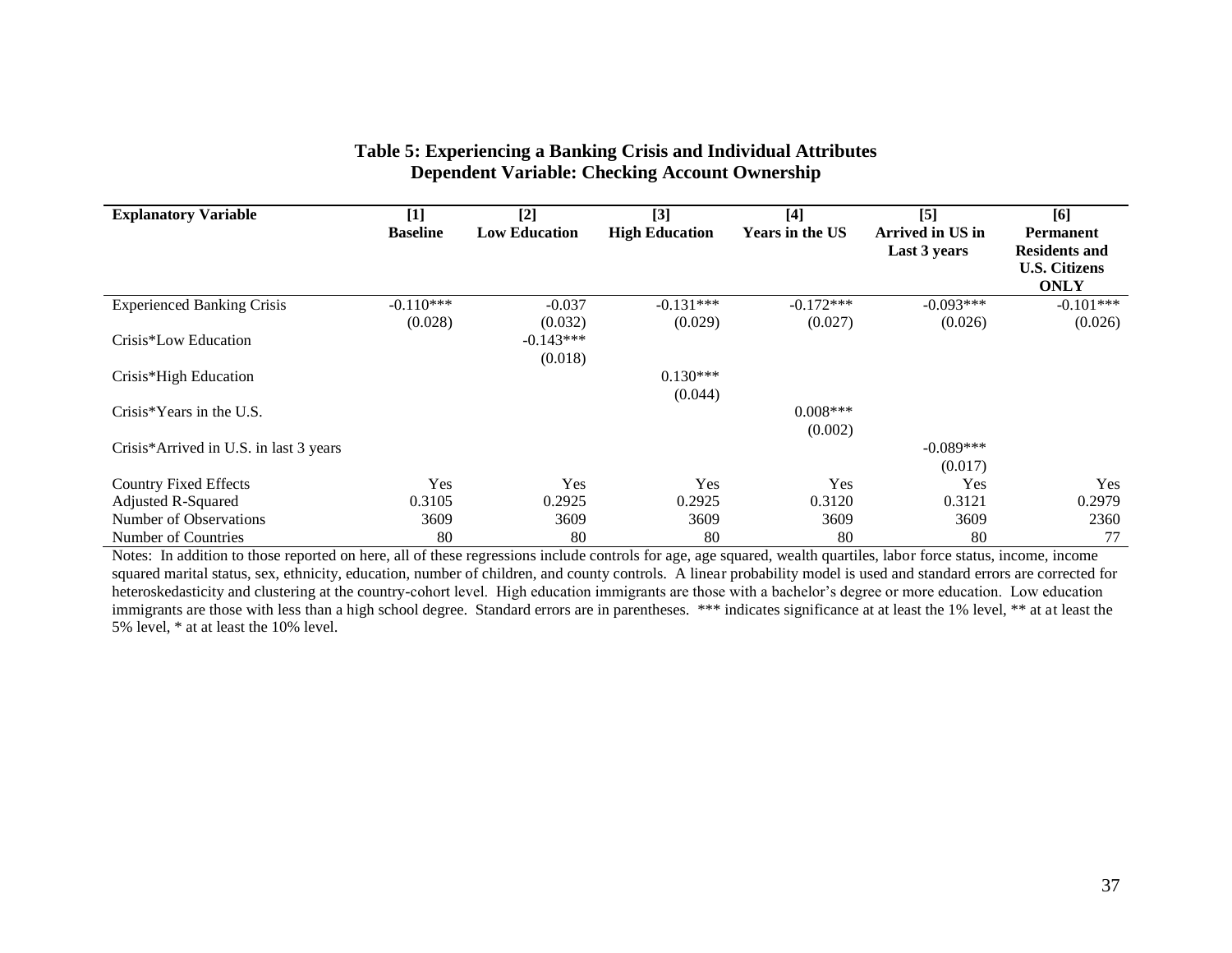| <b>Explanatory Variable</b>                    | $[1]$           | $[2]$       | [3]                   | $[4]$                 | [5]              | [6]          |
|------------------------------------------------|-----------------|-------------|-----------------------|-----------------------|------------------|--------------|
|                                                | <b>Baseline</b> | <b>GDP</b>  | <b>Private Credit</b> | <b>Branches</b> /     | <b>KKZ</b> Index | <b>Trust</b> |
|                                                |                 |             |                       | <b>100,000 People</b> |                  |              |
| <b>Experienced Banking Crisis</b>              | $-0.110***$     | $-0.129***$ | $-0.147***$           | $-0.120**$            | $-0.123***$      | $-0.110***$  |
|                                                | (0.028)         | (0.032)     | (0.045)               | (0.056)               | (0.030)          | (0.030)      |
| Crisis*Average GDP per capita <sup>†</sup>     |                 | $0.518**$   |                       |                       |                  |              |
|                                                |                 | (0.228)     |                       |                       |                  |              |
| Crisis*Private Credit                          |                 |             | 0.126                 |                       |                  |              |
|                                                |                 |             | (0.105)               |                       |                  |              |
| Crisis*Bank Branches/100,000                   |                 |             |                       | 0.002                 |                  |              |
|                                                |                 |             |                       | (0.006)               |                  |              |
| Crisis*KKZ Index of Institutional Quality      |                 |             |                       |                       | $0.139**$        |              |
|                                                |                 |             |                       |                       | (0.067)          |              |
| Crisis*Trust in Upper $3^{rd}$ of Distribution |                 |             |                       |                       |                  | $0.144*$     |
|                                                |                 |             |                       |                       |                  | (0.077)      |
| <b>Country Controls</b>                        | Yes             | Yes         | <b>Yes</b>            | Yes                   | Yes              | Yes          |
| <b>Adjusted R-Squared</b>                      | 0.3105          | 0.3196      | 0.3273                | 0.3259                | 0.3275           | 0.3122       |
| Number of Observations                         | 3609            | 3244        | 2855                  | 2947                  | 3008             | 3531         |
| Number of Countries                            | 80              | 66          | 53                    | 61                    | 55               | 78           |

### **Table 6: Experiencing a Banking Crisis and Country Characteristics Dependent Variable: Checking Account Ownership**

Notes: In addition to those reported on here, all of these regressions include controls for age, age squared, wealth quartiles, labor force status, income, income squared marital status, sex, ethnicity, education, number of children, and county controls. The number of observations differs depending on the number of countries for which a particular measure is available. A linear probability model is used and standard errors are corrected for heteroskedasticity and clustering at the country-cohort level. Standard errors are in parentheses. \*\*\* indicates significance at at least the 1% level, \*\* at at least the 5% level, \* at at least the 10% level. †Coefficient and standard error are the actual one multiplied by 100,000.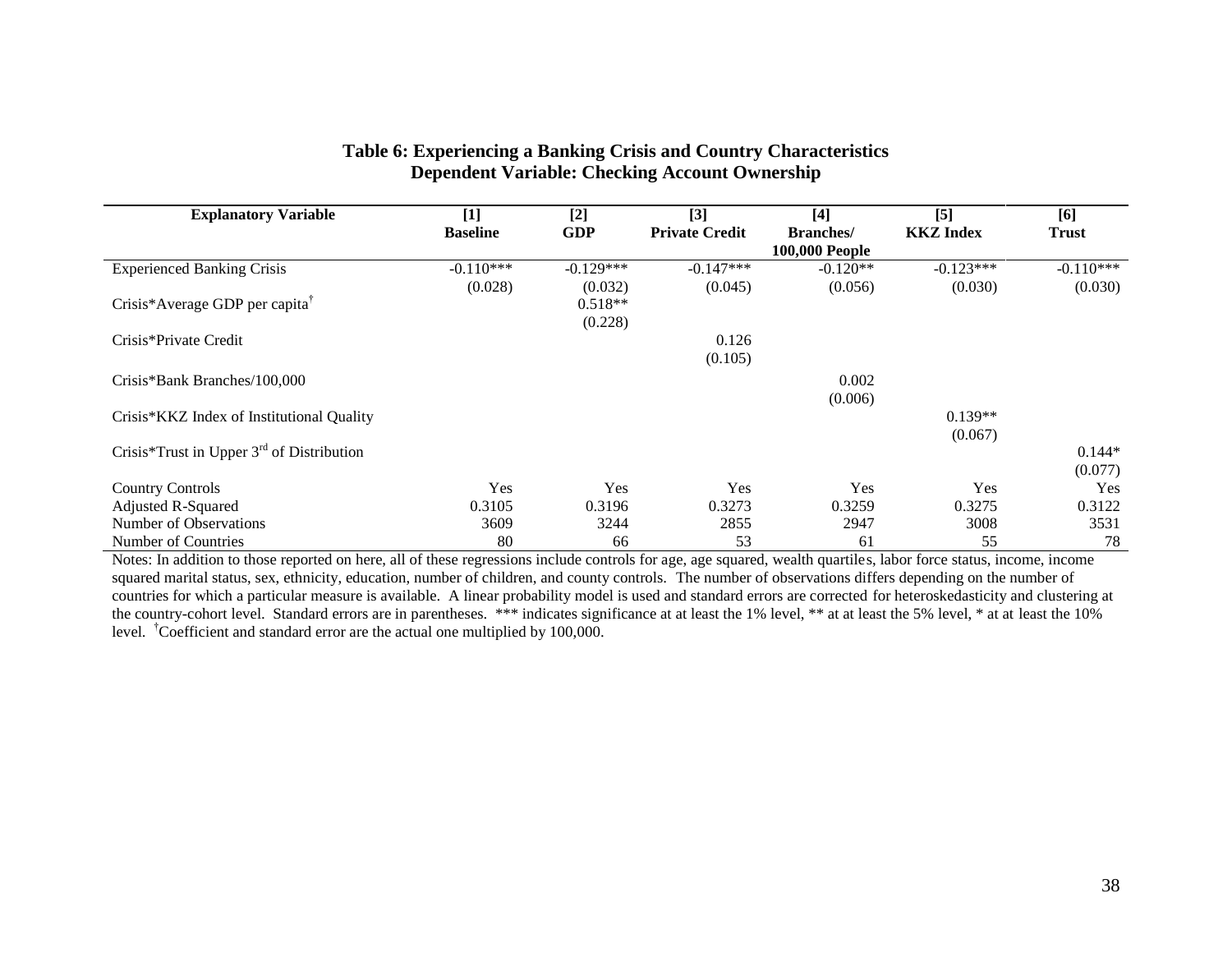| <b>Explanatory Variable</b>                         | $[1]$           | $[2]$                       | $[3]$                     | $[4]$                        | $[5]$                   |
|-----------------------------------------------------|-----------------|-----------------------------|---------------------------|------------------------------|-------------------------|
|                                                     | <b>Baseline</b> | <b>GDP Crisis at Crisis</b> | <b>Currency Crisis at</b> | <b>Debt Crisis at Crisis</b> | <b>Length of Crisis</b> |
|                                                     |                 |                             | <b>Crisis</b>             |                              |                         |
| <b>Experienced Banking Crisis</b>                   | $-0.110***$     | $-0.091***$                 | $-0.104***$               | $-0.082**$                   | $-0.098**$              |
|                                                     | (0.028)         | (0.025)                     | (0.032)                   | (0.032)                      | (0.048)                 |
| Experienced GDP Crisis with Bank Crisis             |                 | $-0.040*$                   |                           |                              |                         |
|                                                     |                 | (0.021)                     |                           |                              |                         |
| <b>Experienced Currency Crisis with Bank Crisis</b> |                 |                             | $-0.009$                  |                              |                         |
|                                                     |                 |                             | (0.028)                   |                              |                         |
| <b>Experienced Debt Crisis with Bank Crisis</b>     |                 |                             |                           | $-0.041$                     |                         |
|                                                     |                 |                             |                           | (0.032)                      |                         |
| Bank Crisis*Length of Bank Crisis                   |                 |                             |                           |                              | $-0.001$                |
|                                                     |                 |                             |                           |                              | (0.006)                 |
| <b>Country Controls</b>                             | Yes             | Yes                         | Yes                       | Yes                          | Yes                     |
| Adjusted R-Squared                                  | 0.3105          | 0.3124                      | 0.3103                    | 0.3105                       | 0.3085                  |
| Number of Observations                              | 3609            | 3579                        | 3609                      | 3609                         | 2495                    |
| Number of Countries                                 | 80              | 80                          | 80                        | 80                           | 37                      |

# **Table 7: Characteristics of the Crisis Dependent Variable: Checking Account Ownership**

Notes: In addition to those reported on here, all of these regressions include controls for age, age squared, wealth quartiles, labor force status, income, income squared marital status, sex, ethnicity, education, number of children, and county controls. The number of observations differs depending on the number of countries for which a particular measure is available. A linear probability model is used and standard errors are corrected for heteroskedasticity and clustering at the country-cohort level. Standard errors are in parentheses. \*\*\* indicates significance at at least the 1% level, \*\* at at least the 5% level, \* at at least the 10% level.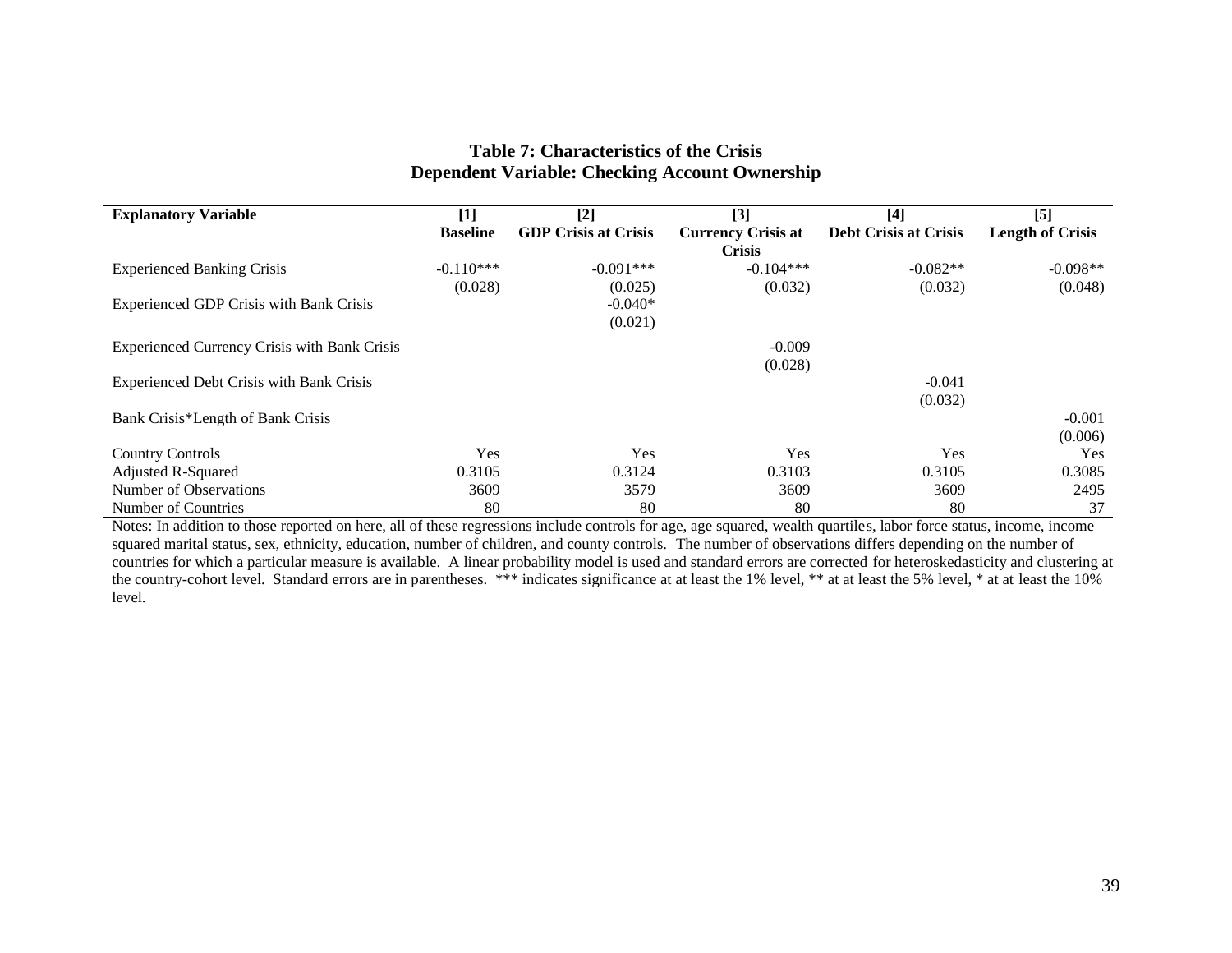## **Table 8: Experiencing a Banking Crisis and Deposit Insurance Dependent Variable: Checking Account Ownership**

| <b>Explanatory Variable</b>            | $[1]$           | $[2]$                    | [3]                      |
|----------------------------------------|-----------------|--------------------------|--------------------------|
|                                        | <b>Baseline</b> | <b>Deposit Insurance</b> | <b>Deposit Insurance</b> |
|                                        |                 | <b>Before Crisis</b>     | <b>After Crisis</b>      |
| <b>Experienced Banking Crisis</b>      | $-0.110***$     | $-0.136***$              | $-0.021$                 |
|                                        | (0.028)         | (0.031)                  | (0.026)                  |
| Crisis*Deposit Insurance before crisis |                 | $0.124***$               |                          |
|                                        |                 | (0.036)                  |                          |
| Crisis*Deposit Insurance after crisis  |                 |                          | $-0.114***$              |
|                                        |                 |                          | (0.036)                  |
| <b>Country Controls</b>                | Yes             | Yes                      | <b>Yes</b>               |
| Adjusted R-Squared                     | 0.3105          | 0.3157                   | 0.3155                   |
| Number of Observations                 | 3609            | 3485                     | 3485                     |
| Number of Countries                    | 80              | 75                       | 75                       |

Notes: In addition to those reported on here, all of these regressions include controls for age, age squared, wealth quartiles, labor force status, income, income squared marital status, sex, ethnicity, education, number of children, and county controls. The number of observations differs depending on the number of countries for which a particular measure is available. A linear probability model is used and standard errors are corrected for heteroskedasticity and clustering at the country-cohort level. Standard errors are in parentheses. \*\*\* indicates significance at at least the 1% level, \*\* at at least the 5% level, \* at at least the 10% level.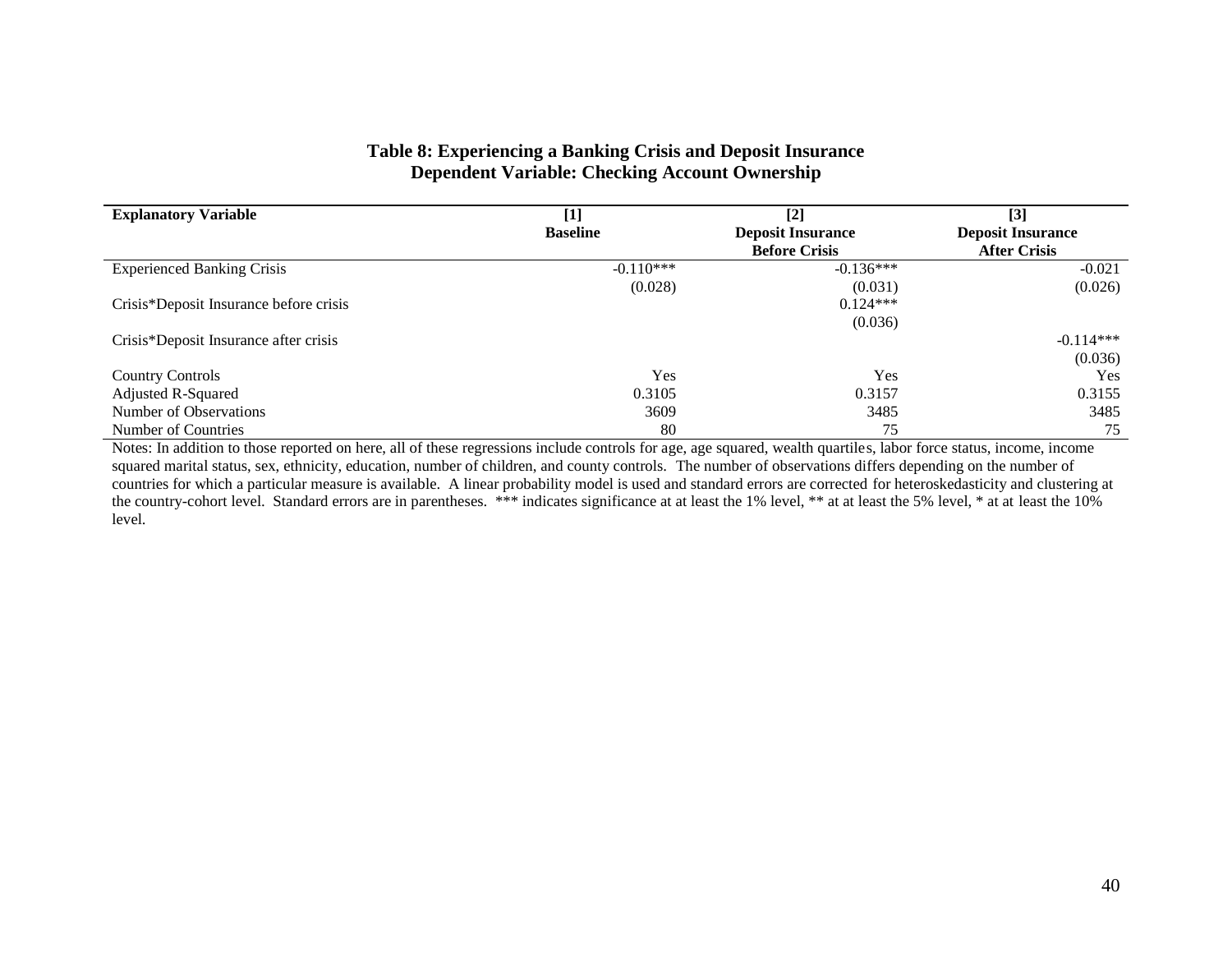| <b>Explanatory Variable</b>       | $[1]$            | $[2]$           | $[3]$          | $[4]$        | [5]              | [6]         | $[7]$           |
|-----------------------------------|------------------|-----------------|----------------|--------------|------------------|-------------|-----------------|
|                                   | <b>Baseline:</b> | <b>Any Bank</b> | <b>Savings</b> | <b>Stock</b> | <b>IRA/Keogh</b> | Homeowner   | Self-           |
|                                   | <b>Checking</b>  | Account         | Account        |              |                  |             | <b>Employed</b> |
|                                   | Account          |                 |                |              |                  |             |                 |
| <b>Experienced Banking Crisis</b> | $-0.110***$      | $-0.145***$     | $-0.082***$    | 0.0040       | $-0.009$         | $-0.075***$ | $-0.002$        |
|                                   | (0.028)          | (0.040)         | (0.026)        | (0.006)      | (0.018)          | (0.019)     | (0.022)         |
| <b>Country Controls</b>           | Yes              | Yes             | Yes            | Yes          | Yes              | Yes         | Yes             |
| Adjusted R-Squared                | 3609             | 3609            | 3609           | 3609         | 3609             | 3609        | 0.0973          |
| Number of Observations            | 0.3105           | 0.3202          | 0.2249         | 0.2390       | 0.1966           | 0.5057      | 3609            |
| Number of Countries               | 80               | 80              | 80             | 80           | 80               | 80          | 80              |

# **Table 9: Experiencing a Banking Crisis and Other Investment Decisions**

Notes: In addition to those reported on here, all of these regressions include controls for age, age squared, wealth quartiles, labor force status, income, income squared marital status, sex, ethnicity, education, number of children, and county controls. A linear probability model is used and standard errors are corrected for heteroskedasticity and clustering at the country-cohort level. Standard errors are in parentheses. \*\*\* indicates significance at at least the 1% level, \*\* at at least the 5% level, \* at at least the 10% level.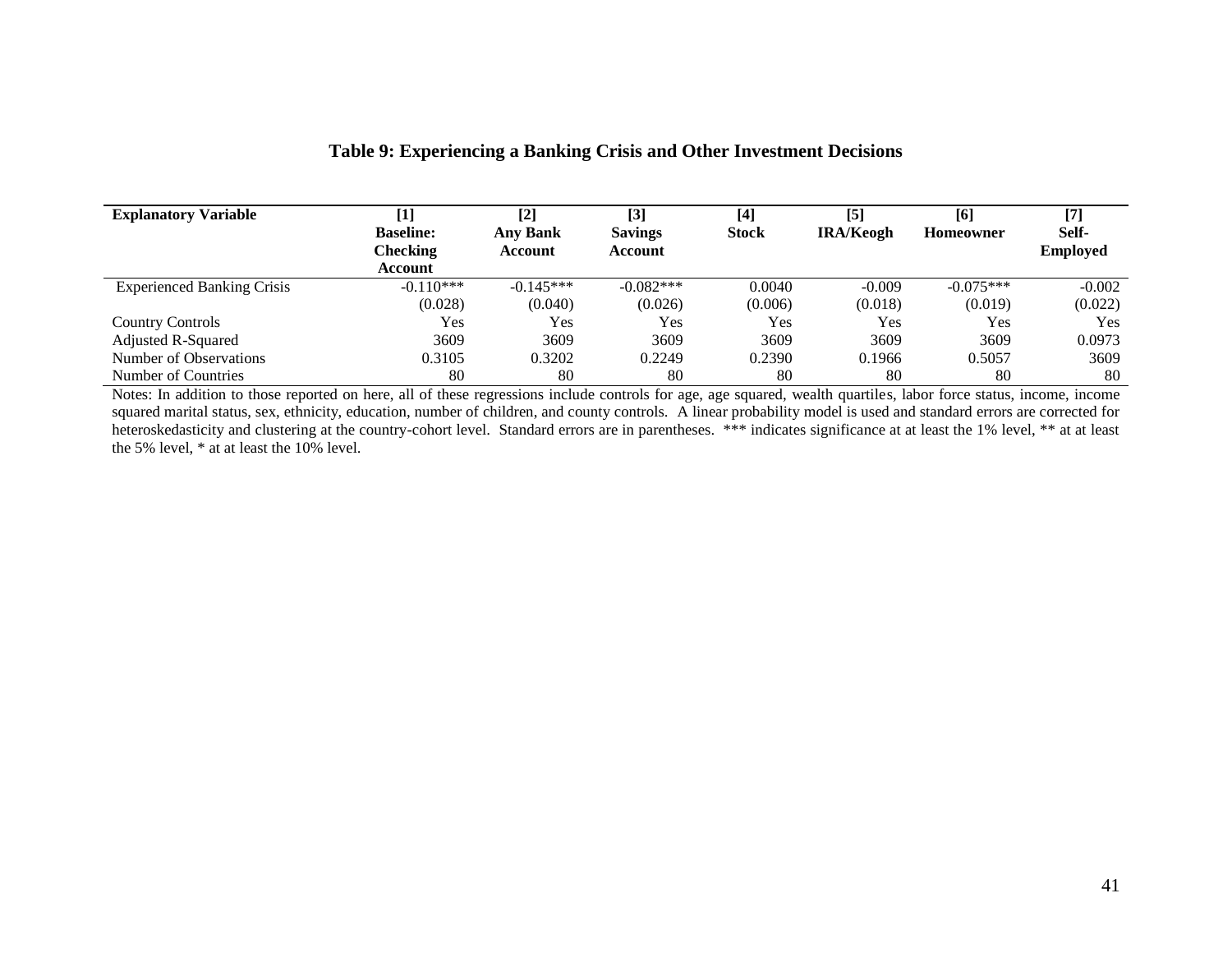## **Appendix Table 1: Systemic Banking Crises, GDP, Currency and Debt Crises, Crises beginning 1975 – 1995**

|                  | Country         | <b>Year(s)</b> of Banking | Year(s) of GDP   | Initial Year(s) of     | Initial Year(s) of |
|------------------|-----------------|---------------------------|------------------|------------------------|--------------------|
|                  |                 | <b>Crisis</b>             | <b>Crisis</b>    | <b>Currency Crisis</b> | <b>Debt Crisis</b> |
| 1                | Afghanistan     | None                      | No Data          | No Data                | No Data            |
|                  |                 | 1980-82, 1989-90,         | 1990             | 1975                   | 1982               |
| $\sqrt{2}$       | Argentina       | 1995                      |                  |                        |                    |
| $\mathfrak{Z}$   | Australia       | None                      | None             | None                   | None               |
| $\overline{4}$   | <b>Bahamas</b>  | None                      | 1992             | No Data                | No Data            |
| 5                | Bangladesh      | 1987-96                   | None             | 1976                   | None               |
| 6                | <b>Barbados</b> | None                      | 1983, 1992       | None                   | None               |
| $\boldsymbol{7}$ | Belgium         | None                      | None             | None                   | None               |
| $\,8\,$          | <b>Belize</b>   | None                      | 1983-85          | None                   | None               |
| 9                | Bolivia         | 1986-88, 1994-1995        | 1980-86          | 1981                   | 1980               |
| 10               | <b>Brazil</b>   | 1990, 1994-99             | 1983, 1992       | 1976                   | 1983               |
| 11               | <b>Burma</b>    | None                      | No Data          | 1975                   | None               |
| 12               | Cambodia        | None                      | No Data          | 1992                   | None               |
| 13               | Canada          | None                      | 1992             | None                   | None               |
| 14               | Chile           | 1976, 1981-83             | None             | 1982                   | 1983               |
| 15               | China           | None                      | None             | None                   | None               |
| 16               | Colombia        | 1982-87                   | None             | 1985                   | None               |
| 17               | Costa Rica      | 1994-96                   | 1982             | 1981                   | 1981               |
| 18               | Cuba            | None                      | No Data          | No Data                | No Data            |
| 19               | Czechoslovakia  | None                      | No Data          | No Data                | No Data            |
| 20               | Dominica        | None                      | No Data          | None                   | None               |
| 21               | Dominican       | None                      | None             | 1985                   | 1982               |
|                  | Republic        |                           |                  |                        |                    |
| 22               | Ecuador         | 1980-1983                 | None             | 1982                   | 1982               |
| 23               | Egypt           | 1980-1983                 | None             | 1979                   | 1984               |
| 24               | El Salvador     | 1989                      | 1981-82          | 1986                   | None               |
| 25               | Ethiopia        | None                      | 1990-92          | 1993                   | None               |
| 26               | Fiji            | None                      | No Data          | None                   | None               |
| 27               | Finland         | $1991 - 94$               | 1992-93          | 1993                   | None               |
| 28               | France          | None                      | None             | None                   | None               |
| 29               | Germany         | None                      | None             | None                   | None               |
| 30               | Ghana           | $1982 - 89$               | 1981-83          | 1978                   | None               |
| 31               | Greece          | None                      | 1982-83          | 1983                   | None               |
| 32               | Guatemala       | None                      | 1983-86          | 1986                   | None               |
| 33               | Guyana          | None                      | 1979, 1984, 1990 | 1987                   | 1982               |
| $\overline{34}$  | Haiti           | None                      | 1983-90, 1994-95 | 1992                   | None               |
| 35               | Holland         | None                      | No Data          | None                   | None               |
| 36               | Honduras        | None                      | 1982-83          | 1990                   | 1981               |
| 37               | Hong Kong       | None                      | None             | None                   | None               |
| 38               | Hungary         | $1991 - 95$               | 1992-93          | None                   | None               |
| 39               | India           | None                      | None             | None                   | None               |
| 40               | Ireland         | None                      | None             | None                   | None               |
| 41               | Iran            | None                      | 1979-81, 1986-88 | 1985                   | 1992               |
| 42               | Iraq            | None                      | No Data          | No Data                | No Data            |
| 43               | Israel          | 1977-83                   | None             | 1975                   | None               |
| 44               | Italy           | None                      | None             | 1981                   | None               |
| 45               | Jamaica         | None                      | 1975-80          | 1978                   | 1978               |
| 46               | Japan           | 1992-2001                 | None             | None                   | None               |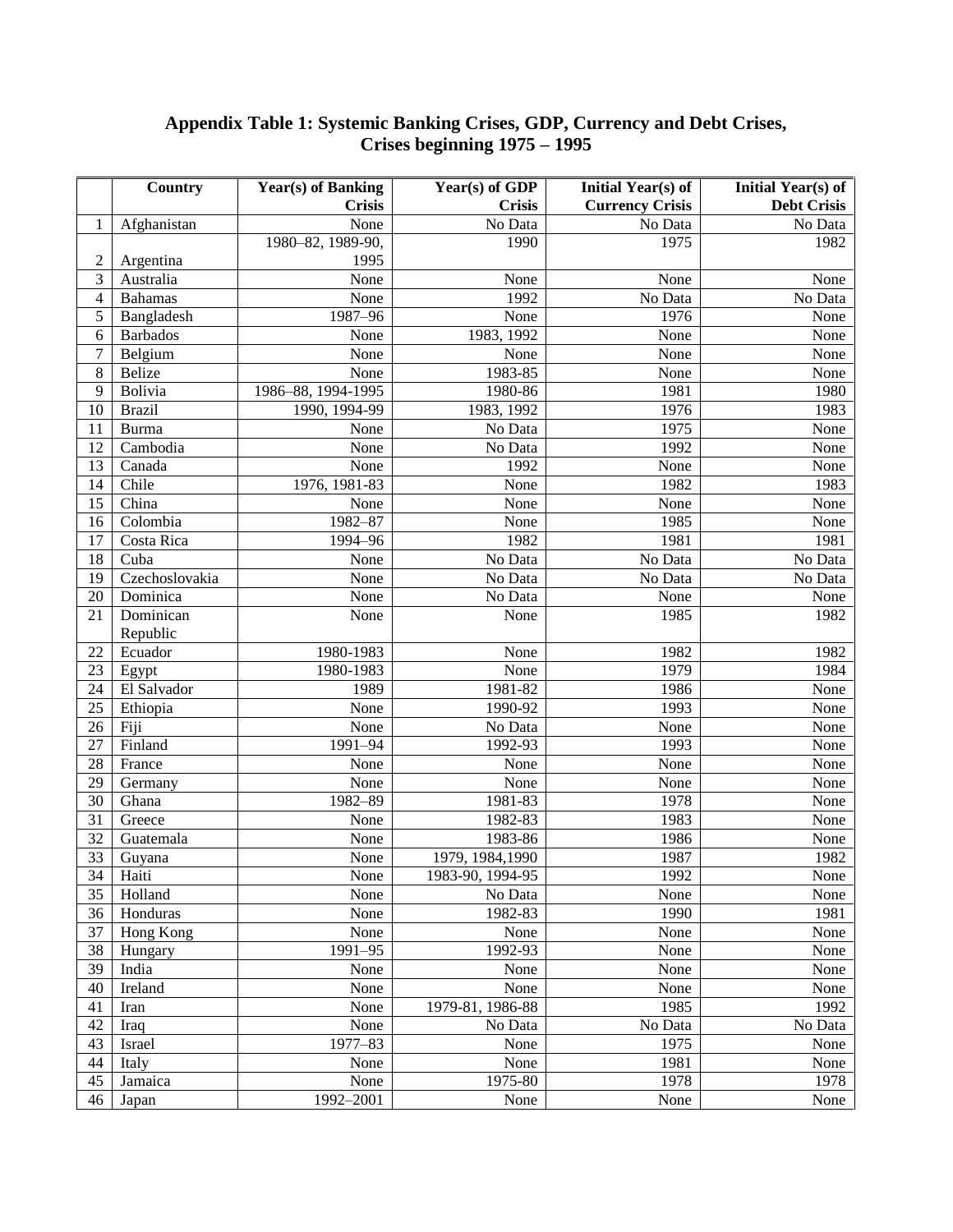| 47              | Jordan       | None               | 1989-91       | 1989    | 1989    |
|-----------------|--------------|--------------------|---------------|---------|---------|
| 48              | South Korea  | None               | None          | None    | None    |
| $\overline{49}$ | Laos         | None               | No Data       | 1978    | None    |
| $\overline{50}$ | Lebanon      | $1988 - 90$        | No Data       | 1984    | None    |
| $\overline{51}$ | Malaysia     | None               | None          | None    | None    |
| 52              | Mexico       | 1981-91, 1994-2000 | 1988          | 1977    | 1982    |
| 53              | Morocco      | 1980-1983          | None          | 1981    | 1983    |
| $\overline{54}$ | New Zealand  | None               | 1989-91       | None    | None    |
| $\overline{55}$ | Nicaragua    | 1987-1989          | 1986-93       | 1979    | 1980    |
| $\overline{56}$ | Nigeria      | $1991 - 95$        | 1983-84, 1995 | 1983    | 1983    |
| 57              | Norway       | 1990-93            | None          | None    | None    |
| 58              | Pakistan     | None               | None          | 1972    | None    |
| 59              | Panama       | 1988-89            | 1976-77, 1989 | None    | 1983    |
| 60              | Peru         | $1983 - 90$        | 1978, 1990    | 1976    | 1978    |
| 61              | Philippines  | $1983 - 87$        | 1985, 1993    | 1983    | 1983    |
| 62              | Poland       | $1992 - 95$        | No Data       | None    | 1981    |
| $\overline{63}$ | Portugal     | None               | None          | 1983    | None    |
| 64              | Romania      | $1990 - 96$        | 1990-92       | None    | 1982    |
| 65              | Singapore    | None               | None          | None    | None    |
| 66              | South Africa | None               | 1987, 1992-93 | 1984    | 1985    |
| 67              | Spain        | 1977-85            | None          | 1983    | None    |
| 68              | Sweden       | 1991-94            | 1993          | 1993    | None    |
| 69              | Switzerland  | None               | 1993          | None    | None    |
| $\overline{70}$ | Syria        | None               | 1984          | 1988    | None    |
| $\overline{71}$ | Taiwan       | None               | No Data       | None    | None    |
| $\overline{72}$ | Thailand     | 1983-87            | None          | None    | None    |
| $\overline{73}$ | Trinidad &   | None               | 1985-89       | 1986    | 1989    |
|                 | Tobago       |                    |               |         |         |
| 74              | Turkey       | 1982-85            | 1980          | 1978    | 1978    |
| 75              | <b>UK</b>    | None               | None          | None    | None    |
| 76              | Uruguay      | 1981-84            | 1984          | 1983    | 1983    |
| $\overline{77}$ | <b>USSR</b>  | None               | None          | No Data | No Data |
| 78              | Venezuela    | 1994-95            | 1980-85       | 1984    | 1982    |
| 79              | Vietnam      | None               | No Data       | 1981    | 1985    |
| $\overline{80}$ | Yugoslavia   | None               | No Data       | No Data | No Data |

Notes: See Table 1 for definitions of each type of crisis

.